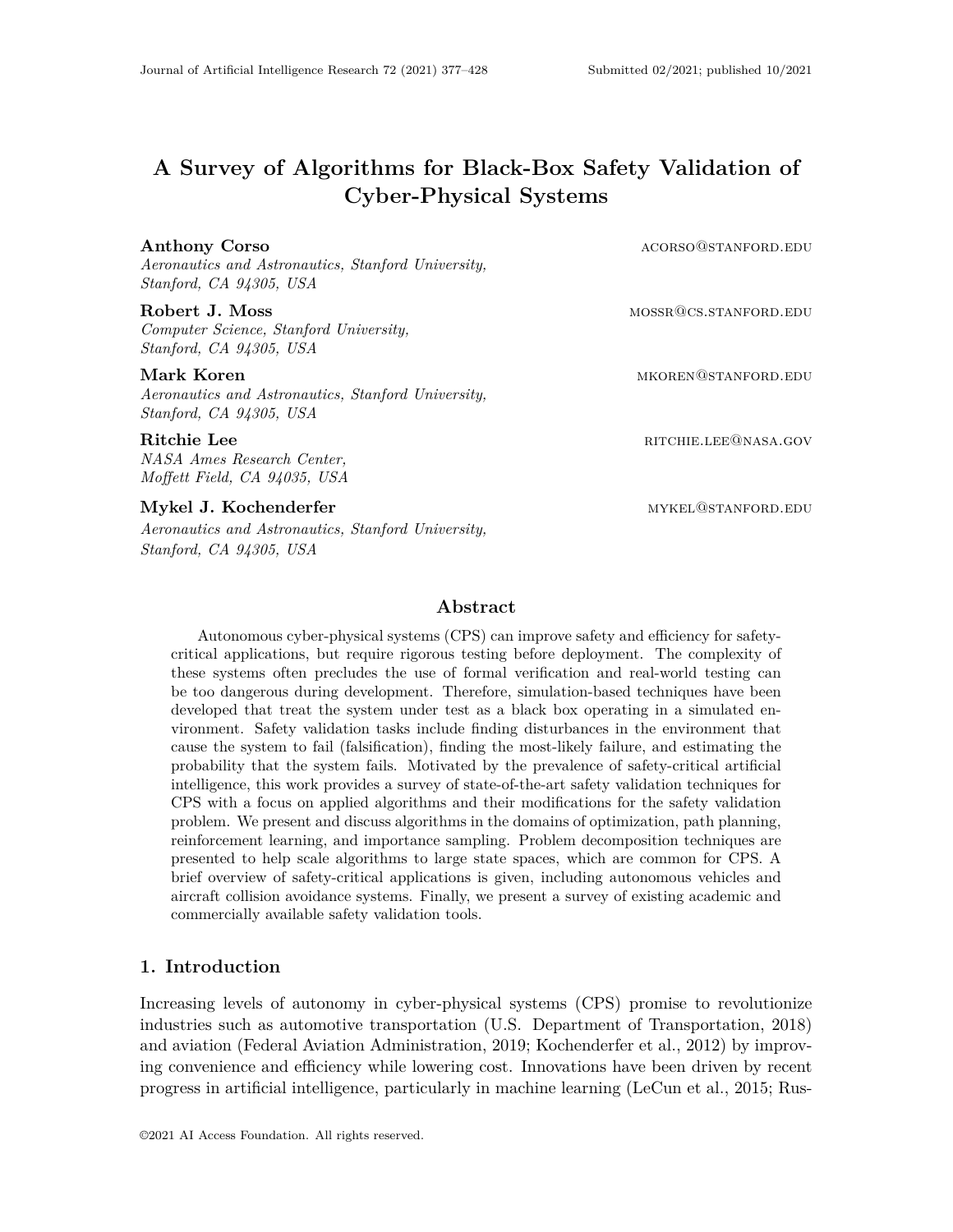sell & Norvig, 2020) and planning (Kochenderfer, 2015; Sutton & Barto, 2018). Machine learning has recently achieved human-competitive performance in board games (Silver et al., 2016; Silver et al., 2017), video games (Mnih et al., 2015; Vinyals et al., 2019), and visual perception (He et al., 2017; Pillai et al., 2019). However, applying machine learning technologies to safety-critical domains has been challenging. Safety-critical CPS differ from conventional autonomous systems in that their failures can have serious consequences, such as loss of life and property. As a result, these systems must undergo extensive validation and testing prior to certification and deployment.

Safety validation is the process of ensuring the correct and safe operation of a system operating in an environment. Desired safety properties are stipulated in a specification language and a failure is any violation of that specification. Typically, simulation is used to find failures of a system caused by disturbances in the environment, and a model of the disturbances can then be used to determine the probability of failure. A system is deemed safe if no failure has been found after adequate exploration of the space of possible disturbances, or if the probability of failure is found to be below an acceptable threshold. The procedure of proving that a system is safe to all disturbances is known as formal verification (Clarke et al., 2018; Fitting, 2012; Katoen, 2016; Platzer & Quesel, 2008; Schumann, 2001) and is outside the scope of this survey.

In this paper, we focus on CPS, which involve software and physical systems interacting over time. This broad definition includes systems such as robots, cars, aircraft, and planetary rovers. There are several reasons why validating cyber-physical systems is challenging. First, many of these systems contain complex components, including those produced by machine learning. The safety properties of these systems may not be well-understood and subtle and emergent failures can go undetected (Yeh, 2018). Second, many systems, such as autonomous cars and aircraft, interact with complex and stochastic environments that are difficult to model. Third, safety properties are generally defined over both the system under test and its environment. For example, the requirement that "the test vehicle shall not collide with pedestrians" involves both the system under test (test vehicle) and actors in its environment (pedestrians). As a result, safety validation must be performed over the combined system. Another challenge is that sequential interactions between the system and the environment means that failure scenarios are trajectories over time, and therefore the search space is combinatorially large. Finally, safety validation is often applied to mature safety-critical systems later in development, where failures can be extremely rare.

Traditional methods for ensuring safety—through safety processes, engineering analysis, and conventional testing—though necessary, do not scale to the complexity of nextgeneration systems. Advanced validation techniques are needed to build confidence in these systems. Many validation approaches have been proposed in the literature. They can be broadly categorized by the information they use for analysis. White-box methods use knowledge of the internals of the system. For example, formal verification in the form of model checking (Clarke et al., 2018; Katoen, 2016) and automated theorem proving (Fitting, 2012; Platzer & Quesel, 2008; Schumann, 2001), represents the system using mathematical models. Because the model is known, formal verification methods can find failure examples when they exist or prove the absence of failures when they do not. However, because formal verification considers all execution possibilities, it often has difficulty scaling to large problems (see Alur, 2015 for a discussion of verification applied to CPS).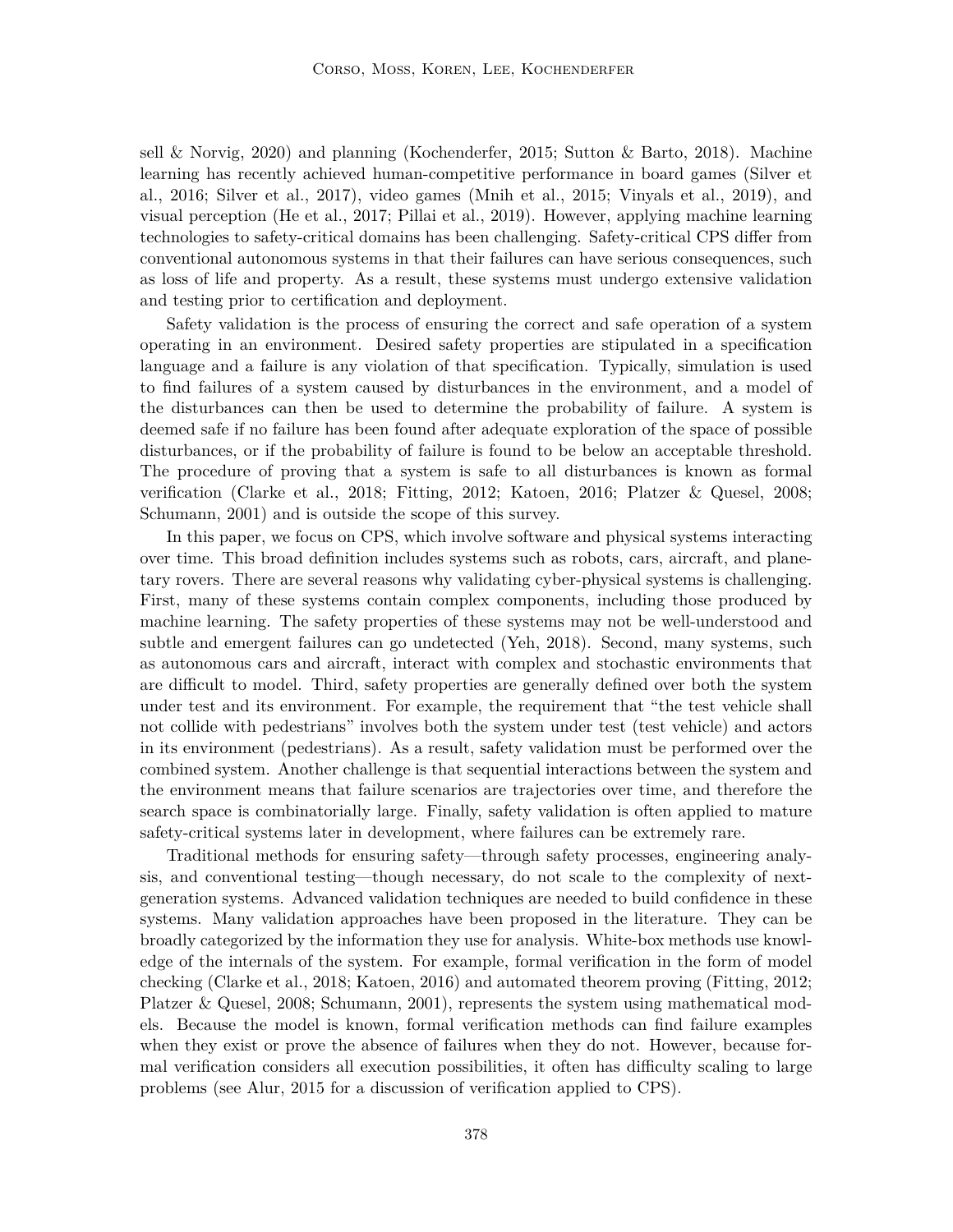In contrast to white-box methods, black-box techniques do not assume that the internals of the system are known. They consider a general mapping from input to output that can be sampled. Black-box methods can be applied to a much broader class of systems because they do not require a system specification. Although model-checking techniques can be applied to some black-box systems (Peled et al., 1999), a prohibitively large (or possibly infinite) number of samples may be required to provide complete coverage and prove the absence of failures. Instead, black-box methods often aim to quickly and efficiently find failure examples. If no failures are found, confidence in the safety of the system will increase with additional sampling. Due to its flexibility and scalability, black-box validation is often the only feasible option for large complex systems, and is the focus of this survey.

We consider three safety validation tasks for a system with safety properties. First, falsification aims to find an example disturbance in the environment that causes the system to violate the property. This formulation is useful for discovering previously unknown failure modes and finding regions where the system can operate safely. The second safety validation task is to find the most-likely failure according to a probabilistic model of the disturbances. The model can be created through expert knowledge or data to reflect the probabilities in the real environment. The third safety validation task is to estimate the probability that a failure will occur. Failure probability estimation is important for acceptance and certification.

There are many algorithms that have been used for these safety validation tasks. This survey categorizes and presents many of them. Falsification and most-likely failure analysis are related tasks in that they involve finding failures of an autonomous system. Categories of algorithms that are suited for these tasks include optimization, path planning, and reinforcement learning. Optimization approaches seek to find a trajectory of disturbances that cause the system to fail. Path planning approaches use the environment's state to aid in the exploration of possible failure modes. Reinforcement learning frames the problem as a Markov decision process and searches for a policy that maps environment states to disturbances that cause the system to fail. When the goal is to estimate the probability of failure and failures are rare, importance sampling techniques generate scenarios and translate their results into a probability estimate. For all of the safety validation tasks, a major challenge is scalability, so problem-decomposition techniques are presented that can allow for better scalability of the presented algorithms.

This paper is organized as follows. Section 2 introduces notation, formally defines common terms such as safety validation or black box, and formulates three safety validation tasks. Section 3 gives an overview of the safety validation process, which involves defining safety properties, choosing a cost function and algorithm, and determining when sufficient testing has been performed. Section 4 summarizes the optimization-based algorithms for safety validation. Section 5 describes how to use the environment state to find failures of the system through several path-planning algorithms. Section 6 shows how to apply reinforcement learning to safety validation. Section 7 introduces importance sampling algorithms for estimating the probability of failure. Section 8 presents several ways to address problem scalability through decomposition. Section 9 surveys the various applications and discusses common strategies and adaptations of approaches for each domain. Finally, section 10 surveys existing tools in the literature and compares their basic features.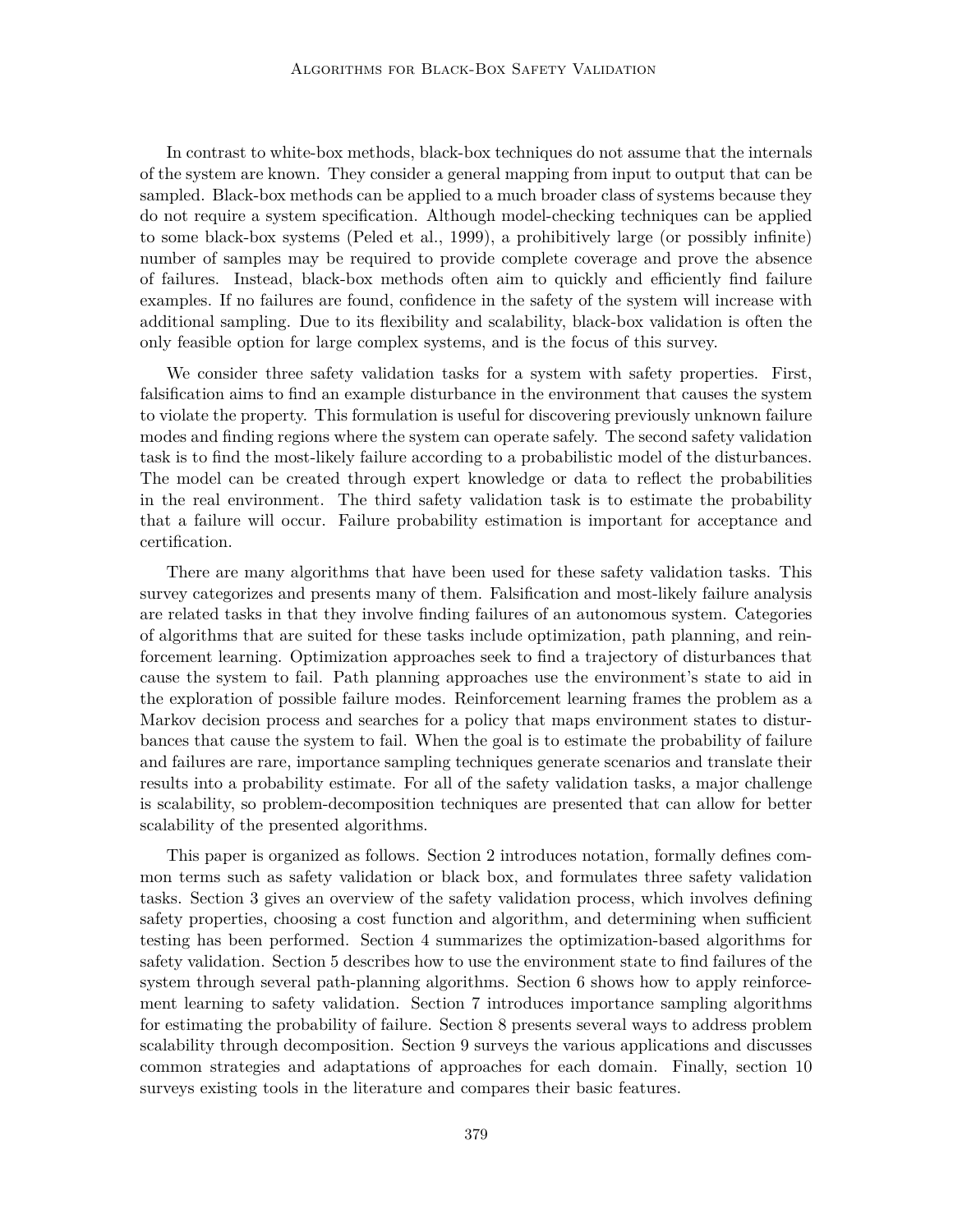

Figure 1: Model of the safety validation problem.

## **2. Preliminaries**

This section first describes the notation used for the description of safety validation algorithms. It then defines *safety validation* and *black box*, and then summarizes several safety validation tasks.

#### **2.1 Notation**

A safety validation problem (fig. 1) consists of a system  $\mathcal{M}$ , an environment  $\mathcal{E}$ , and a safety property  $\psi$  that the system should have. The safety property is defined over state trajectories  $\mathbf{s} = [s_1, \ldots, s_t],$  where  $s_t \in S$  is the state of the environment at time  $t \in$  $\{1,\ldots,t_{\text{max}}\}.$  If the state trajectory s satisfies property  $\psi$  we write  $s \in \psi$ , and write  $s \notin \psi$ , otherwise.

The environment is perturbed by an adversary A through disturbances  $x \in X$ , where disturbances are chosen in order to induce behavior in the system which violates the safety property. Disturbance trajectories  $x$  can be chosen freely by the adversary, but they have an associated probability density  $p(x)$ ,  $p(x)$ , or  $p(x | s)$ , which models their likelihood in the environment. The disturbance likelihood can be constructed through expert knowledge or learned from data.

The environment transitions between states according to a dynamics function  $f$  that depends on the system, environment, and disturbances. In this work, we assume that the environment and the system are fixed, making disturbances the only way to affect the system. Therefore, f maps disturbance trajectories into state trajectories

$$
\mathbf{s} = f(\mathbf{x}).\tag{1}
$$

Some algorithms require the ability to simulate a disturbance  $x_t$  for a single timestep from a state  $s_t$ , denoted

$$
s_{t+1} = f(s_t, x_t). \tag{2}
$$

#### **2.2 Definitions**

**Safety Validation.** A *safety* property specifies that a certain "bad event" will not occur. In contrast, a *liveness* property specifies that a certain "good event" will eventually occur. The safety-liveness distinction is important because a safety property can be shown to be violated with a concrete counterexample (the primary goal of the surveyed algorithms), while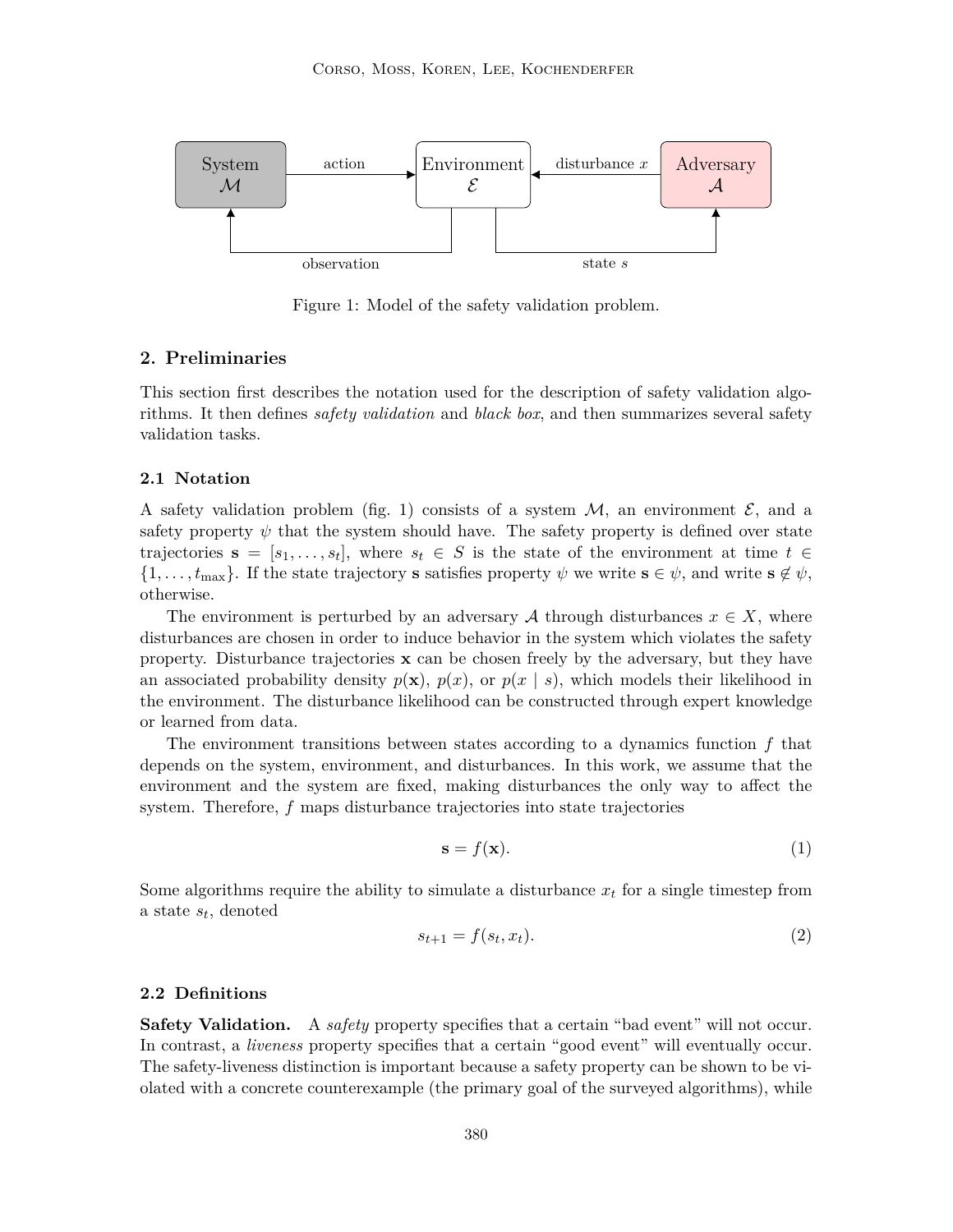the violation of a liveness property requires formal argumentation (Alpern & Schneider, 1987). The definition of a "bad event" is domain specific.

*Verification* is the process of proving that the system meets its requirements while *validation* is the process of ensuring that a system fulfills its intended purpose in its operational environment (Hirshorn et al., 2017). Although many of the algorithms presented in this survey can be applied to both verification and validation, we choose the term *validation* to emphasize the focus on testing full-scale system prototypes in simulated operational environments. *Safety validation* is therefore the processes of investigating the adherence of a system to a safety property in its operational domain.

**Black-Box Assumption.** A system is said to be a *black box* if the system model  $M$  is not known or is too complex to explicitly reason about. In contrast, a *white-box* system can be described analytically or specified in a formal modeling language, and a *gray-box* system lies in between. Some white-box systems may be treated as a black box if knowledge of their design does not help the validation process. For example, while small neural networks can have properties formally verified by analyzing the network weights (Katz et al., 2017), large neural networks with millions or billions of parameters are generally too large for such techniques, and they would need to undergo black-box validation. In some cases, both the system and the environment are treated as a black-box, which precludes the use of validation algorithms that require the environment state (see section 3.3 for more details).

#### **2.3 Safety Validation Goals**

Three safety validation tasks are considered in this work and are defined below.

**Falsification.** Falsification is the process of finding a disturbance trajectory that causes the outputs to violate a specification  $\psi$ . Such a trajectory is known as a *counterexample*, *failure trajectory*, or *falsifying trajectory*. Falsification finds

$$
\mathbf{x} \quad \text{s.t.} \quad f(\mathbf{x}) \notin \psi. \tag{3}
$$

**Most-Likely Failure Analysis.** Most-likely failure analysis tries to find the failure trajectory with maximum likelihood

$$
\arg\max_{\mathbf{x}} p(\mathbf{x}) \quad \text{s.t.} \quad f(\mathbf{x}) \notin \psi. \tag{4}
$$

**Failure Probability Estimation.** Failure probability estimation tries to compute the probability that a specification will be violated. Failure probability is given by the expectation of observing a failure under the disturbance model

$$
P_{\text{fail}} = \mathbb{E}\big[\mathbb{1}\{f(\mathbf{x}) \notin \psi\}\big].\tag{5}
$$

## **3. Overview of Solution Techniques**

Solving a safety validation problem for a given CPS requires the following steps: 1) define a safety property to validate, 2) define an appropriate cost function to guide the search, 3) choose a safety validation algorithm, which depends on the system, environment and safety validation task and 4) run it until a counterexample is discovered (for falsification and most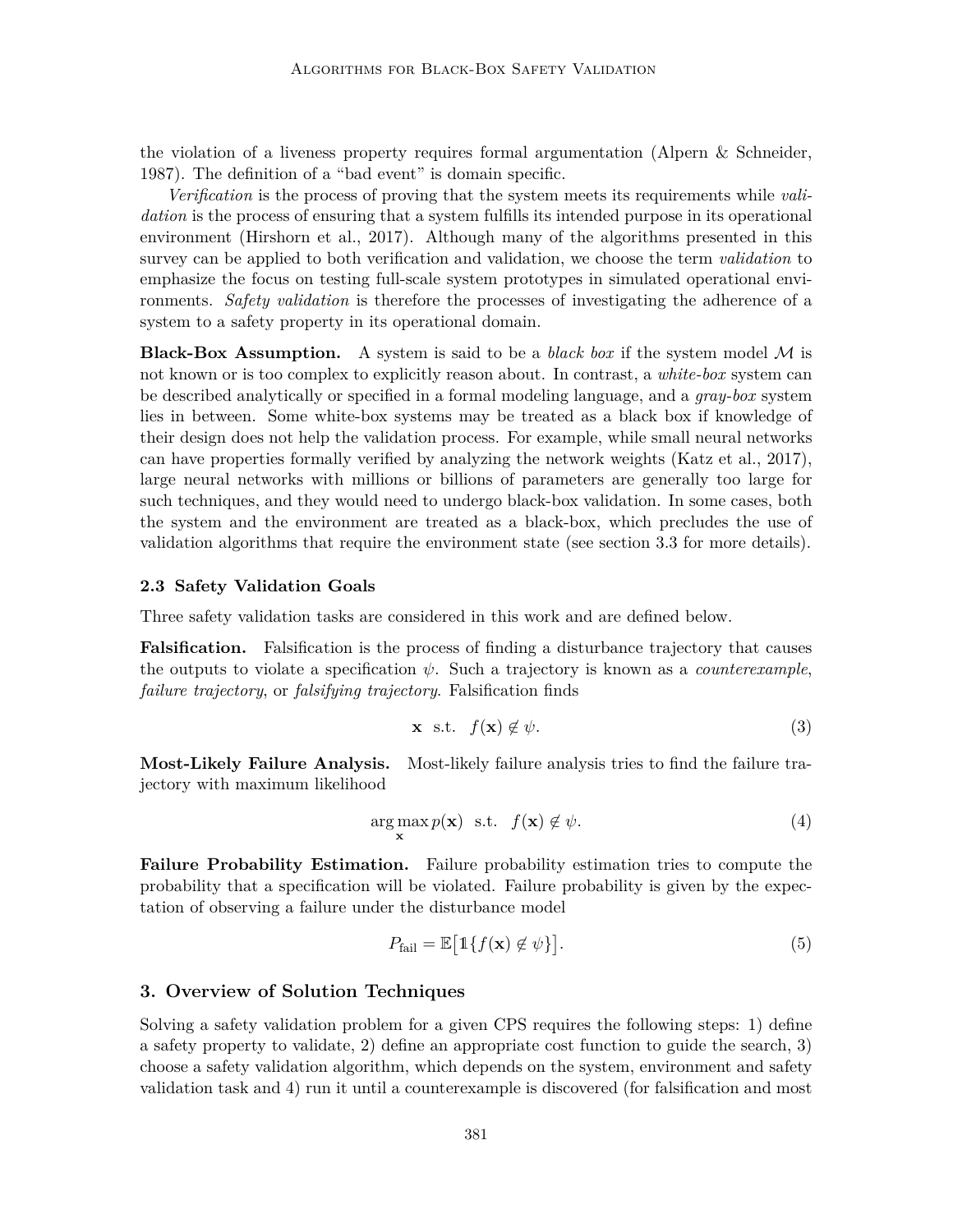likely failure analysis) or the space of possible scenarios has been sufficiently covered. This section provides an overview of each of these steps.

#### **3.1 Safety Specification with Temporal logic**

In safety validation, the first step is to define a safety property to validate. Although safety properties could be defined using natural language or human preferences (both of which are highly expressive), formal specification languages are often preferred because they reduce ambiguity and permit efficient numerical evaluation of state trajectories. The most common formal specification languages are based on temporal logic.

Temporal logic is a logical framework for describing properties of signals over time. It enables reasoning about time and temporal information. Properties are stated as formulas that evaluate to a Boolean value and the syntax of these formulas is governed by a grammar. Various temporal logics have been proposed for different domains, including linear temporal logic (Pnueli, 1977), metric temporal logic (Koymans, 1990), and computation tree logic (Clarke & Emerson, 1981). Signal temporal logic (STL) is a temporal logic for real-valued signals that is widely used as a specification language for the safety validation of cyber-physical systems (Donzé & Maler, 2010; Kapinski et al., 2016). The basic unit of an STL formula is an atomic formula of the form  $\mu(x_i) \geq 0$ , where  $x_i$  is a real-valued signal and  $\mu$  is an arbitrary function from  $\mathbb{R}^n$  to  $\mathbb{R}$ . A combination of Boolean and temporal operators can be applied to one or more atomic formulas to form more complex formulas. Boolean operators can include unary or binary Boolean operators, such as *negation* ¬, *conjunction* ∧, and *disjunction* ∨. Temporal operators reason over the temporal aspect of signals. Examples of temporal operators include *always*  $\Box \psi$  ( $\psi$  holds on the entire subsequent path), *eventually*  $\Diamond \psi$  ( $\psi$  holds somewhere on the subsequent path), and *until*  $\psi_1 \mathcal{U} \psi_2$  ( $\psi_1$  holds at least until  $\psi_2$  becomes true on the subsequent path). Temporal operators may be indexed by a time interval I over which the property is considered.

The following are some examples of STL formulas representing safety properties:

$$
\psi_1: \qquad \Diamond_{[0,100]}(d_{\text{goal}} < 10) \tag{6}
$$

$$
\psi_2: \qquad \Box_{[0,\infty]}(\neg(d_h < 500 \land d_v < 100))\tag{7}
$$

The specification  $\psi_1$  (eq. (6)) states that at some point in the next 100 seconds, the distance to the goal  $d_{\text{goal}}$  becomes less than 10 feet. Such a specification could be used, for example, to require that an autonomous vehicle reach a goal location within a certain time limit. The specification  $\psi_2$  (eq. (7)) states that for all time, the horizontal separation  $d_h$  and the vertical separation  $d_v$  between two aircraft shall not be simultaneously less than 500 feet and 100 feet, respectively. This specification describes the absence of a near mid-air collision, which is an important safety event for aircraft collision avoidance systems (Kochenderfer et al., 2012).

#### **3.2 Cost Functions**

A naive approach to safety validation is to search randomly over disturbance trajectories until a counterexample is discovered. If counterexamples are rare, this process can be inefficient or even intractable. A cost function  $c_{state}(s)$  that measures the level of safety of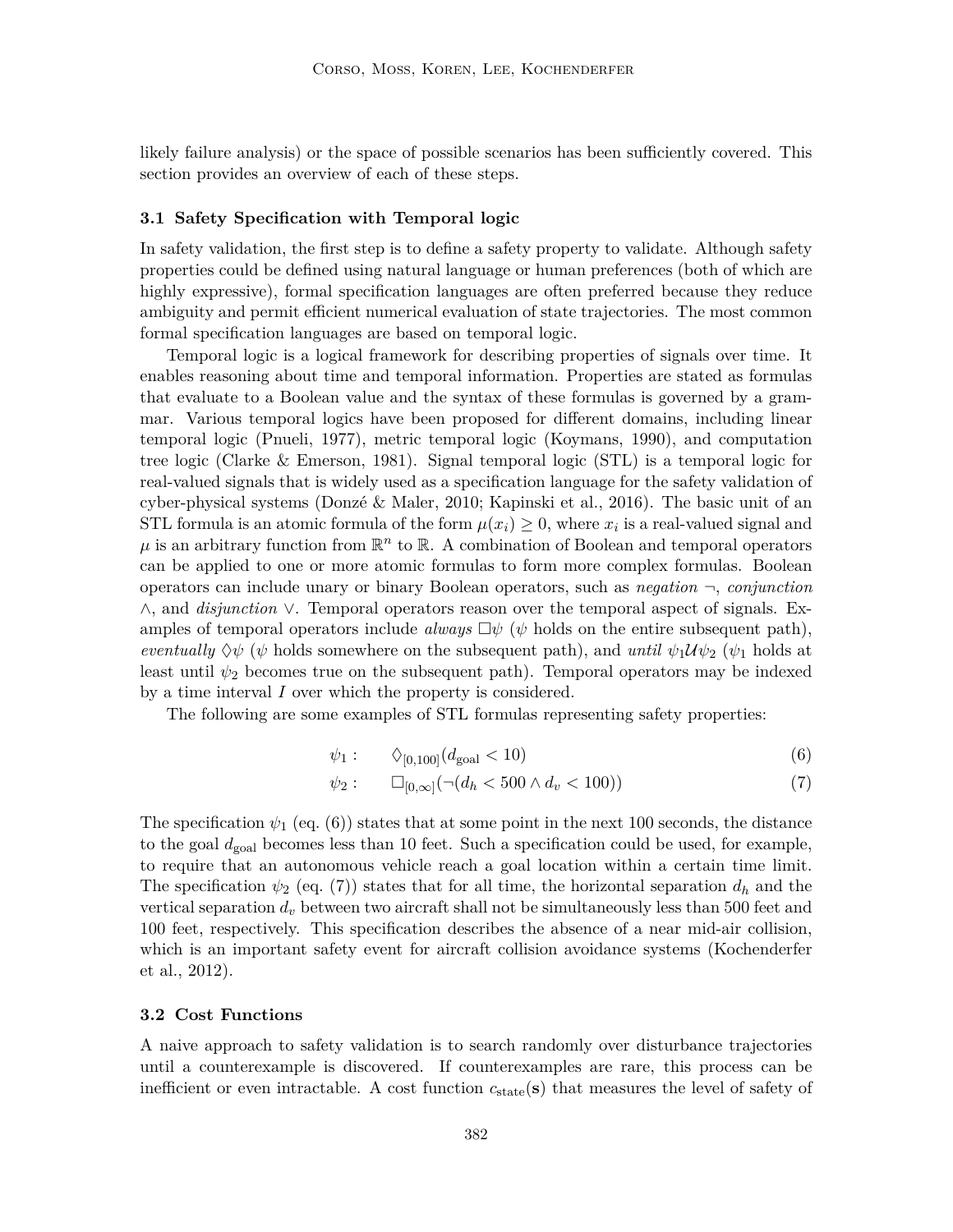the system over the state trajectory s can be used to guide the search. A well-designed cost function will help bias the search over disturbance trajectories toward those that are less safe. Additionally, if the goal is to find the most-likely failure, then the cost function can incorporate the likelihood of the disturbance trajectory.

Once a cost function is defined, safety validation becomes an optimization problem over disturbance trajectories

$$
\mathbf{x}^* = \underset{\mathbf{x}}{\arg\min} \, c(\mathbf{x}),\tag{8}
$$

where  $c(\mathbf{x}) = c_{\text{state}}(f(\mathbf{x}))$ . The cost function is designed such that  $c(\mathbf{x}) \geq \epsilon \iff f(\mathbf{x}) \in \psi$ , where  $\epsilon$  is a safety threshold. Therefore, if a disturbance **x** causes  $c(\mathbf{x}) < \epsilon$ , then **x** is a counterexample.

The design of the cost function  $c$  is specific to the application, but can be done adhoc or using a formal measure of the satisfaction of a safety property. For simple safety proprieties such as collision avoidance, the miss distance (point of closest approach between agents) is a common choice (Koren et al., 2018; Lee et al., 2020). Balkan et al. (2017) propose several possible functions for finding non-convergence behaviors in control systems, including Lyapunov-like functions, M-step Lyapunov-like functions, neural networks, and support vector machines.

When the specification is represented by a temporal logic expression, a natural choice for c is the temporal logic robustness  $\rho(s, \psi)$ . The robustness is a measure of the degree to which the trajectory s satisfies the property  $\psi$ . Large values of robustness mean that at no point does the trajectory come close to violating the specification, while low but positive values of robustness mean that the trajectory is close to violating the specification. A robustness value less than zero means that the specification has been violated and gives an indication of by how much. The robustness for space-time signals can be computed from a recursive definition (Donzé & Maler, 2010; G. E. Fainekos & Pappas, 2009; Leung et al., 2020; H. Yang, 2013). The derivative of the robustness with respect to the state trajectory can be approximated, which may help derive gradient-driven coverage metrics (Leung et al., 2020; Pant et al., 2017) or with doing gradient-based optimization if the black-box assumption is relaxed. Causal information in the form of a Bayesian network can be incorporated into the robustness for improved falsification (Akazaki et al., 2017). Connections have also been made between robustness and delta-reachability to relate falsification and exhaustive search through approximations (Abbas et al., 2017).

Robustness can be a challenging objective to optimize because it can be non-smooth (Leung et al., 2020) and be dominated by state variables with larger magnitude values. Leung et al. (2020) propose smooth approximations to the robustness and Akazaki et al. (2018) optimize a convex function of the robustness  $-\exp(-\rho(s))$ , which bounds the maximum cost. State variables may be normalized to alleviate differences in scale between the variables, but normalization requires the range of the state variables which may not be known a priori. Zhang et al. (2019) propose measuring the robustness of each state variable independently and using a multi-armed bandit algorithm to decide which robustness value to optimize on each iteration.

In addition to measuring safety, cost functions may include other search heuristics. For most likely failure analysis, the cost function includes the likelihood of the disturbance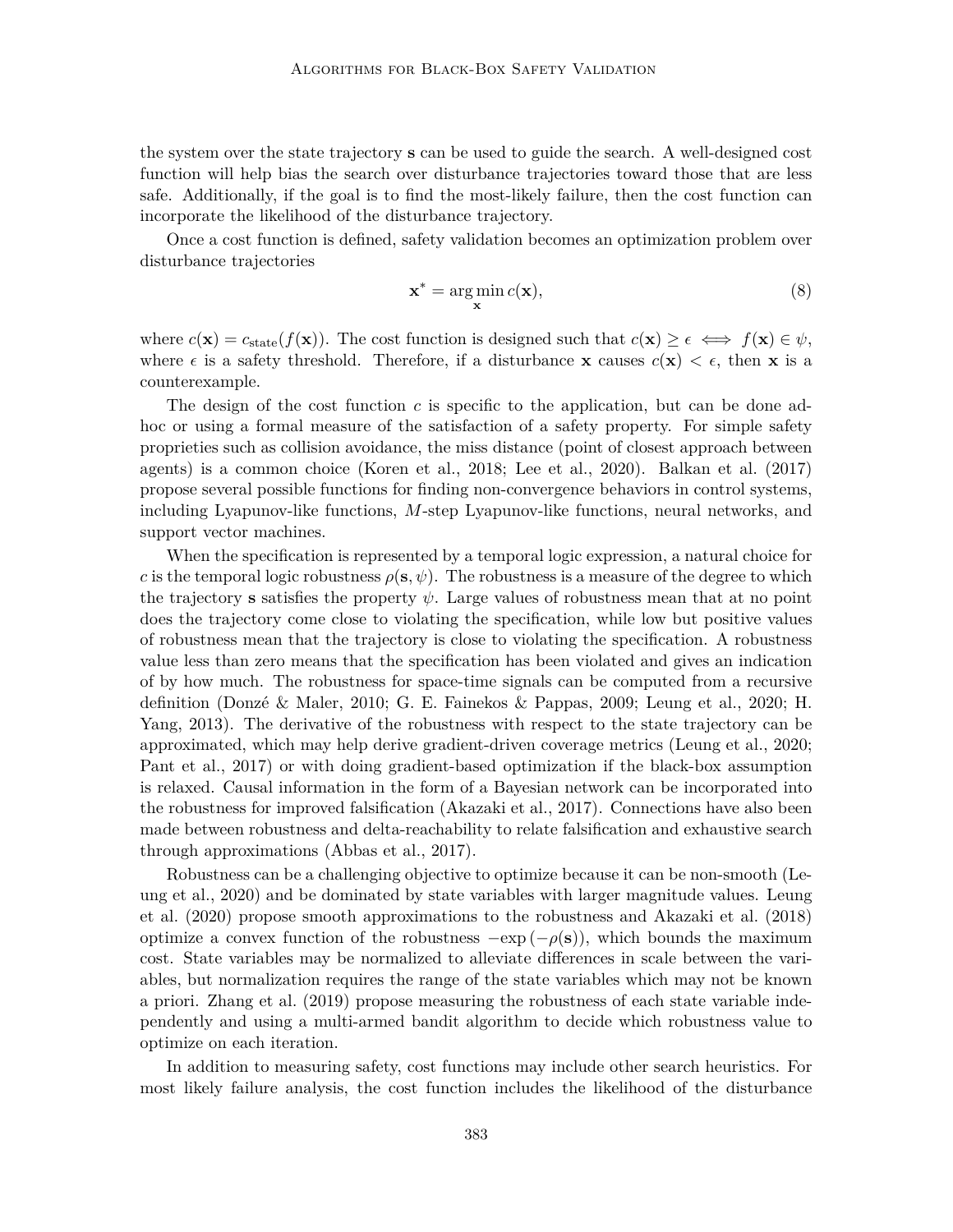trajectory  $p(\mathbf{x})$  for counterexamples

$$
c'(\mathbf{x}) = \begin{cases} c(\mathbf{x}) & \text{if } c(\mathbf{x}) \ge \epsilon \\ -p(\mathbf{x}) & \text{if } c(\mathbf{x}) < \epsilon. \end{cases}
$$
(9)

An objective that achieves a similar goal but may be easier to optimize includes a penalty term for low-likelihood disturbances

$$
c'(\mathbf{x}) = c(\mathbf{x}) - \lambda p(\mathbf{x}),\tag{10}
$$

where the penalty  $\lambda > 0$  is user-defined. Additional penalty terms related to coverage (see section 3.4 for an overview) can be included to encourage exploration. Domain-specific heuristics are also possible. For example, Qin et al. (2019) penalize disturbances that do not follow a domain-specific set of constraints, which is useful for getting adversarial agents in a driving scenario to follow traffic laws. Other examples of domain-specific heuristics are described in section 9.

Solution techniques that build trajectories sequentially (such as those based on planning and reinforcement learning) can require the evaluation of trajectory segments or states. Upper and lower bounds on robustness can be computed for incomplete trajectory segments (Dreossi et al., 2015). An approach for most-likely failure analysis called adaptive stress testing (AST) (Koren et al., 2019; Lee et al., 2020) defines a cost for individual state-disturbance pairs

$$
c(s_t, x_t) = \begin{cases} 0 & \text{if } s_t \in S_{\text{fail}} \\ \lambda & \text{if } s_t \notin S_{\text{fail}}, \ t \ge t_{\text{max}} \\ \log p(x_t \mid s_t) & \text{if } s_t \notin S_{\text{fail}}, \ t < t_{\text{max}}, \end{cases}
$$
(11)

where the specification  $\psi$  is for the system to avoid reaching a set of failure states  $S_{\text{fail}}$ , and  $\lambda$  penalizes disturbances that do not end in a failure state. The log probability of the disturbance is awarded at each time step to encourage the discovery of likely failures.

## **3.3 Overview of Algorithms**

As demonstrated in the previous section, safety validation algorithms solve an optimization problem to discover counterexamples. This section outlines four categories of algorithms distinguished by the information they use for optimization, the requirements on the simulated environment, and the desired safety validation task. For each category, we summarize the approach and describe its strengths, weaknesses, and requirements. Specific algorithms are discussed in more detail in sections 4 to 8.

## 3.3.1 Black-Box Optimization.

Many safety validation algorithms attempt to solve eq. (8) directly over the space of disturbance trajectories. Although gradient-based approaches cannot be used due to the black-box assumption on the system, there are many existing algorithms that can be applied with no modification (Kochenderfer & Wheeler, 2019). Due to the complexity of many autonomous systems and environments, however, the optimization problem is generally non-convex and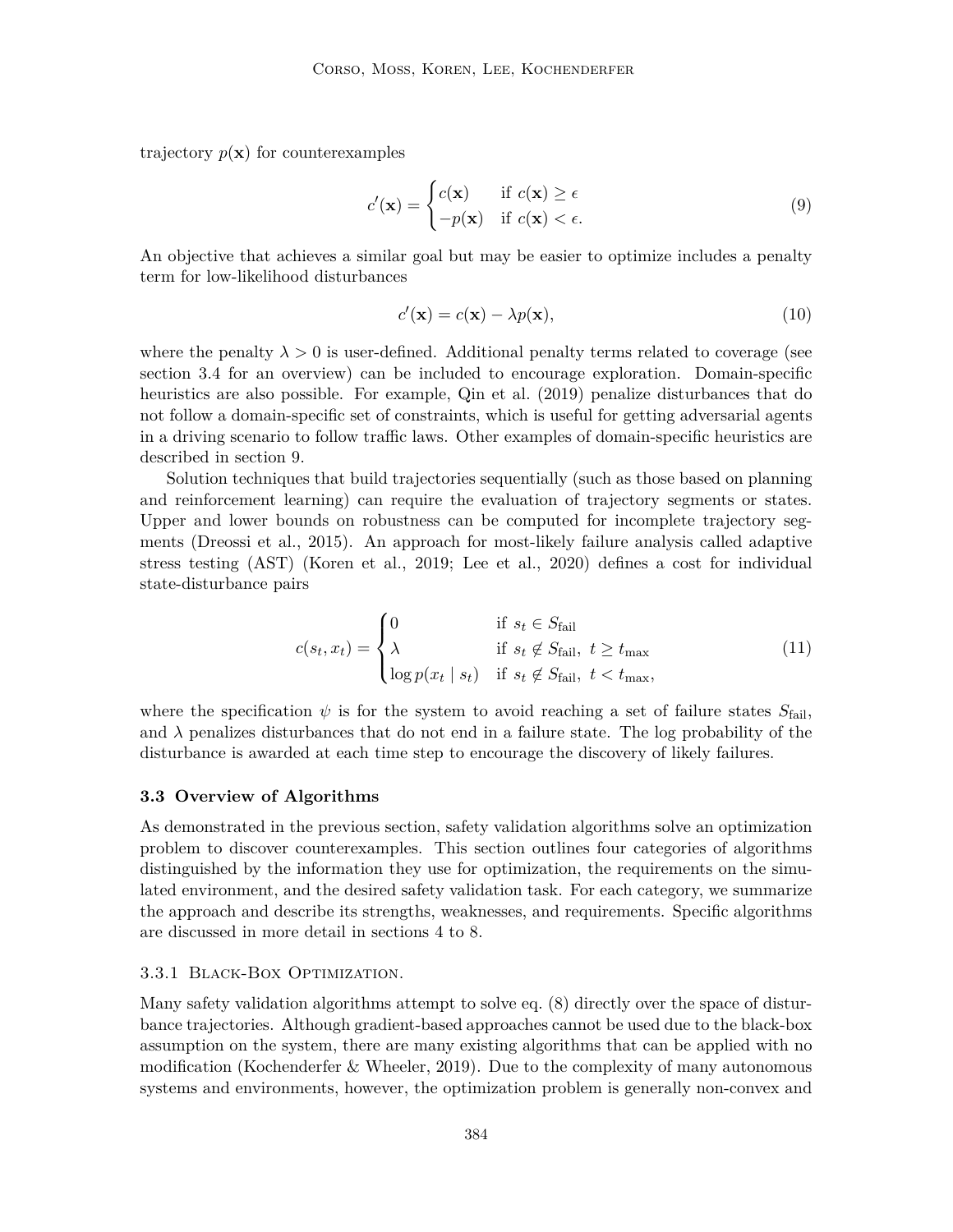can have many local minima. Therefore, algorithms that can escape local minima and have adequate exploration over the space of disturbance trajectories are preferred.

Two algorithms that have been used out of the box in falsification software (Y. Annapureddy et al., 2011; Donzé, 2010) (see section 10 for more details) are covariance matrix adaptation evolution strategy (CMA-ES) (Hansen & Ostermeier, 1996) and globalized Nelder-Mead (GNM) (Luersen & Le Riche, 2004), both of which are effective for global optimization. Another way to escape local minima is to combine global and local search (Adimoolam et al., 2017; Deshmukh et al., 2015; Mathesen et al., 2019; Yaghoubi & Fainekos, 2019), where one optimization routine is used to explore the space of disturbances trajectories to find regions of interest, and another algorithm does local optimization to find the best disturbance trajectory in a region.

The primary benefit of optimization-based safety validation is the minimal set of restrictions placed on the simulator of the system and the environment. Black-box optimizers do not need access to the state of the environment and only needs to return the value of a safety metric for a given disturbance trajectory. The simulation state may be unavailable for implementation or privacy reasons so optimization-based approaches would be a good choice in those cases. If, however, the state is available and would be useful for finding failures, then optimization approaches may not function as well as path planning or reinforcement learning approaches. If an environment has stochasticity in state transitions (in addition to the applied disturbances), then optimization techniques such as Bayesian optimization can be used to account for it. The biggest drawback to optimization strategies is the need to optimize over the entire space of disturbance trajectories, which scales exponentially with the time horizon.

## 3.3.2 Path Planning.

Safety validation may be framed as a planning problem through the state space of the environment using the disturbances as control inputs. Planning algorithms construct a disturbance trajectory **x** from an initial state  $s_0$  to a set of failure states  $S_{\text{fail}}$ , with a corresponding cost for each transition. Classical planning algorithms (Ghallab et al., 2004) typically make the assumption that there exists a model in a formal language such as PDDL (McDermott et al., 1998) or STRIPS (Fikes & Nilsson, 1971), and that the size of the state space is discrete and not too large. Both assumptions are violated when dealing with black-box autonomous systems operating in continuous state spaces so traditional planning algorithms such as forward and backward chaining cannot be directly applied. Other planning algorithms such as value iteration (Sutton & Barto, 2018), Dijkstra's algorithm (Dijkstra, 1959), and their variants can work with a black-box transition function but do not scale well to large or continuous state spaces. Heuristics such as state novelty (Lipovetzky  $& G$ effner, 2012) have been successfully applied to black-box planning settings with large state spaces (Francès et al., 2017; Lipovetzky et al., 2015), and could therefore be applicable to safety validation of CPS.

Planning problems with continuous and high-dimensional state spaces commonly occur in the field of robotics and path planning (see the overview by LaValle (2006)). Optimal control algorithms (Lewis et al., 2012) are common in this domain but typically violate the black-box assumption by requiring gradients of the transition function. Sampling based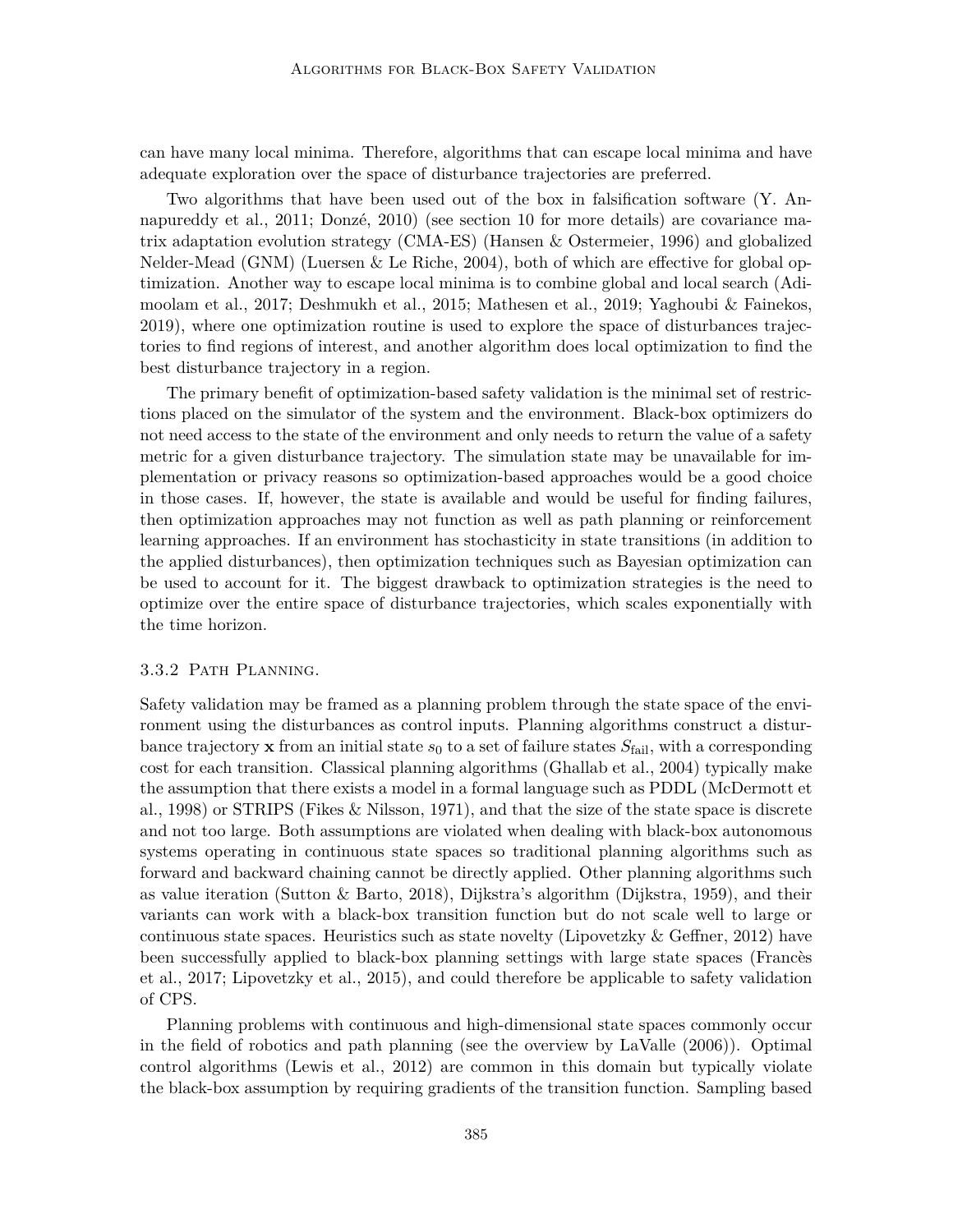approaches such as the rapidly exploring random tree (RRT) algorithm and the probabilistic roadmap planner (Kavraki et al., 1996) can work with a black-box simulator and have been shown to be effective in high-dimensional continuous planning problems. The probabilistic roadmap planner, however, requires the ability to connect independent state trajectory segments making it difficult to use in a completely black-box setting. RRT on the other hand, grows a search tree forward from the set of reachable states and can therefore be used with a black-box simulator. RRT has been used extensively for safety validation of CPS and variations on the algorithm will be discussed in greater detail in section 5.

Path planning algorithms rely heavily on the environment state to discover failures, which can be a strength and weakness. Planning algorithms can efficiently search highdimensional state spaces by reusing trajectory segments, and often provide a natural way to compute state space coverage which can be used to determine when sufficient testing has been done. If the reachable set of states is small compared to the state space, however, planning algorithms may perform poorly (J. Kim et al., 2005). A drawback to path planning algorithms is their inability to naturally handle stochasticity. Most path planning algorithms rely on the ability to deterministically replay trajectory segments or initialize a simulator into a predefined state, which may be challenging for some simulators. Additionally, if the problem has a long time horizon, then prohibitively large trees may be required to find failure trajectories.

#### 3.3.3 Reinforcement Learning.

In reinforcement learning (RL), the safety validation is modeled as a Markov decision process (MDP). An MDP is defined by a transition model  $P(s' | s, x)$  that gives the probability of arriving in state s' given the current state s, a disturbance (or action) x, a reward  $R(s, x)$ , and a discount factor  $\gamma \in [0, 1]$  that decreases the value of future rewards. RL algorithms learn a policy  $\pi$  (a function that maps states to disturbances  $x = \pi(s)$ ) that maximizes expected future rewards. Typically the reward function is chosen to be  $R(s, x) = -c(s, x)$ so that maximizing reward minimizes cost. For an overview of MDPs and their solvers see the texts by Kochenderfer (2015) or Sutton and Barto (2018).

Reinforcement learning algorithms are similar to path-planning approaches because they also rely on the environment state (unless specifically formulated otherwise as in Koren et al. (2019)). While planning algorithms search for full trajectories, RL algorithms learn a policy that generates disturbances from the current state. Since policies do not explicitly represent the entire disturbance trajectory, they may be easier to optimize and can be applied to long time horizon problems. Uncontrolled stochasticity in the environment is naturally handled by RL algorithms, which are designed to function in stochastic environments. Additionally, many RL algorithms can be used with episodic simulators that only require the ability to reset and step forward in time, rather than the ability to initialize to a particular state. The downside to RL algorithms is that they may be sample inefficient and require complex (and sometimes brittle) training procedures compared to optimization and path-planning approaches.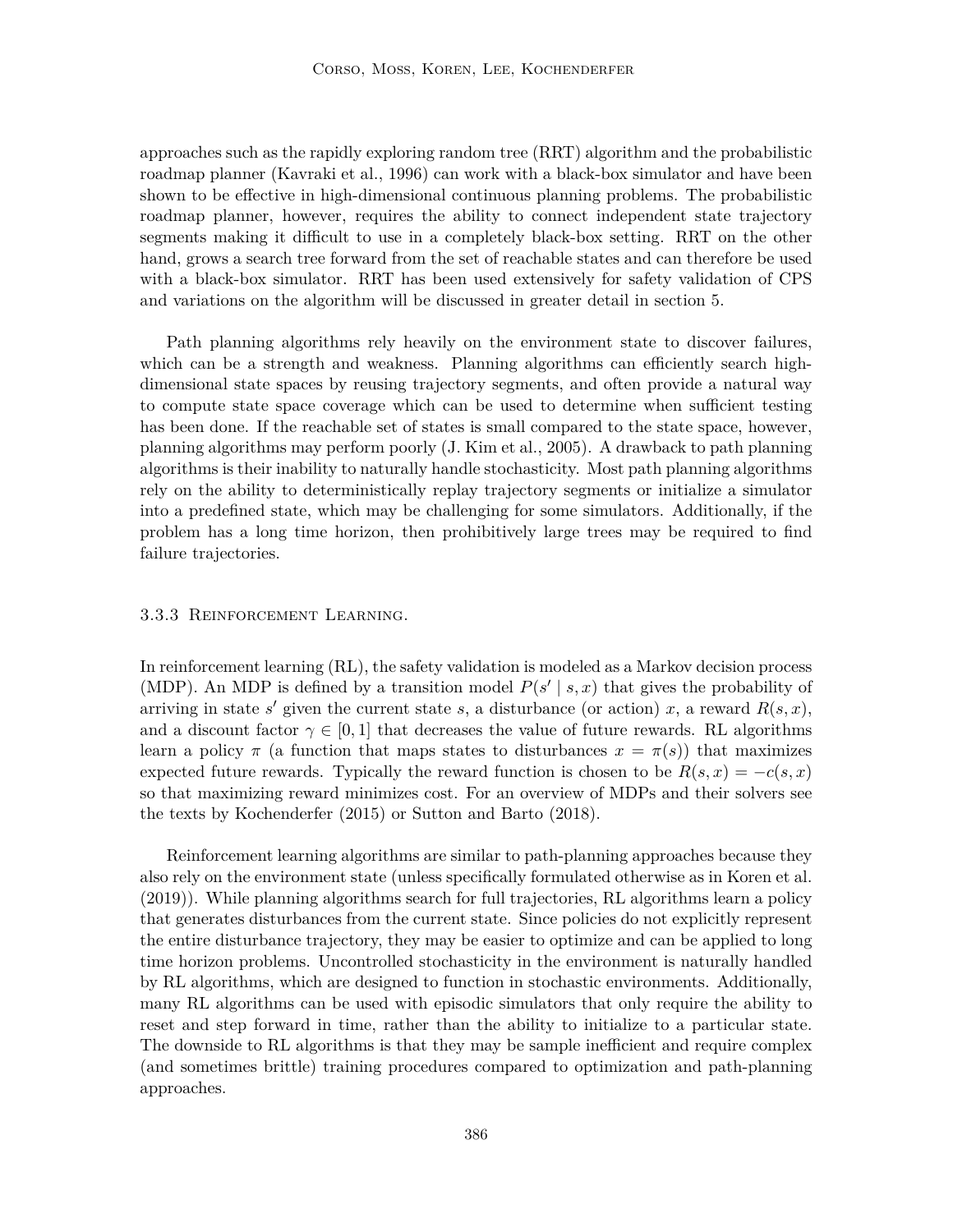## 3.3.4 Importance Sampling.

For many cyber-physical applications, it is impossible to design an autonomous system that never violates a safety property. In that case, failure probability is a useful metric of safety. If failure events are rare, then Monte Carlo approaches will require a large number of samples before converging to the true probability of failure (Hahn, 1972). To address this problem, importance sampling approaches artificially increase the likelihood of failure with a proposal distribution  $q(\mathbf{x})$ , and then weight observed failures to get an unbiased estimate of the probability of failure with fewer samples.

In addition to causing more failures, the proposal distribution has the property that  $q(\mathbf{x}) > 0$  everywhere that  $p(\mathbf{x}) \leq {\epsilon} > 0$  (so all disturbances that lead to failure can be sampled from q). The proposal distribution is also referred to as the biased, sampled, or importance distribution. The importance sampling estimate of the probability of failure is done by taking  $N$  samples drawn from  $q$  and computing the weighted average

$$
\hat{P}_{\text{fail}} = \frac{1}{N} \sum_{i=1}^{N} \frac{p(\mathbf{x}_i)}{q(\mathbf{x}_i)} \mathbb{1}\{c(\mathbf{x}_i) < \epsilon\}.\tag{12}
$$

The variance of the importance sampling estimate is given by

$$
\text{Var}(\hat{P}_{\text{fail}}) = \frac{1}{N} \mathbb{E}_q \left[ \frac{(p(\mathbf{x}) \mathbb{1}\{c(\mathbf{x}) < \epsilon\} - q(\mathbf{x}) P_{\text{fail}})^2}{q(\mathbf{x})} \right].
$$
 (13)

The goal of a good importance sampling distribution is to minimize the variance of the estimator  $\hat{P}_{\text{fail}}$  so that fewer samples are needed for a good estimate. It is clear from eq. (13) that a zero variance estimate can be obtained with the optimal importance sampling distribution

$$
q^*(\mathbf{x}) = \frac{p(\mathbf{x}) \mathbb{1}\{c(\mathbf{x}) < \epsilon\}}{P_{\text{fail}}}.\tag{14}
$$

Generating this distribution is not possible in practice because  $c(\mathbf{x})$  is a black box and the normalization constant  $P_{\text{fail}}$  is the very quantity being estimated. Importance sampling algorithms seek to estimate the optimal importance sampling distribution  $q^*(\mathbf{x})$ .

Importance sampling approaches require finding many failure examples to learn a distribution over failures. Therefore, failure examples can, in principle, be found using any of the three previous approaches. The most common importance sampling approaches such as multilevel splitting and the cross-entropy method function most similarly to optimizationbased techniques because they search directly over the space of disturbance trajectories and do not require state information. These techniques therefore carry the same strengths and weakness as optimization techniques. Likewise, importance sampling techniques that involve the use of environment state have the same benefits and limitation as the corresponding path planning or RL algorithm.

#### **3.4 Coverage Metrics**

A natural question that arises in safety validation is "when is testing complete?" There are an infinite number of possible tests, so measures of *coverage* are used as a principled way of determining when sufficient testing has been performed to declare a system safe. We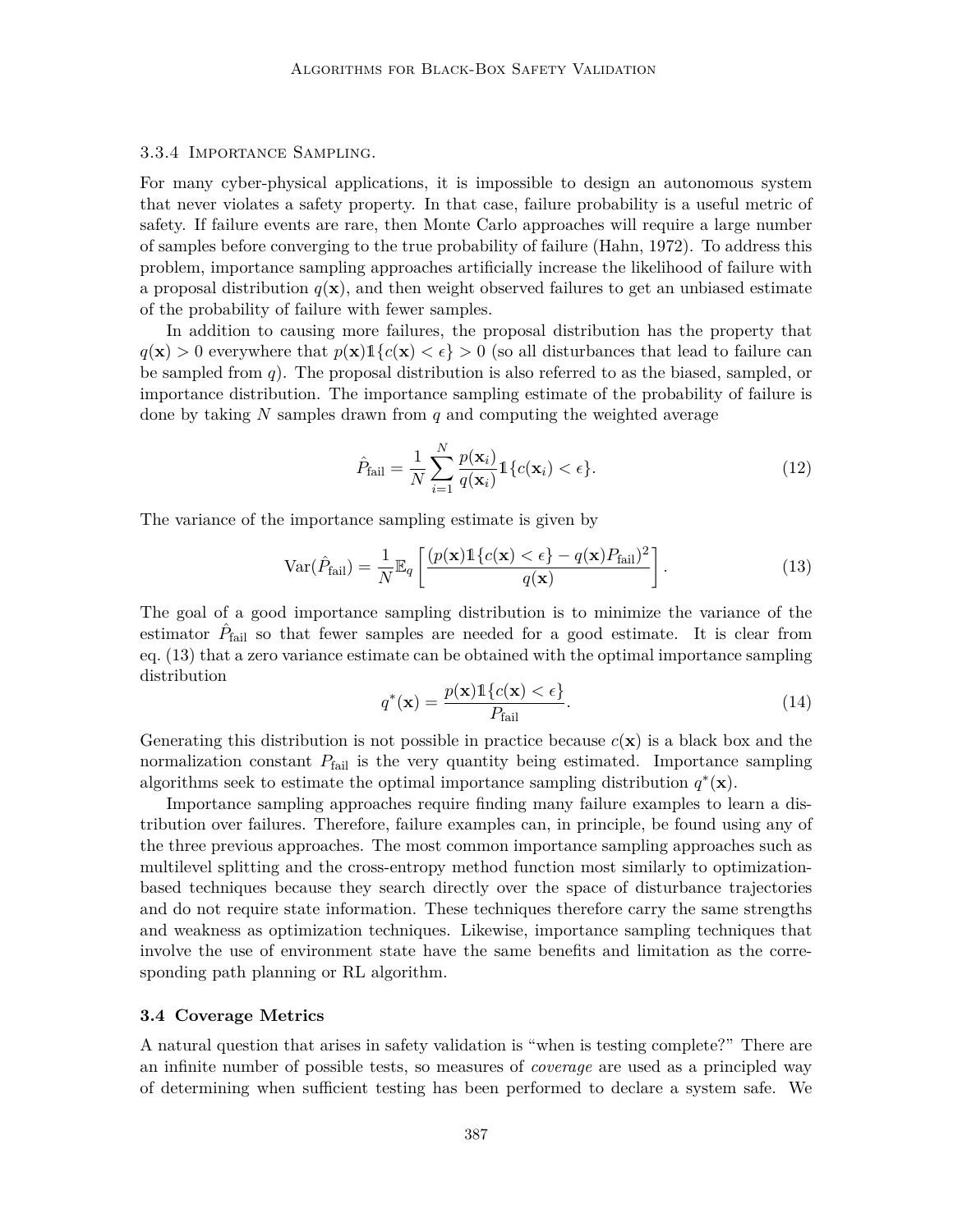overview three types of testing coverage: the probability of failure, coverage of the space of disturbance trajectories, and coverage of the reachable set of states.

## 3.4.1 Probabilistic Coverage.

Testing of a safety critical system may be complete when the estimated probability of failure is below a specified threshold with high confidence. The outcome of each simulation of a disturbance trajectory is a Bernoulli random variable,

$$
\mathbb{1}\left\{f(\mathbf{x})\notin\psi\right\}\tag{15}
$$

where a positive outcome (failure) occurs with probability  $P_{\text{fail}}$ . These samples can be used with the statistical tools of hypothesis testing and estimation to determine when sufficient testing has been performed.

In hypothesis testing, two complimentary hypotheses are compared based on the evidence of sample trajectories. For example, the null hypothesis  $H_0$  may be that the probability of failure is less than an acceptable threshold  $p_0$ ,  $H_0 \coloneqq P_{\text{fail}} < p_0$ , and the alternative hypothesis is the complement  $H_1 := P_{\text{fail}} \geq p_0$ . The level of confidence in a hypothesis test is specified by the probability of type I and type II errors (with lower probability of error requiring more data). For an overview of hypothesis testing techniques for statistical model checking see the work of Agha and Palmskog (2018).

Estimation techniques compute a confidence interval over the probability of failure. The frequentist approach involves taking the mean of N independent samples to produce an estimate of the probability of failure

$$
\hat{P}_{\text{fail}} = \frac{1}{N} \sum_{i=1}^{N} \mathbb{1} \left\{ f(\mathbf{x}_i) \notin \psi \right\},\tag{16}
$$

and uses a concentration inequality to estimate the bounds. Suppose after  $N$  samples no failures have been observed, then Hoeffding's inequality states that

$$
\Pr\left[P_{\text{fail}} \ge p_0\right] \le 2e^{-2Np_0^2}.\tag{17}
$$

The number of samples  $N$  can be chosen so the right-hand side of the inequality is sufficiently small. In contrast, the Bayesian approach involves maintaining a belief over the probability of failure that gets updated with each new sample. For Bernoulli random variables, the Beta distribution can be used to represent the belief. Benefits of the Bayesian approach include the ability to incorporate a prior estimate of the probability of failure and the ability to explicitly compute confidence bounds.

When validating safety-critical systems, failures are often rare and safety thresholds are strict, so many samples are required to make probabilistic arguments for safety. To alleviate this burden, importance sampling approaches are used (see section 7 for details), where samples are drawn from a proposal distribution  $q(x)$ , under which failures are more likely. The samples are then appropriately weighted when performing hypothesis tests (Harrison, 2012) or estimation.

A poorly chosen, or *inefficient*, proposal distribution can increase the variance of an estimator, which in turn reduces the confidence in the estimate. An inefficient proposal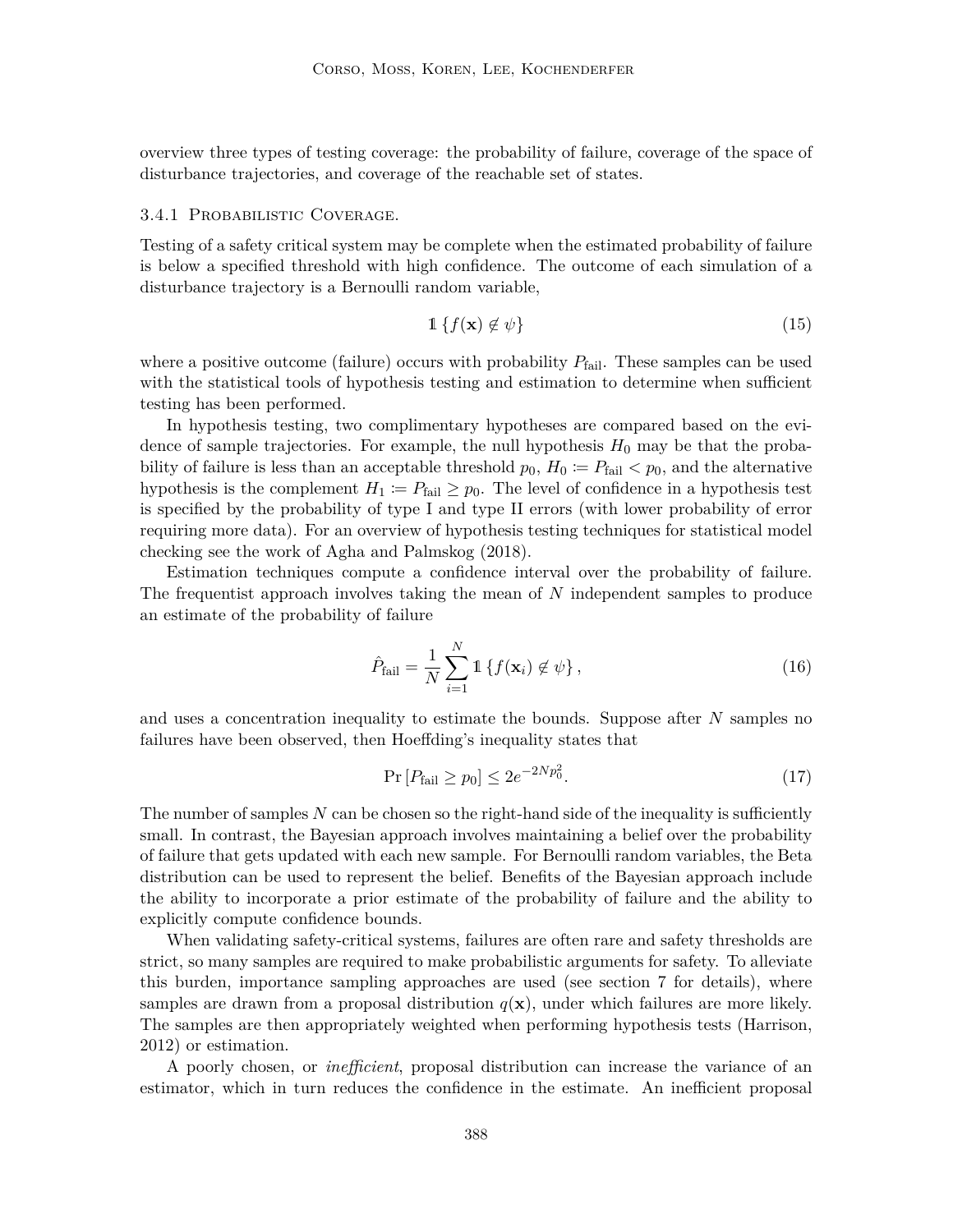distribution can be identified when the importance weights are large, or equivalently, when the effective sample size is small compared to the actual number of samples. When samples with large weights are being drawn, Y. Kim and Kochenderfer (2016) suggest limiting the maximum weight by clipping the proposal distribution in regions with large weights. Uesato et al. (2019) suggest combining the importance sampling estimator with a basic Monte Carlo estimator to minimize the downside of a bad proposal distribution and Neufeld et al. (2014) provide a principled way of choosing the best estimator from several possibilities.

#### 3.4.2 Disturbance-Space Coverage.

If failure events have extremely low probability, or if no probability model is available, coverage can be measured by how well the sampled disturbance trajectories fill the space of possible trajectories. Let  $X \times T$  be the space of disturbance trajectories, and let V be a set of sampled trajectories. Informally, the coverage  $C(V) \in [0, 1]$  is the degree to which V represent the space  $X \times T$ . Testing can be concluded when the coverage reaches close to 1. Although a variety of coverage metrics can be employed, *dispersion* (Esposito et al., 2004) and *star discrepancy* (Dang et al., 2008; Dreossi et al., 2015; Nahhal & Dang, 2007) have previously been used for safety validation.

For a distance metric between states  $d$ , the dispersion is the radius of the largest ball in  $X \times T$  that contains no points in V, i.e.  $\max_{\mathbf{x} \in X \times T} \min_{\mathbf{x}_i \in V} d(\mathbf{x}, \mathbf{x}_i)$ . Dispersion is challenging to compute in many dimensions and can be overly conservative (Esposito et al., 2004). Instead, a coverage metric based on average dispersion can be computed on a grid with *n* points and a spacing of  $\delta$  as

$$
C_{\text{disp}}(V) = 1 - \frac{1}{\delta} \sum_{j=1}^{n} \frac{\min\left(d_j(V), \delta\right)}{n},\tag{18}
$$

where  $d_i(V)$  is the shortest distance from grid point j to any node in V according to the metric d (Esposito et al., 2004). The value  $min(d_i(V), \delta)$  is therefore the radius of the largest ball that can sit at grid point j and not touch any nodes in the tree or another grid point. Note that  $C_{\text{disp}} \to 1$  when V contains points at each grid point. The coverage is therefore related to the fidelity of the grid, with a finer grid giving a more comprehensive value at greater computational expense.

The star discrepancy coverage metric measures how evenly a set of points is distributed. The discrepancy D of a set over a region  $B \subseteq X \times T$  is

$$
D(V, B) = \frac{|V \cap B|}{|V|} - \frac{\text{vol}(B)}{\text{vol}(X \times T)},\tag{19}
$$

where vol is the volume of a region and  $|V|$  is the number of sample points. The first term is the fraction of the points that are in  $B$  and the second term is the ratio of the volume of B to the volume of space of disturbance trajectories. The star discrepancy  $D^*$  is the largest discrepancy over all possible subregions of S

$$
D^*(V) = \max_B D(V, B). \tag{20}
$$

Note that  $D^* \to 0$  when all subregions of S have their "fair share" of the sample points based on volume, and  $D^* \to 1$  when all the sample points overlap. To turn discrepancy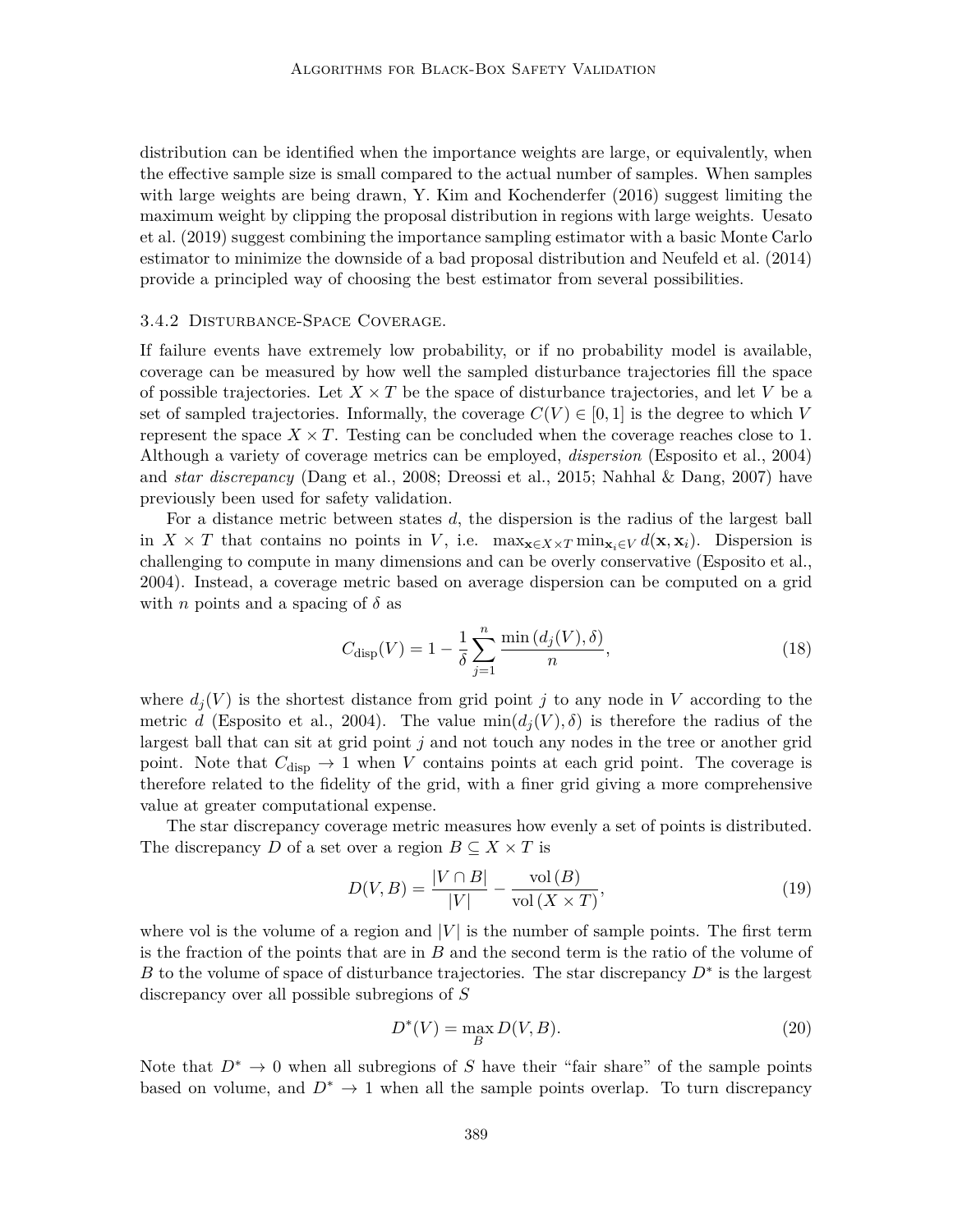into a coverage metric, define

$$
C_{\text{disc}}(V, B) = 1 - D(V, B) \tag{21}
$$

and

$$
C_{\text{star}}(V) = 1 - D^*(V). \tag{22}
$$

It is possible to approximate  $D^*(V)$  using a finite partitioning of the state space into regions  ${B_1, \ldots, B_n}$  such that  $\bigcup_{i=1}^n B_i = X \times T$ . The discrepancy coverage can be computed for each box  $C_{\text{disc}}(V \cap B_i, B_i)$  (Dreossi et al., 2015) or a lower and upper bound of the star discrepancy coverage can be computed based on  $B_i$  (Nahhal & Dang, 2007; Thiémard, 2001).

#### 3.4.3 STATE-SPACE COVERAGE.

When the space of disturbance trajectories is prohibitively large (e.g. for long time horizon problems), it can be more efficient to define coverage metrics for the state space. In fact, both dispersion and star-discrepancy were first used as state-space coverage metrics for the rapidly exploring random tree algorithm (Dang et al., 2008; Dreossi et al., 2015; Esposito et al., 2004; Nahhal & Dang, 2007).

The challenge to using state-space coverage metrics is that not every state in the state space may be reachable. A state s is *reachable* if there is a disturbance trajectory that can be applied that will cause the environment to reach s. In many safety validation problems, the reachable states are a subset of the full state space due to the limited control via disturbances (Esposito et al., 2004). If the reachable set is small compared to S, then the maximum possible coverage value will also be small, and testing will never terminate. To mitigate this problem, Esposito et al. (2004) proposed a growth metric on the set of samples defined as

$$
g(V) = \Delta C(V)/\Delta|V|.
$$
\n(23)

The growth g measures how much the coverage metric increases with the increase in sample points in  $V$ . In addition to stopping based on adequate coverage, testing can be terminated if the growth is below a specified threshold, suggesting that adding more sample points to V will not improve the coverage.

## **4. Black-Box Optimization**

This section surveys algorithms that use black-box optimization techniques to solve safety validation problems, as well as the modifications that the techniques require to be effective for safety validation. Safety validation has been performed with simulated annealing, evolutionary algorithms, Bayesian optimization, and extended ant colony optimization.

#### **4.1 Simulated Annealing**

An approach to stochastic global optimization known as simulated annealing uses a random walk around the disturbance space to minimize a cost function c. A temperature parameter  $\beta$  is used to control the amount of stochasticity in the method over time and a transition function  $P(\mathbf{x}' | \mathbf{x})$  describes the probability distribution over the next disturbance trajectory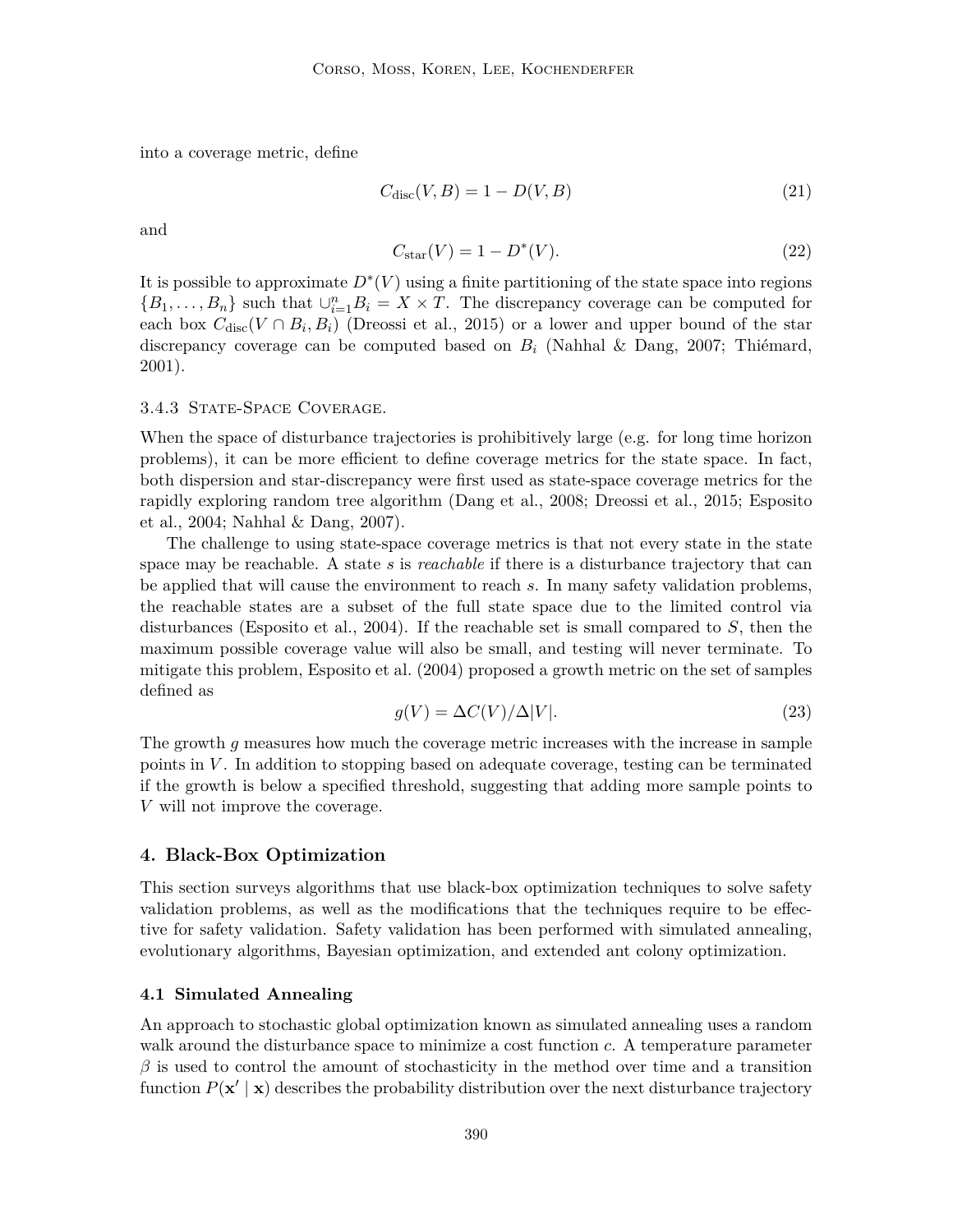x'. If the new trajectory is a counterexample, then it is returned, otherwise it is adopted as x with probability  $\exp(-\beta(c(\mathbf{x}') - c(\mathbf{x})))$ . Due to the stochastic nature of simulated annealing, it is often a suitable algorithm for solving a global optimization problem with many local minima and can therefore be effective for safety validation (Abbas et al., 2013; Aerts et al., 2018).

A common choice for transition function is to use a Gaussian distribution around the current point x with a standard deviation that is adjusted based on the ratio of accepted points (Kochenderfer & Wheeler, 2019). This approach may not work well when the disturbance space has constraints that must be satisfied, such as lower and upper bounds on the possible disturbances (Abbas et al., 2013). Abbas et al. (2013) proposes the use of a *hit and run* approach to transitioning that respects constraints. It follows three steps:

- 1. Sample a random direction d in the disturbance trajectory space.
- 2. Perform a line search in the direction of **d** to determine the range of  $\alpha$  such that  $x + \alpha d$  does not violate any constraints.
- 3. Sample  $\alpha$  from this range according to a chosen distribution. The standard deviation of this distribution can be adjusted using the acceptance ratio to improve convergence.

Aerts et al. (2018) improved the hit and run scheme by suggesting that  $\alpha$  be chosen for each disturbance dimension separately so that highly constrained dimensions do not restrict the step size of less constrained dimensions (Aerts et al., 2018).

Typically, the size of x remains fixed throughout the optimization, meaning the temporal discretization of the disturbance trajectory is never adjusted. Aerts et al. (2018) note that the frequency content of the disturbance trajectory is salient for some falsification problems, and therefore the temporal discretization of the disturbance trajectory should itself be optimized. An approach called input-signal-space optimization uses a two-layered approach, where an outer loop uses SA to select the length of the disturbance trajectory, and an inner loop finds the lowest cost trajectory for that length. This approach is able to adapt the fidelity of the time domain, getting improved results for some falsification problems (Aerts et al., 2018).

#### **4.2 Evolutionary Algorithms**

Evolutionary algorithms approach global optimization by mimicking the biological process of evolution. A population of individuals is sampled and then evolved using the processes of *crossover*, where low cost individuals are combined to form new individuals, and *mutation*, where individuals are randomly modified to incorporate new traits into the population.

Q. Zhao et al. (2003) applied a genetic algorithm to generate test cases for embedded control systems. Each individual is represented by a real-valued vector for all continuous variables and a binary encoding for all discrete variables. Selection occurs with a probability inversely related to the cost function. The crossover between two individuals is done using either a randomized concatenation of subsequences or an arithmetic combination of the individuals. Although evolutionary algorithms lack convergence guarantees and are largely based on heuristics, they can be effective for problems with very large input spaces, as demonstrated by their successful use in the safety validation of multi-agent sense and avoid algorithms (Zou et al., 2014).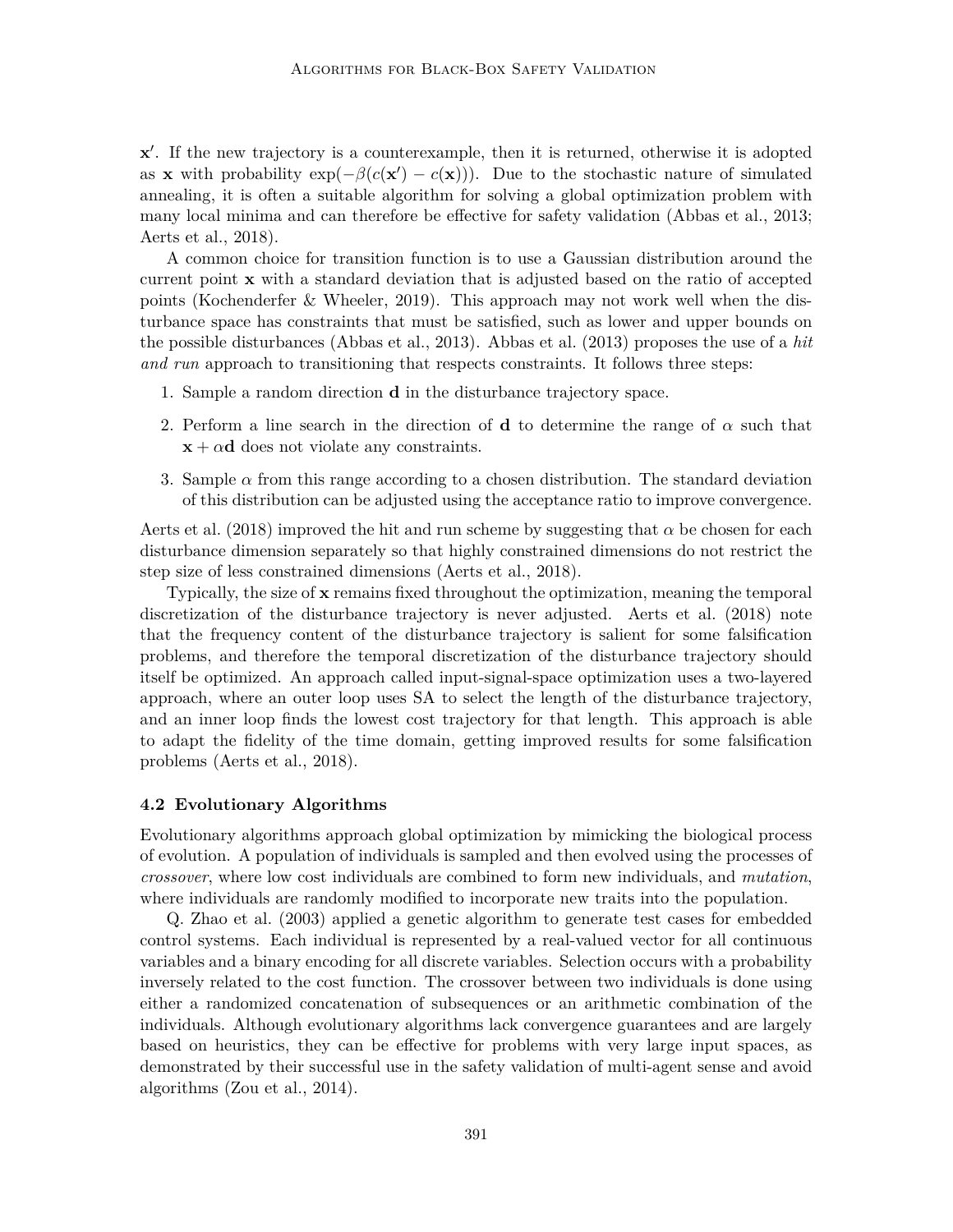Evolutionary algorithms can optimize more complex inputs such as temporal logic expressions represented as trees. Corso and Kochenderfer (2020) hypothesize that counterexamples can often be described by a simple temporal logic property of the disturbance trajectory, called a *failure description*. Failure descriptions lend interpretability to automated testing and have been shown to be effective at finding counterexamples as well as giving engineering insight into the failure modes of the system. Genetic programming is used to optimize failure descriptions  $\varphi$  that satisfy

$$
\mathbf{x} \in \varphi \implies c(\mathbf{x}) < \epsilon. \tag{24}
$$

The cost function for a given failure description is the average cost of trajectories that satisfy it. Sampling satisfying trajectories is, in general, a hard problem, but Corso and Kochenderfer (2020) provide an algorithm to do so under a set of assumptions.

#### **4.3 Bayesian Optimization**

In Bayesian optimization (Mockus, 2012), a surrogate model (such as a Gaussian process) is used to represent the cost function over the space of disturbance trajectories. The model is used to select disturbance trajectories that are likely to lower the cost function. Maintaining a surrogate model can be beneficial when evaluations of  $c(\mathbf{x})$  are costly or when the cost is stochastic. For these reasons, Bayesian optimization is a natural choice for safety validation (Abeysirigoonawardena et al., 2019; Akazaki et al., 2017; Deshmukh et al., 2017; Mullins et al., 2018; Silvetti et al., 2017; X. Yang et al., 2020).

Bayesian optimization iterates over two steps: 1) updating the surrogate model with new evaluations, and 2) choosing the next disturbance trajectory to evaluate. The update step computes a posterior distribution given the new evaluations (the details depend upon the employed surrogate model). Then the next disturbance trajectory is chosen using an inner optimization loop that optimizes a metric such as prediction-based exploration, error-based exploration, lower confidence bound exploration, probability of improvement, or expected improvement (see Kochenderfer and Wheeler (2019) for details). The inner optimization can be performed using simulated annealing (Akazaki et al., 2017) or a sampling plan with good coverage of the space of disturbance trajectories (Silvetti et al., 2017).

One drawback to using Gaussian processes is their inability to scale to large dimensions and many sample points. To improve scalability for safety validation, Mathesen et al. (2019) introduced an algorithm called stochastic optimization with adaptive restarts (SOAR) that uses a two-layered Bayesian optimization approach to trade off between global and local search. A Gaussian process model is maintained over the global search space, and a stochastic method is used to select regions for further exploration. Local Gaussian process models are used for refined searching of local regions. When a local region is no longer seeing improvement, a new region is selected. Deshmukh et al. (2017) addressed scaling to large dimensions using a dimensionality reduction technique based on random embeddings (Wang et al., 2016).

## **4.4 Extended Ant-Colony Optimization**

Ant colony optimization is a probabilistic technique initially used for finding optimal paths through graphs (Dorigo et al., 1996). Ant colony optimization was extended to continuous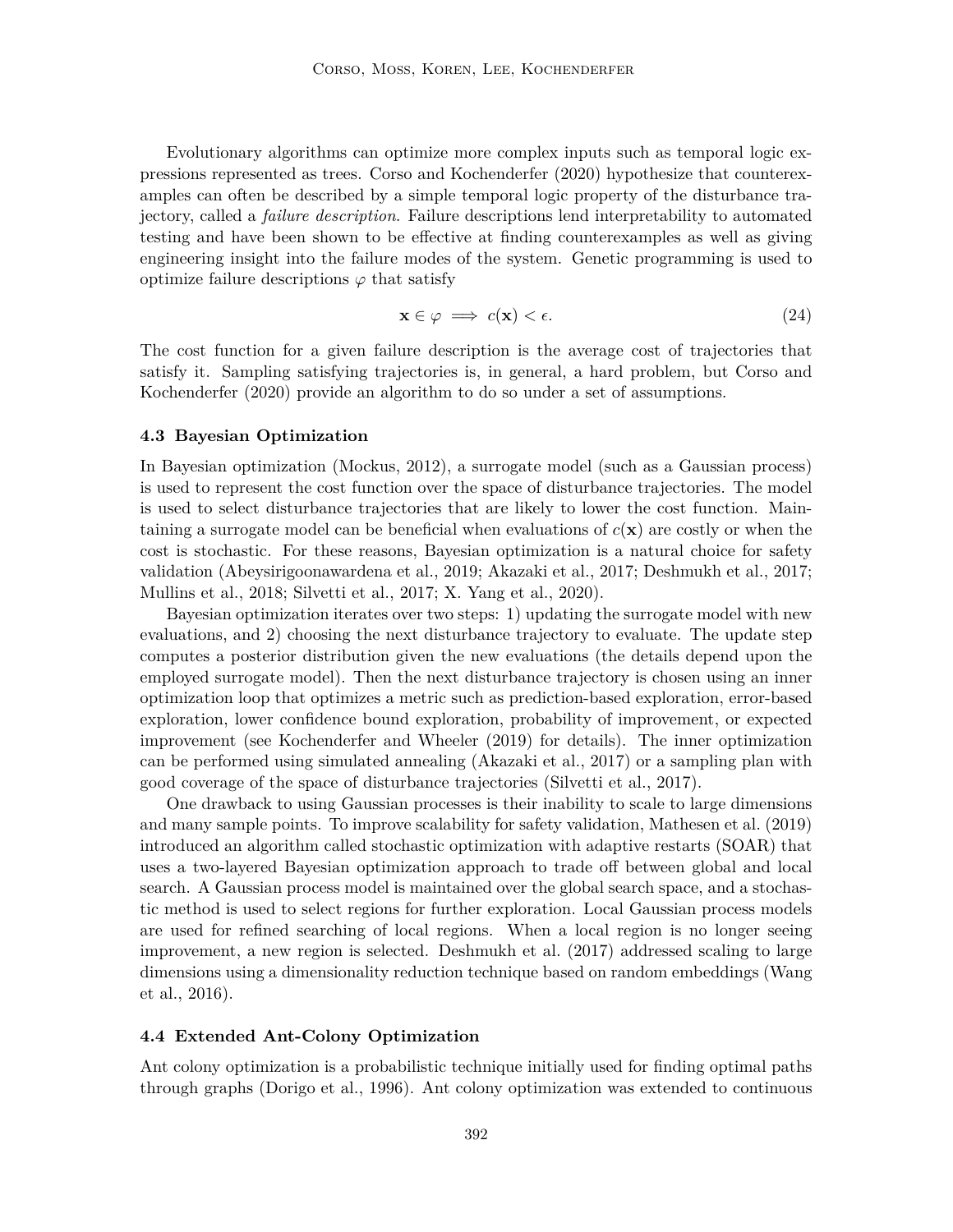spaces by G. E. Fainekos and Giannakoglou (2003) and later applied to falsification (Y. S. R. Annapureddy & Fainekos, 2010). Extended ant-colony optimization works by treating each disturbance trajectory x as a path through a graph with edges between adjacent temporal points  $(x_t, x_{t+1})$ . At each time t, the space of disturbances is discretized into N equally spaced cells. Ants traverse the graph by selecting their next cell  $i$  at time  $t$  based on the amount of pheromone present, where high pheromone implies low cost. After an ant selects their next cell, it then selects a point uniformly at random inside that cell and moves to it. At the end of each trajectory, pheromone is deposited at each cell for low-cost trajectories.

## **5. Path Planning**

This section surveys safety validation algorithms based on planning algorithms (and their required modifications). The presented algorithms are variants of the rapidly exploring random tree algorithm, multiple shooting methods, and Las Vegas tree search.

## **5.1 Rapidly Exploring Random Tree**

Rapidly-exploring random tree (RRT) is a path planning technique for efficiently finding failure trajectories (Lavalle, 1998). A tree is iteratively constructed by sampling the state space and growing in the direction of unexplored regions. RRT has been applied to the safety validation of black-box systems (Branicky et al., 2006; Dang et al., 2008; Dreossi et al., 2015; Esposito et al., 2004; J. Kim et al., 2005; Koschi et al., 2019; Nahhal & Dang, 2007; Plaku et al., 2009; Tuncali & Fainekos, 2019).

## **Algorithm 1** Rapidly-exploring random tree.

|    | 1: function RRT $(s_0, S_{\text{fail}})$                                            |
|----|-------------------------------------------------------------------------------------|
| 2: | $T \leftarrow \text{INITIALIZETREE}(s_0)$                                           |
| 3: | loop                                                                                |
| 4: | $s_{\text{goal}} \leftarrow$ SAMPLESTATE()                                          |
| 5: | $s_{\text{near}} \leftarrow \text{NEARESTNEIGHBOR}(T, s_{\text{goal}})$             |
| 6: | $x_{\text{new}} \leftarrow \text{GETDISTURBANCE}(s_{\text{near}}, s_{\text{goal}})$ |
| 7: | $s_{\text{new}} \leftarrow f(s_{\text{near}}, x_{\text{new}})$                      |
| 8: | $ADDNODE(T, s_{near}, s_{new})$                                                     |
| 9: | <b>return</b> COUNTEREXAMPLES $(T, S_{\text{fail}})$                                |

The basic approach is presented in algorithm 1. On each iteration, a random point  $s_{\text{goal}}$  in the state space is generated, which acts as the goal state for the next node to be added (line 4). The tree is searched for the node  $s_{\text{near}}$  that is closest to the goal state (line 5) based on some distance metric d. This node will act as the starting point when attempting to reach the goal. A disturbance  $x_{\text{new}}$  is generated that drives  $s_{\text{near}}$  toward  $s_{\text{goal}}$  (line 6). Since the system is a black-box, an  $x_{\text{new}}$  that causes  $s_{\text{near}} = s_{\text{goal}}$  can only be approximated through random sampling or a more advanced optimization procedure. Lastly, the disturbance  $x_{\text{new}}$  is simulated, starting from  $s_{\text{near}}$ , resulting in a new state  $s_{\text{new}}$ (line 7) which is then added to the tree as a child of  $s_{\text{near}}$  (line 8). Note that if the simulator cannot be initialized to any state, then the trace can be simulated by starting at the root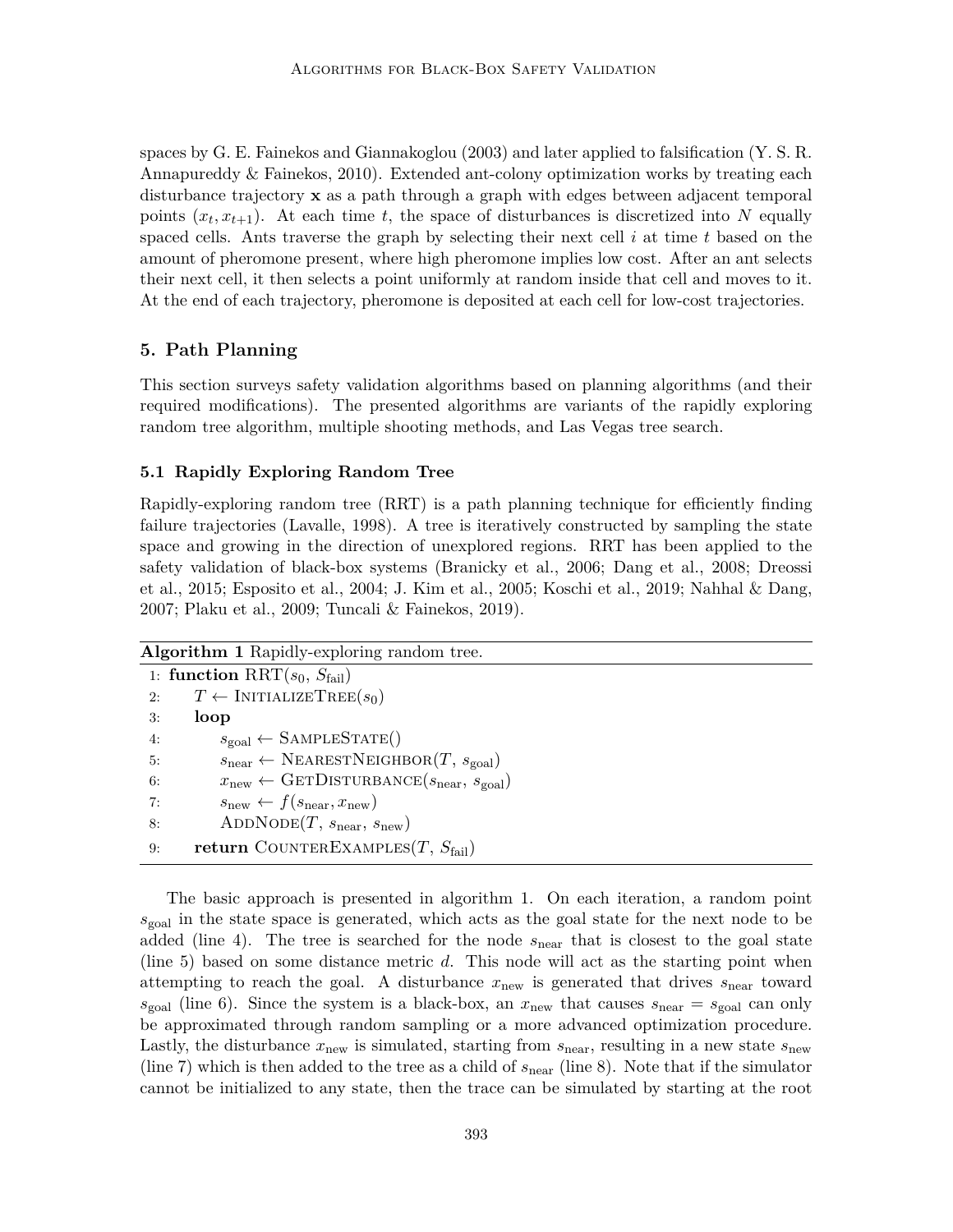and simulating the disturbances through the branch containing  $s_{\text{near}}$ . The algorithm stops when the maximum number of iterations is reached, a suitable falsifying trajectory is found, or tree coverage reaches a specified threshold. Variants of RRT (Branicky et al., 2006; Dang et al., 2008; Dreossi et al., 2015; Esposito et al., 2004; J. Kim et al., 2005; Koschi et al., 2019; Nahhal & Dang, 2007; Tuncali & Fainekos, 2019) typically differ in their approach to state space sampling, choice of distance metric for nearest neighbor selection, or by adding additional steps that reconfigure the tree for improved performance.

#### 5.1.1 Adaptive Sampling.

When the reachable set is only a subset of the state space, a uniform sampling of goal states may be inefficient, leading to slow tree growth and low coverage values. There are several techniques for biasing goal samples toward the reachable set.

An approach known as guided-RRT (g-RRT) (Nahhal & Dang, 2007) biases the selection of  $s_{\text{goal}}$  to regions with low coverage. In g-RRT, the state space is segmented into n regions  ${B_1, \ldots, B_n}$  and each region is assigned a weight  $w(B_i)$ . Regions are sampled according to

$$
P(B_{\text{goal}} = B_i) = \frac{w(B_i)}{\sum_j w(B_j)},
$$
\n<sup>(25)</sup>

and then  $s_{\text{goal}}$  is sampled uniformly from  $B_{\text{goal}}$ . In the original version of g-RRT (Dang et al., 2008; Nahhal & Dang, 2007), the weight  $w(B_i)$  is related to the increase in the lower and upper bounds of  $C_{\text{star}}$  when a new point is added to  $B_i$ . In later work (Dreossi et al., 2015), the weight is  $w(B_i) = \sigma(D(T, B_i))$ , where  $\sigma$  is the sigmoid function. The goal in both cases is to sample points that increase the coverage of the tree.

J. Kim et al. (2005) maintain a distribution over  $s_{\text{goal}}$  that has a mean biased toward low values of the cost function and a standard deviation that adaptively changes to maximize sampling in the reachable set. As the algorithm progresses, they keep track of the ratio  $\beta$ of successful expansions of the tree. A successful expansion is one where

$$
d(s_{\text{new}}, s_{\text{goal}}) > d(s_{\text{near}}, s_{\text{goal}}),
$$
\n(26)

meaning the tree was able to grow in the direction of  $s_{\text{goal}}$ . The ratio  $\beta$  is updated after a user-specified number of iterations and is used to update the standard deviation between bounds  $[\sigma_{\min}, \sigma_{\max}]$  as

$$
\sigma = (1 - \beta)(\sigma_{\text{max}} - \sigma_{\text{min}}) + \sigma_{\text{min}}.\tag{27}
$$

Thus, when the number of successful expansions is large, the standard deviation is reduced to continue sampling in that region, but when the tree frequently cannot grow toward  $s_{\text{goal}}$ the range of values is increased to better search for the reachable set.

#### 5.1.2 Neighbor Selection.

The choice of distance metric for finding the nearest neighbor  $s_{\text{near}}$  is critical for the performance of RRT. In some applications, it is acceptable to minimize the Euclidean distance between  $s_{\text{near}}$  and  $s_{\text{goal}}$  (Koschi et al., 2019), but this approach may be insufficient for some problems. First, Euclidean distance does not take into account whether  $s_{\text{goal}}$  can be reached from  $s_{\text{new}}$  based on the dynamics of the system. Secondly, if the reachable set is only a small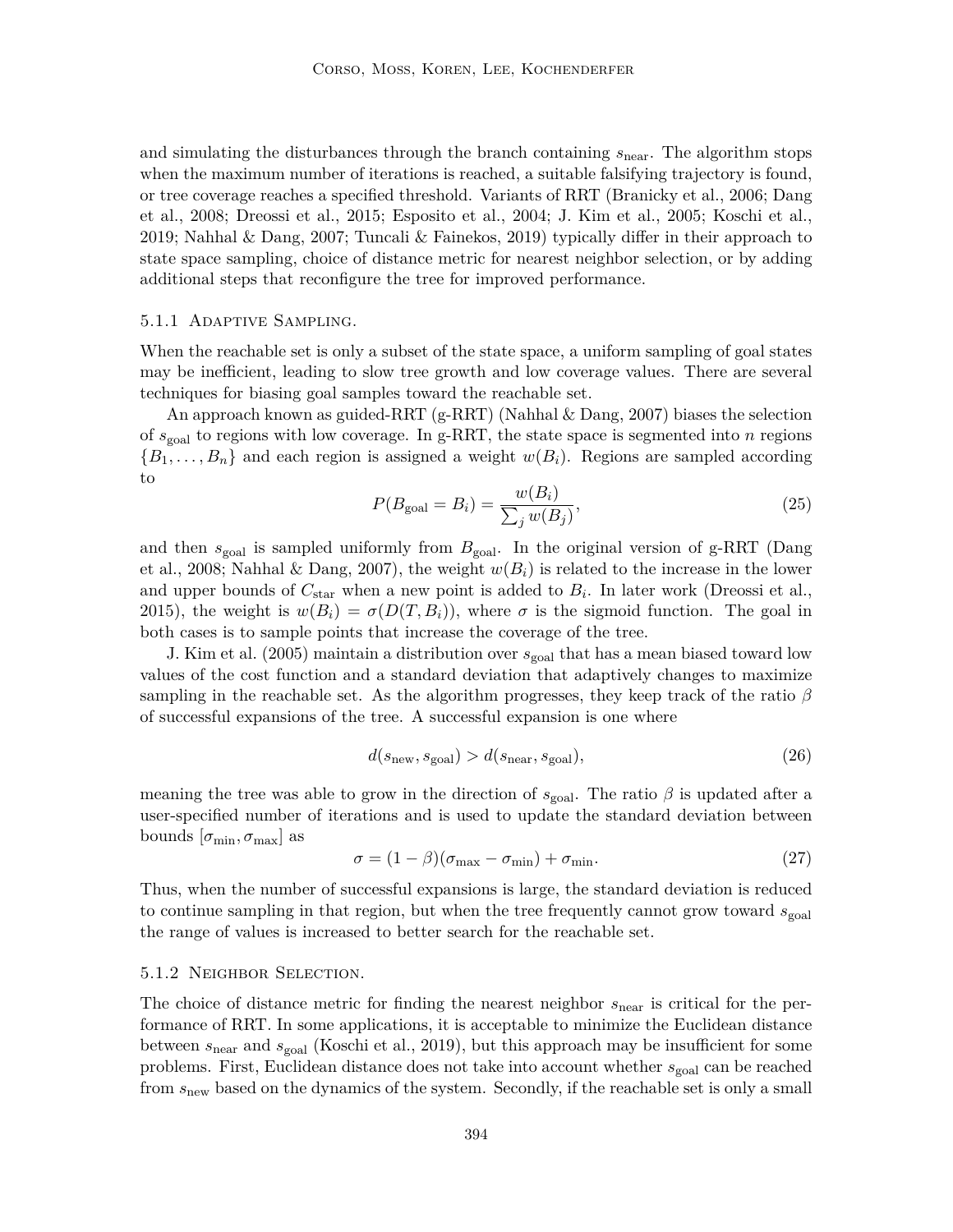subset of the state space, then points on the boundary of the reachable set will frequently be chosen as  $s_{\text{near}}$ , limiting the coverage of the tree. Lastly, if there is a cost associated with each trajectory, it should be considered when picking which node to expand.

To encode reachability in the selection of node neighbors, J. Kim et al. (2005) use an estimate of the time to go from  $s_{\text{near}}$  to  $s_{\text{goal}}$  defined by

$$
t(s_{\text{near}}, s_{\text{goal}}) = \begin{cases} d(s_{\text{near}}, s_{\text{goal}})/v & \text{if } v > 0\\ \infty & \text{otherwise} \end{cases}
$$
 (28)

where the velocity is

$$
v = \max_{x \in X} \left( -\frac{\partial d(s, s_{\text{goal}})}{\partial s} f(s_{\text{near}}, x) \Big|_{s = s_{\text{near}}} \right). \tag{29}
$$

To compute the derivative  $\partial d(s, s_{\text{goal}})/\partial s$  exactly requires white-box knowledge of the system, but it could be estimated with domain knowledge or from simulations (J. Kim et al., 2005).

Another modification to neighbor selection is known as history-based selection, which penalizes the selection of nodes that fail to expand (J. Kim et al., 2005). A node fails to expand if it is selected as  $s_{\text{near}}$  and creates an output  $s_{\text{new}}$  that is already in the tree. Failure to expand typically occurs when  $s_{\text{near}}$  is on the boundary of the reachable set. The number of times a node has failed to expand is stored as  $n_f$  and the distance between nodes is modified as

$$
d_h(s_{\text{near}}, s_j) = d(s_{\text{near}}, s_j) + \lambda n_f \tag{30}
$$

for any choice of distance metric d and a user specified constant  $\lambda > 0$ . J. Kim et al. (2005) chose  $\lambda$  to balance the contribution of d and  $n_i$ .

To incorporate a state-dependent cost function  $c(s)$  into the RRT algorithm, Karaman and Frazzoli (2011) developed the approach known as RRT<sup>\*</sup>. In RRT<sup>\*</sup>, the neighbor selection is done by finding a set  $S_{\text{near}}$  of nodes in an  $\epsilon$ -radius of  $s_{\text{goal}}$  and then selecting the node in  $S_{\text{near}}$  that has the lowest cost, i.e.

$$
s_{\text{near}} = \underset{s_i \in S_{\text{near}}}{\text{arg min}} c(s_i) \tag{31}
$$

where

$$
S_{\text{near}} = \{ s \mid d(s, s_{\text{goal}}) < \epsilon \}. \tag{32}
$$

For the cost function, Dreossi et al. (2015) use the partial robustness of the system specification while Tuncali and Fainekos (2019) use a heuristic cost for autonomous driving.

#### 5.1.3 Other RRT Variants.

In the basic version of RRT, a single tree is maintained and grown until termination, but under some circumstances multiple trees may be used. When searching over a space of static parameters  $\theta$ , a different tree can be grown for each choice of parameter in an approach called rapidly exploring forest of trees (RRFT) (Esposito et al., 2004). In RRFT, any tree that has reached a threshold coverage value or has stopped growing will be terminated, and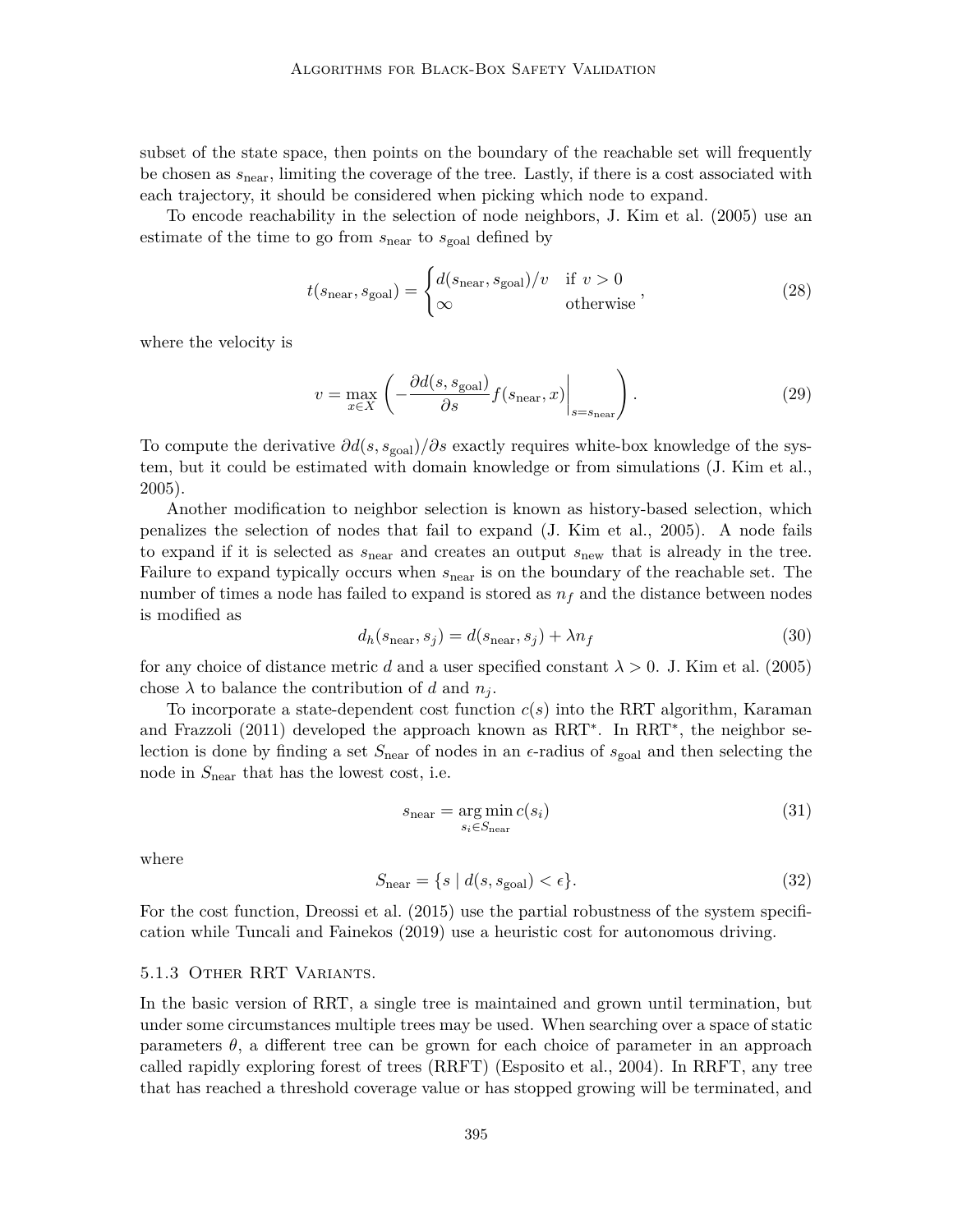a new tree (with a new value of  $\theta$ ) is added to the forest. This process continues until a counterexample is found or until the parameter space has been adequately covered with fully grown trees. Another example of maintaining multiple trees is the approach of Koschi et al.  $(2019)$  where a fixed number of nodes K are added at each iteration, including the first (so K trees are maintained). Each new node is added to the tree that has the closest node. Trees that are not being grown can be removed for memory efficiency (Koschi et al., 2019).

Tuncali and Fainekos (2019) combined stochastic global optimization techniques with RRT by including a transition test (similar to simulated annealing) and a similarity test for the addition of new nodes. New nodes are only added if they pass the transition test (based on their cost function) and if they are sufficiently different from all of the other nodes in the tree. These two techniques enhance exploration and coverage of the state space.

Koschi et al. (2019) introduced the backwards algorithm for RRT which connects nodes in the tree backward in time without breaking the black-box assumption. The algorithm starts by sampling a state  $s_0$  in the failure set. At each iteration, a state is randomly sampled as  $s_{\text{goal}}$ , and the nearest neighbor  $s_{\text{near}}$  in the tree is determined. A disturbance is selected that drives  $s_{\text{goal}}$  toward  $s_{\text{near}}$  (notice this is opposite from the basic algorithm), and a new state  $s_{\text{new}}$  is generated by simulating  $f(s_{\text{goal}}, x_{\text{new}})$ . To maintain continuity in the tree,  $s_{\text{new}}$  replaces  $s_{\text{near}}$  and the entire branch connecting  $s_{\text{near}}$  to  $s_0$  is re-simulated with the same disturbances. If the resulting state (the new  $s_0$ ) is no longer in the failure set, then the branch is terminated and the algorithm repeats. This approach, although more computationally expensive, showed improved performance for finding rare failure events of an adaptive cruise control system (Koschi et al., 2019). Note, however, that unlike the basic RRT algorithm, this approach requires a simulator that can be initialized based only on the observed state of the environment.

#### **5.2 Multiple Shooting Methods**

Multiple shooting methods (Bock & Plitt, 1984) solve non-linear initial value problems and have been used for robotic motion planning (Diehl et al., 2006) and falsification (Zutshi et al., 2014; Zutshi et al., 2013). The idea is to sample trajectory segments using random initial states and random disturbances. A shortest path problem is solved to find a *candidate trajectory* through these segments that connects initial states and failure states, where two segments are connected if the terminal state of one segment is sufficiently close to the starting state of another. The discovered path may not be feasible due to the gaps between segments, so an optimization routine is used to find disturbances that minimize those gaps and find an actual failure trajectory. In most multiple-shooting algorithms, the procedure to connect trajectory segments involves using white-box information such as dynamical equations or gradients (Zutshi et al., 2013), and therefore multiple-shooting algorithms are not in general applicable to the black-box setting.

Zutshi et al. (2014) introduces two ideas that make multiple shooting methods applicable for black-box falsification in large state spaces (Zutshi et al., 2014):

- 1. The state space should only be explored around the reachable set.
- 2. State space discretization and refinement can be used to connect segments.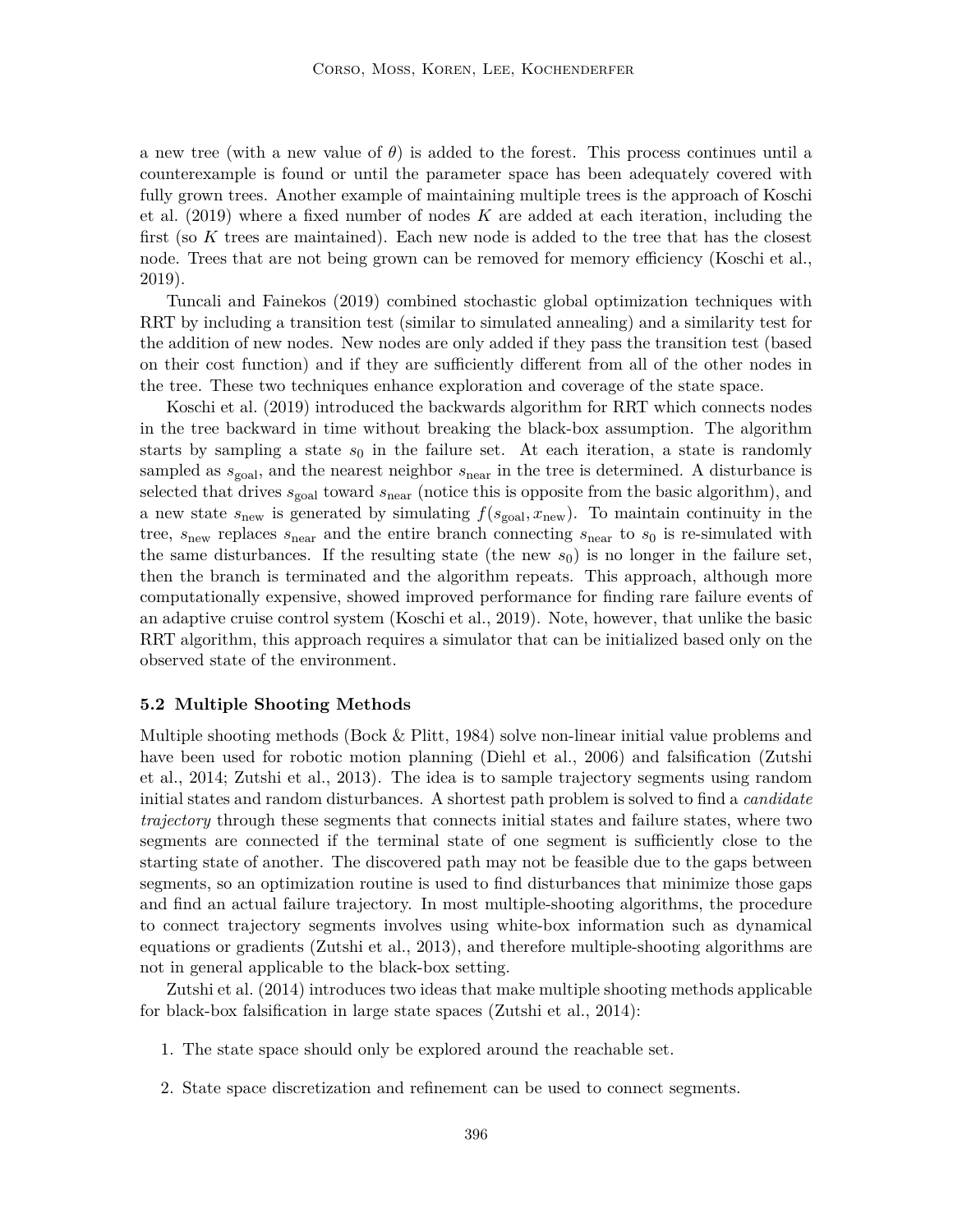To achieve this, the state space is implicitly discretized into disjoint cells C, each of size  $\delta$ . The cells are not explicitly stored, but they are constructed so it is efficient to find which cell contains a given state. One efficient representation is a Cartesian grid with a fixed cell size. The reachable set is estimated by running simulations forward in time with random disturbances and recording which cells are connected together. The cell connections form a graph that can be searched for candidate falsifying trajectories. Cells in these trajectories are refined until an actual counterexample is found. Since the algorithm relies on a graph search over a discretized grid, it may be useful to provide a set of initial states  $S_0$  to have more than one starting cell.

| Algorithm 2 Black-box multiple shooting method. |                                                                                                          |  |  |  |
|-------------------------------------------------|----------------------------------------------------------------------------------------------------------|--|--|--|
|                                                 | 1: function MULTIPLESHOOTING( $S_0$ , $S_{\text{fail}}$ , $\delta$ , $\gamma$ , $N_{\text{max}}$ , $K$ ) |  |  |  |
| 2:                                              | $T \leftarrow \emptyset$                                                                                 |  |  |  |
| 3:                                              | loop                                                                                                     |  |  |  |
| 4:                                              | $G \leftarrow$ SAMPLESEGMENTS $(S_0, T, \delta, N_{\text{max}}, K)$                                      |  |  |  |
| 5:                                              | $T \leftarrow$ FINDCANDIDATETRAJECTORIES $(G, S_0, S_{\text{fail}})$                                     |  |  |  |
| 6:                                              | if $T = \emptyset$                                                                                       |  |  |  |
| 7:                                              | return $\emptyset$                                                                                       |  |  |  |
| 8:                                              | <b>if</b> ACTUALTRAJECTORIES $(T) \neq \emptyset$                                                        |  |  |  |
| 9:                                              | return $\text{ACTUALTRAJECTORIES}(T)$                                                                    |  |  |  |
| 10:                                             | $\delta \leftarrow \gamma \delta$                                                                        |  |  |  |
|                                                 | 11: function SAMPLESEGMENTS( $S_0$ , T, $\delta$ , $N_{\text{max}}$ , K)                                 |  |  |  |
| 12:                                             | $G \leftarrow \emptyset$                                                                                 |  |  |  |
| 13:                                             | $Q \leftarrow$ SAMPLECELLS $(S_0, \delta)$                                                               |  |  |  |
| 14:                                             | while $Q \neq \emptyset$ and $ G  < N_{\text{max}}$                                                      |  |  |  |
| 15:                                             | $C \leftarrow \text{Pop}(Q)$                                                                             |  |  |  |
| 16:                                             | Sample $\{s_1, \ldots s_K\}$ uniformly from C                                                            |  |  |  |
| 17:                                             | Sample $\{x_1, \ldots, x_K\}$ from $p(x)$                                                                |  |  |  |
| 18:                                             | for $i \in 1: K$                                                                                         |  |  |  |
| 19:                                             | $s_{\text{new}} = f(s_i, x_i)$                                                                           |  |  |  |
| 20:                                             | $C_{\text{new}} \leftarrow \text{FINDCELL}(s_{\text{new}}, \delta)$                                      |  |  |  |
| 21:                                             | if $C_{\text{new}} \in T$ or $T = \emptyset$                                                             |  |  |  |
| 22:                                             | $G \leftarrow G \cup (C, C_{\text{new}}, x_i)$                                                           |  |  |  |
|                                                 | return G                                                                                                 |  |  |  |

The approach is presented in algorithm 2. It takes as input a set of initial states  $S_0$ and a set of failure states  $S_{\text{fail}}$ , a discrete cell size  $\delta$ , a refinement factor  $\gamma$ , a maximum number of segments per iteration  $N_{\text{max}}$ , and the number of samples per cell K. A set of candidate trajectories  $T$  is initialized to the empty set (line 2). On each iteration, a graph G is constructed with edges  $(C_i, C_j, x_{ij})$ , where  $x_{ij}$  is the disturbance that transformed the system from a state  $s_i \in C_i$  to a state  $s_j \in C_j$  (line 4). An initially empty graph is constructed as follows:

• Some starting cells are sampled by sampling states in the initial set  $S_0$ , finding the corresponding cell, and adding the cell to a queue  $Q$  (line 13).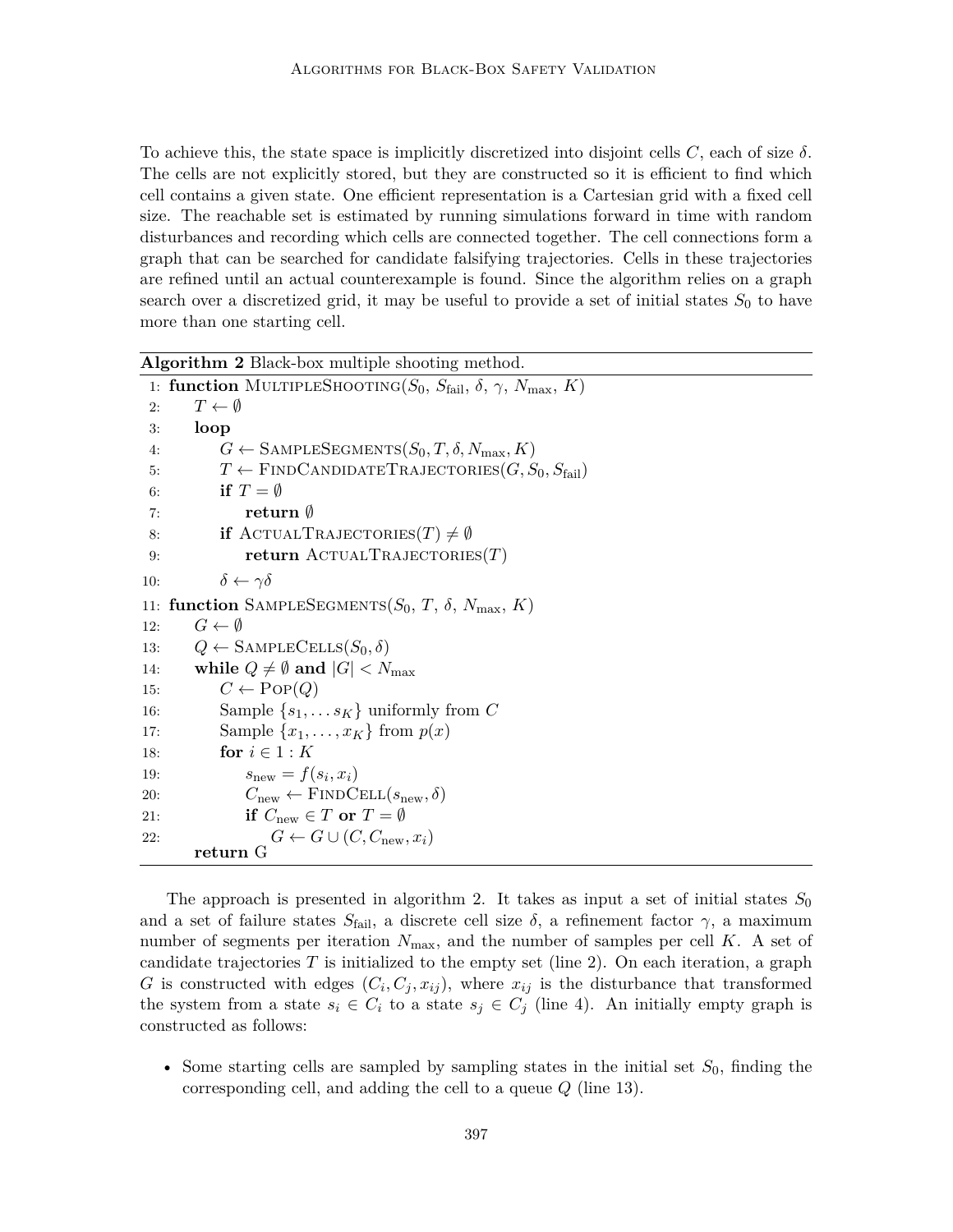- On each iteration, a cell C is popped off the queue and  $K$  states are sampled uniformly at random from within  $C$  (line 16). Then, a disturbance is randomly sampled for each state (line 17).
- Each sampled state  $s_i$  is simulated forward one timestep based on the corresponding random disturbance  $x_i$  (line 19), resulting in a new state  $s_{\text{new}}$  in cell  $C_{\text{new}}$  (line 20).
- To ensure the search focuses on promising regions of the state space, the edge  $(C,$  $C_{\text{new}}$ ,  $x_i$ ) is only added to the graph if  $C_{\text{new}}$  is in the set of candidate trajectories T (line 21). On the first iteration, when the set of candidate trajectories is empty, all edges are added.

Once the graph is constructed, it is searched for candidate trajectories that connect cells in the initial set to cells in the failure set (line 5). If no candidate trajectories are found, then the algorithm failed. Each candidate trajectory in  $T$  is simulated from its starting state using the disturbance applied at each segment to get an actual trajectory (line 8). The actual trajectory will not match that candidate trajectory, since the candidate trajectory is made up of disjoint segments. If the actual trajectory is a counterexample, then return it, otherwise, reduce the grid size by a factor of  $\gamma$  (line 10) and repeat the procedure.

#### **5.3 Las Vegas Tree Search**

Las Vegas tree search (LVTS) (Ernst, Sedwards, et al., 2019) is a tree-based falsification algorithm based on two ideas:

- 1. The disturbance trajectory  $x$  should only be discretized in time as finely as it needs to be.
- 2. The system is more likely to be falsified by extreme values of the disturbance space than less extreme values.

To achieve the first goal, the disturbance trajectory is constructed piecewise from disturbances of different durations. Longer duration disturbances can be implemented as a repetition of a disturbance. Let the notation  $x^{[\ell]}$  indicate that x is applied  $\ell$  times. In LVTS, the set of possible disturbances at each step is discretized and represented by the set  $Y$  and the probability of selecting disturbances  $x^{[\ell]}$  is  $P(x^{[\ell]})$ . To achieve the second goal, P is defined to favor disturbances with more extreme. LVTS (algorithm 3) takes as input  $Y, P$ , cost function c, and safety threshold  $\epsilon$ .

The algorithm proceeds by growing a tree of disturbance trajectories x. Each unfinished disturbance trajectory x has associated with it a set of explored disturbances (initialized to the empty set in line 2) and a set of unexplored disturbances (initialized to the set of all possible segments Y in line 3). For each iteration of the algorithm, a trajectory is stochastically expanded by sampling a new disturbance from  $P$  (line 7) and then concatenating it to the current trajectory (line 8). If the new disturbance has not been explored before, it is removed from the unexplored set (line 10) and a lower and upper bound on the cost is computed from the function COSTBOUNDS. If the cost function is the robustness, then the bounds can be computed by the method of Dreossi et al. (2015). If the upper bound is lower then the safety threshold, then a counterexample is found and returned (line 13). If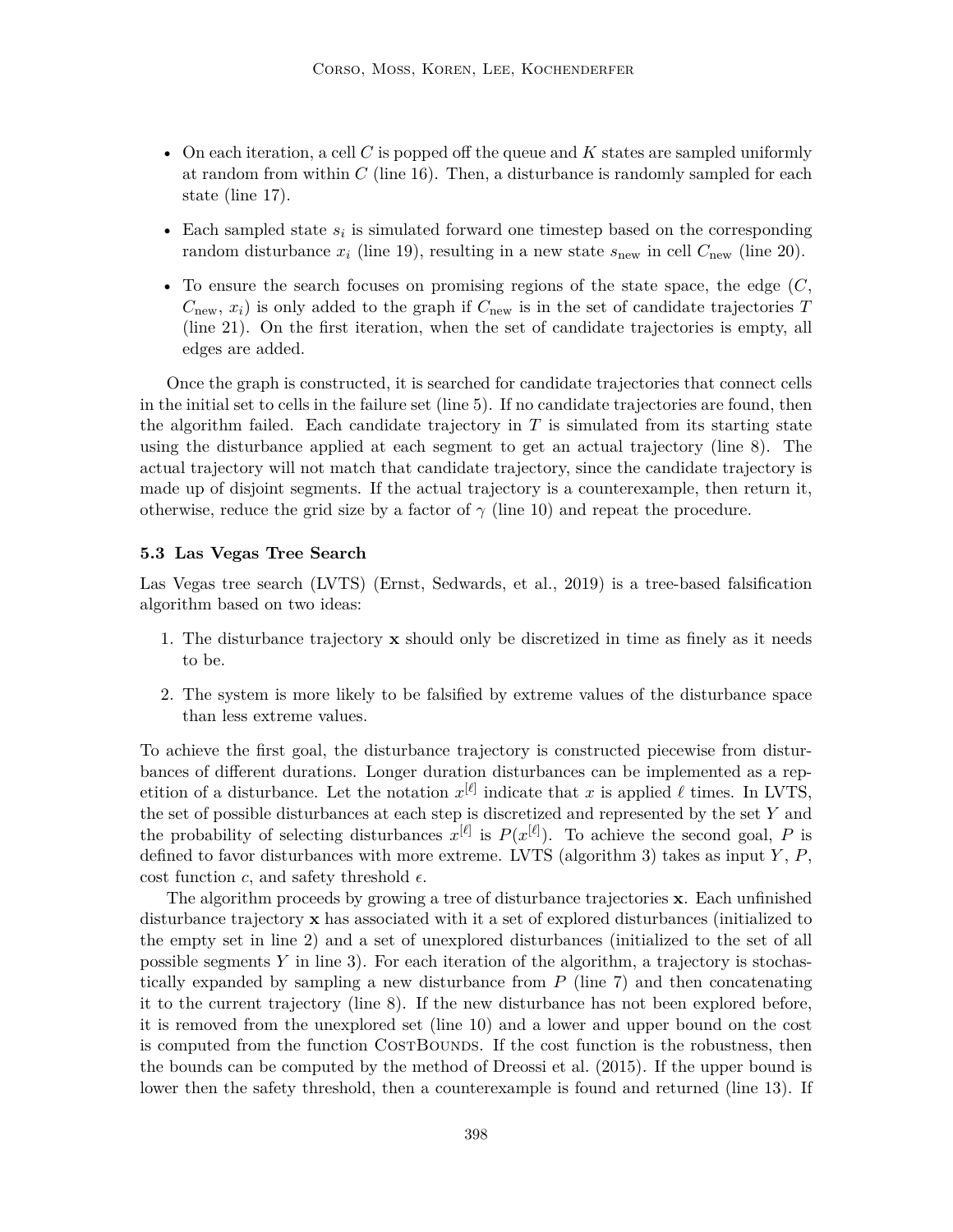**Algorithm 3** Las Vegas tree search.

|     | 1: function LVTS $(Y, P, c, \epsilon)$                                                 |
|-----|----------------------------------------------------------------------------------------|
| 2:  | $\exp{\rm bred}({\bf x}) \leftarrow \emptyset$ for all <b>x</b>                        |
| 3:  | unexplored( <b>x</b> ) $\leftarrow$ <i>Y</i> for all <b>x</b>                          |
| 4:  | loop                                                                                   |
| 5:  | $\mathbf{x} \leftarrow \emptyset$                                                      |
| 6:  | while unexplored(x) $\neq \emptyset$ or explored(x) $\neq \emptyset$                   |
| 7:  | Sample x from $P(x)$                                                                   |
| 8:  | $\mathbf{x}_{\text{new}} \leftarrow [\mathbf{x} \ x]$                                  |
| 9:  | <b>if</b> $x \in$ unexplored( <b>x</b> )                                               |
| 10: | $unexplored(x) \leftarrow unexplored(x) \setminus \{x\}$                               |
| 11: | $\underline{c}, \overline{c} \leftarrow \text{CosrBounDS}(f(\mathbf{x}_{\text{new}}))$ |
| 12: | if $\bar{c} < \epsilon$                                                                |
| 13: | return $x_{new}$                                                                       |
| 14: | if $c > \epsilon$                                                                      |
| 15: | break 4                                                                                |
| 16: | $\mathrm{explored}(\mathbf{x}) \leftarrow \mathrm{explored}(\mathbf{x}) \cup \{x\}$    |
| 17: | $\mathbf{x} \leftarrow \mathbf{x}_{\text{new}}$                                        |

the lower bound is greater than the safety threshold, then a counterexample is not possible for this disturbance trajectory and the algorithm restarts (line 15).

Disturbance segments are grouped by an integer  $\ell \in \{1, \ldots, \ell_{\max}\}\$  that controls the duration of the segment. For duration  $\ell$ , the set  $Y_{\ell}$  is given by

$$
Y_{\ell} = \{ x^{[\ell]} \mid x_i = x_{i,\min} + \alpha_{i,j} (x_{i,\max} - x_{i,\min}) \},
$$
\n(33)

where  $x_i$  is the *i*th component of the disturbance space and  $x_{i,\text{min}}$  and  $x_{i,\text{max}}$  are the minimum and maximum values of that component. The factor

$$
\alpha_{i,j} = (2j+1)/2^{b_i} \tag{34}
$$

for any integer  $j < (2^{\ell_{\max}-\ell} - 1)/2$  and  $b_1 + \ldots + b_n = 1$ . The construction of these sets ensures that segments with larger values of  $\ell$  have longer duration and more extreme disturbance values. The full set of segments Y is the union of all the  $Y_{\ell}$  up to a maximum level of refinement  $\ell_{\text{max}}$ :

$$
Y = \bigcup_{\ell=1}^{\ell_{\text{max}}} Y_{\ell} \tag{35}
$$

The segment sampling distribution P ensures that disturbances with larger values of  $\ell$  and lower costs are chosen more often. The distribution is constructed implicitly by assigning a weight to each level of refinement

$$
w_{\ell} = \frac{|\text{unexplored}(\mathbf{x}) \cap Y_{\ell}| + |\text{explored}(\mathbf{x}) \cap Y_{\ell}|}{2^{\ell_{\text{max}} - \ell} |Y_{\ell}|}
$$
(36)

and choosing  $\ell$  with probability  $w_{\ell}/\sum_{k=1}^{\ell_{\max}} w_k$ . The weight is constructed to favor lower values of  $\ell$  (due to the exponential factor in the denominator) until the number of unexplored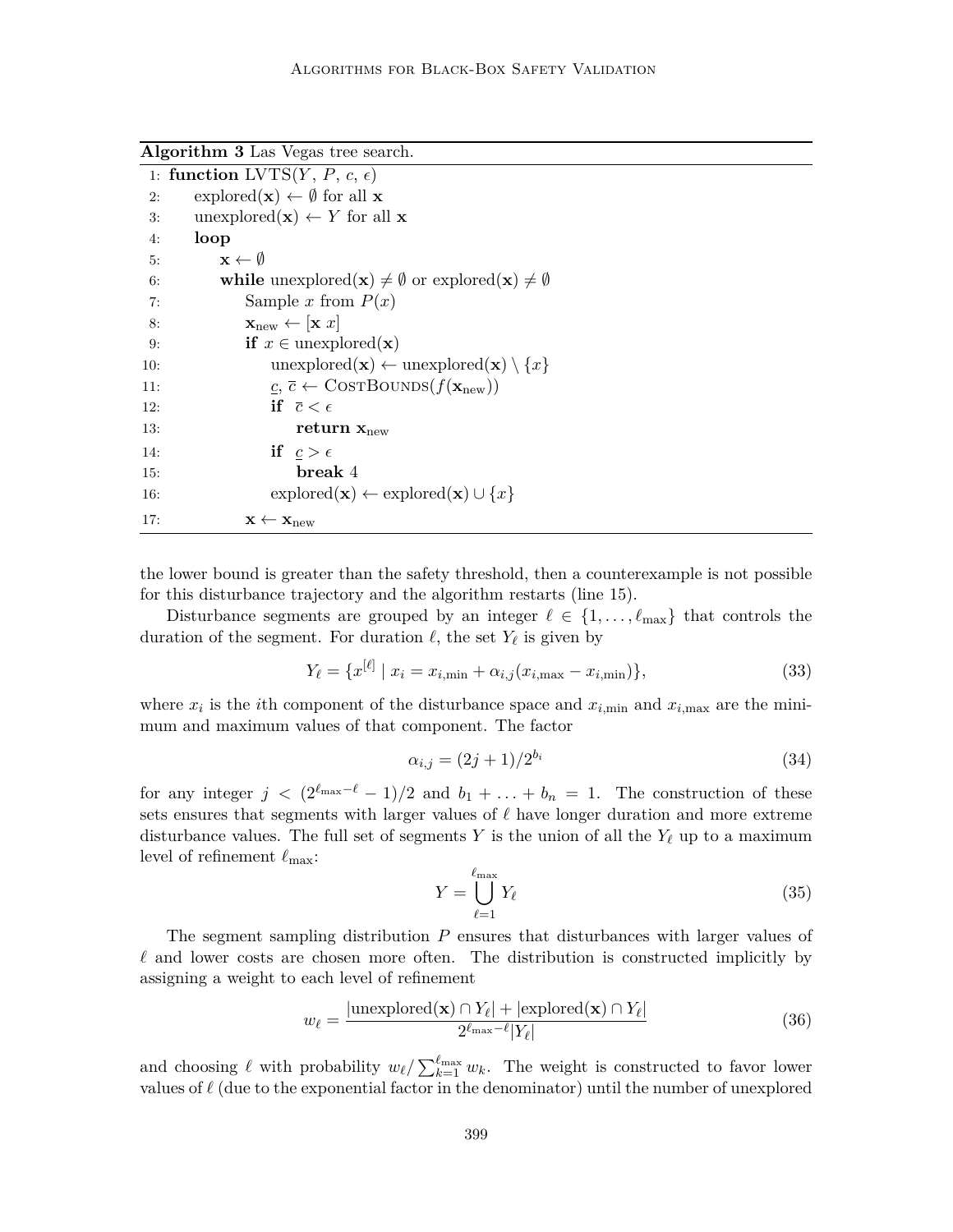edges goes to zero without finding many plausible trajectories (note that the explored set only increases if the trajectory remains plausible for falsification). Once the refinement level is selected, one of the following four options is selected uniformly at random:

- 1. Sample x from unexplored( $\mathbf{x}$ ) ∪  $Y_l$ .
- 2. Sample x from explored( $\mathbf{x}$ ) ∪  $Y_l$ .
- 3. Choose the x from explored(x)  $\cup Y_l$  that minimizes the cost of [x x].
- 4. Choose the x from explored(x)  $\cup Y_l$  that minimizes the cost of [x x x'] for all  $x' \in$ explored( $[\mathbf{x} \ x]$ ).

Option 1 ensures exploration over the unexplored set, while options 2–4 increasingly exploit knowledge of trajectories with low costs.

# **6. Reinforcement Learning**

The algorithms presented in this section are based on techniques from reinforcement learning. We present variants of Monte Carlo tree search and deep reinforcement learning.

## **6.1 Monte Carlo Tree Search**

Monte Carlo tree search (MCTS) is an online planning algorithm for sequential decision making that has seen success for long time-horizon problems (Silver et al., 2016), making it useful for safety validation (Delmas et al., 2019; Julian et al., 2020; Lee et al., 2020; Moss et al., 2020; Wicker et al., 2018; Zhang et al., 2018). Monte Carlo tree search uses online planning to determine the best actions to take from a starting state to maximize reward. A search tree is maintained over all of the paths tried as well as an estimate of the value function at each step. Each iteration in MCTS consists of four steps:

- 1. *Selection*: Starting from the root of the search tree, disturbances are selected sequentially until reaching a leaf node, with the goal of choosing disturbances that are more likely to lead to high reward.
- 2. *Expansion*: Once the algorithm arrives at a leaf node, a new disturbance is chosen, and a node is added to the tree with zero visits.
- 3. *Rollout*: The value of the new node is estimated by running a simulation from the new node while choosing disturbances according to a rollout policy until the episode terminates or the finite planning horizon is reached.
- 4. *Backpropagation*: The value of the new node is used to update the value of all of its ancestors in the tree.

These four steps are repeated until a stopping criterion is met such as computational budget, wall-clock time limit, or a threshold for the reward of the best solution found so far. At that point, the best trace can be returned, or, for longer time-horizon problems, the best candidate disturbance is selected and the process restarts, possibly retaining the subtree associated with the selected disturbance.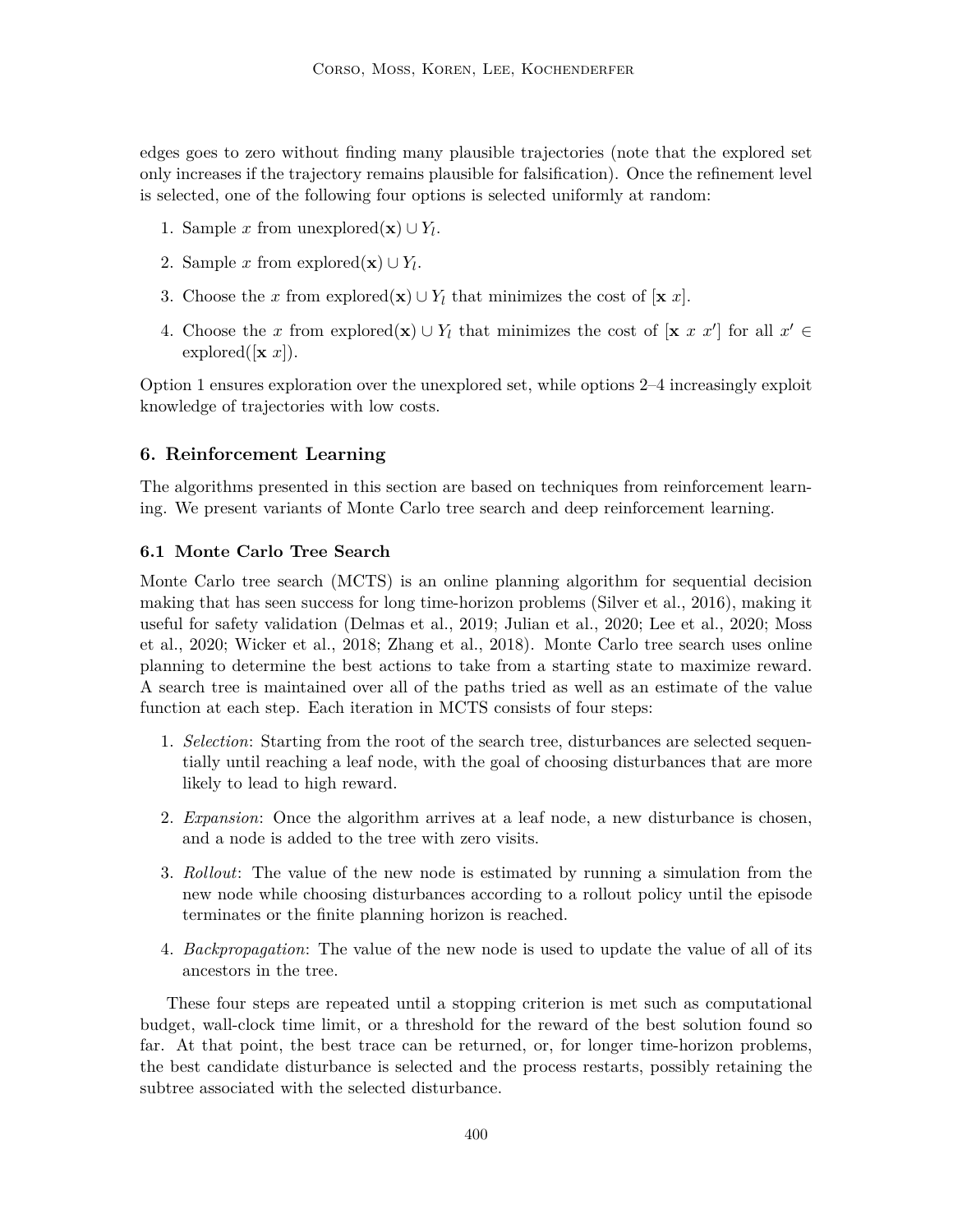In problems where there is a discrete state or observation space, it makes sense to maintain separate state and disturbance nodes so if a state is repeated, the corresponding node in the tree can be reused, increasing the ability of the algorithm to reuse prior information. In most safety validation problems, however, the state space of the simulator will be continuous (or unavailable to the algorithm entirely), in which case the same state will rarely be sampled twice. To save memory, it is common to only include disturbance nodes in the search tree, which is equivalent to setting the state equal to the concatenation of all disturbances that led to it  $(s_t = \mathbf{x}_{1:t}).$ 

The discrete nature of nodes in the search tree are incompatible with a continuous disturbance space X. Delmas et al. (2019) discretize the disturbance space into a small number of discrete disturbances that are representative of the continuous space. As an alternative to discretization, when adding a new node to the tree, Lee et al. (2020) sample a new disturbance  $x_t$  from a known distribution over disturbances by selecting a random seed uniformly at random and using it to produce disturbances from  $p(x)$ .

Zhang et al. (2018) combined MCTS with global optimization, using MCTS for exploration of the disturbance trajectory space and global optimization for refinement of the disturbance trajectories. The disturbance space is first discretized into  $L_1 \times \ldots \times L_n$  equalsized regions. Each node in the tree represents one of the regions in the disturbance space denoted  $B_t$ . When a new node is added to the tree at depth  $d$ , its value is estimated by solving the following constrained optimization problem:

$$
\max_{\mathbf{x}} \mathbb{E}\left[\sum_{t} \gamma^{t} R(s_t, x_t)\right]
$$
  
s.t.  $x_1 \in B_1, \dots, x_d \in B_d.$  (37)

This approach can be combined with progressive widening (Chaslot et al., 2008; Coulom, 2007) when the disturbance space is large. Instead of randomly sampling a new region, optimization can be used to find the optimal region to expand. When adding a new disturbance at depth  $d + 1$ , solve eq. (37) with the added constraint that  $x_{d+1}$  exists in the set of regions that have yet to be expanded. For ease of optimization, that subset may be further restricted to its convex subset (Zhang et al., 2018). Once the MCTS budget is spent, traces with high reward can be found by solving the constrained optimization problem of the highest performing branch of the tree.

The use of optimization for each new node of the search tree increases the computational cost of the algorithm. Zhang et al. (2018) note that balancing the computational budget between optimization iterations and tree expansions is critical to the success of this approach. They compare simulated annealing (SA) (Abbas et al., 2013), Globalized Nelder-Mead (GNM) (Luersen & Le Riche, 2004), and covariance matrix adaptation evolution strategy (CMA-ES) (Hansen & Ostermeier, 1996) for the global optimization algorithms. It is noted that since CMA-ES has a built-in exploration strategy, it sees less improvement when combined for MCTS than SA and GNM. GNM, on the other hand, does not have an exploration strategy (beyond probabilistic restarts) and therefore sees a significant improvement with MCTS.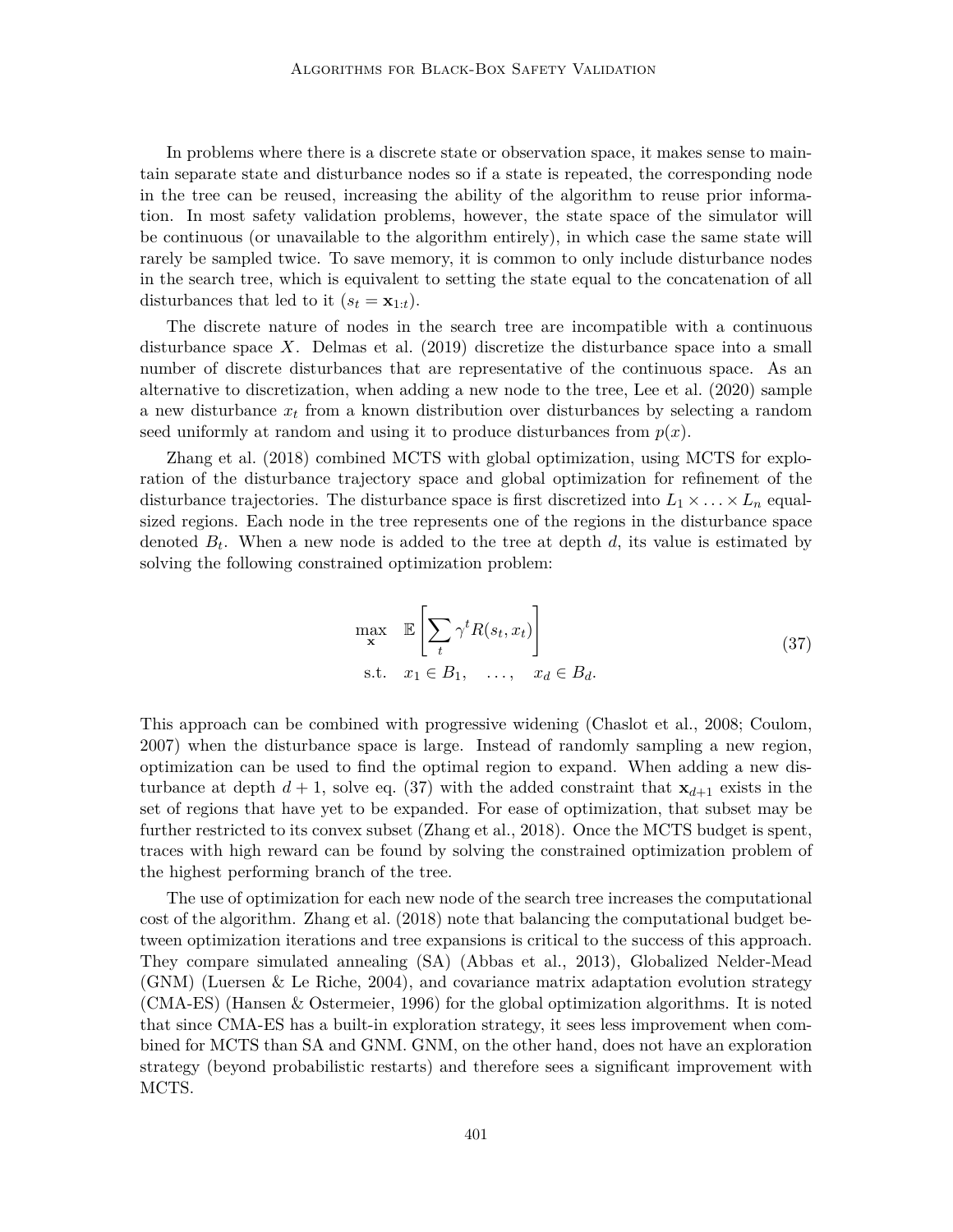#### **6.2 Deep Reinforcement Learning**

Deep reinforcement learning (DRL) is a category of reinforcement learning that uses deep neural networks to represent the value function  $V(s)$ , the state-action value function  $Q(s, x)$ , or the policy  $\pi(s)$ . DRL has shown state-of-the-art results in playing Atari games (Mnih et al., 2015), playing chess (Silver et al., 2017), and robot manipulation from camera input (Gu et al., 2017). In recent years, different DRL techniques have been applied to falsification and most-likely failure analysis (Akazaki et al., 2018; Behzadan & Munir, 2019; Corso et al., 2019; Koren et al., 2018; Koren & Kochenderfer, 2019, 2020; Kuutti et al., 2020; Qin et al., 2019).

DRL algorithms are broadly split between value-function approaches, where the neural network is used to represent the value function, and policy search approaches, where the neural network represents the policy. There are advantages and disadvantages to both, and several algorithms are discussed below. The reader is referred to the original papers for implementation details.

If the disturbance space X is discrete, then the deep Q-network  $(DQN)$  (Mnih et al., 2015) algorithm can be used for falsification (Akazaki et al., 2018; Qin et al., 2019). In DQN, the optimal Q-function is estimated by a neural network that takes as input the state s and outputs a value for each discrete disturbance. Disturbances are selected greedily as

$$
x = \arg\max_{x} Q(s, x) \tag{38}
$$

with probability  $1 - \epsilon$  and chosen at random with probability  $\epsilon$  to encourage exploration. The parameters of the Q-network are updated to minimize the mean squared error between the current value and a target

$$
Q_{\text{target}}(s, x) = r(s, x) + \gamma \max_{x'} Q(s', x'). \tag{39}
$$

Since the target value greedily selects the highest value disturbance, the Q-network can be trained on any sample of a state, disturbance, and reward (a feature known as off-policy learning). Many implementations of DQN therefore maintain a replay buffer that stores previous  $(s, x, r, s')$  tuples which are repeatedly used to update the network parameters. This reuse of data makes DQN a relatively sample-efficient algorithm. The main drawback of DQN is that it is incompatible with large or continuous disturbance spaces.

For large or continuous disturbance spaces, the policy itself is represented by a neural network (with parameters  $\theta$ ) that takes the state as input and either outputs a disturbance directly (e.g.  $x = \pi_{\theta}(s)$ ) or outputs parameters of a distribution from which a disturbance can be sampled (e.g. for a normal distribution  $[\mu, \sigma^2] = \pi_\theta(s)$  and  $x \sim \mathcal{N}(\mu, \sigma^2)$ ). The policy is optimized to produce higher rewards using the policy gradient method (Sutton et al., 2000). Policy gradient methods can suffer from high variance and can be unstable during optimization. To improve optimization stability, an approach known as trust region policy optimization (TRPO) (Schulman et al., 2015) restricts the amount a policy can change at each step. TRPO has previously been used for falsification of autonomous vehicles (Corso et al., 2019; Koren et al., 2018; Koren & Kochenderfer, 2019).

Another drawback of policy gradient methods is their inability to learn off-policy. Without data reuse, these methods can require a large number of simulations to converge. Newer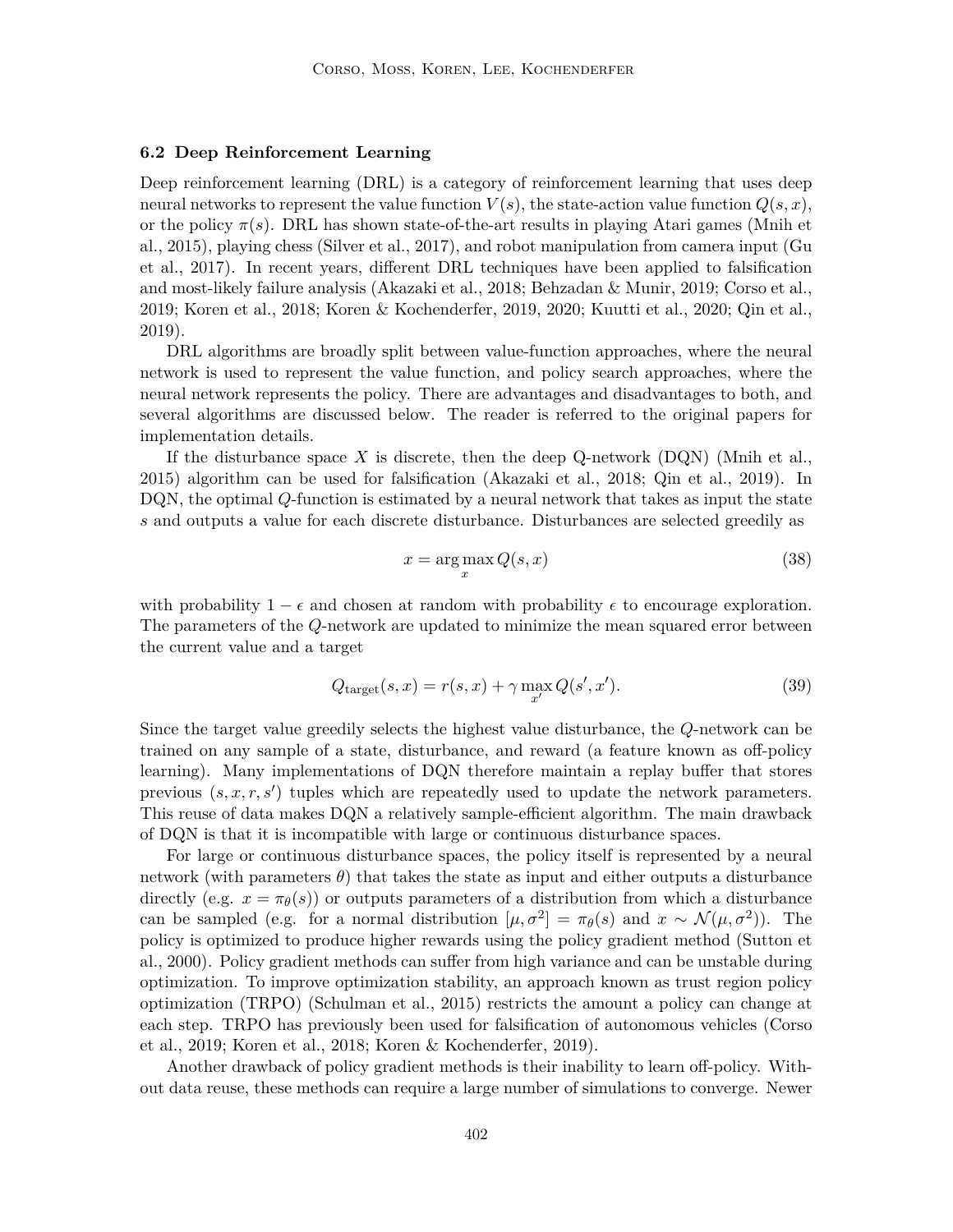approaches combine policy gradient methods with value function methods to create the actor-critic paradigm, which can perform well on problems with continuous disturbance spaces while also using previous simulation data to improve sample efficiency. Actor-critic methods use two neural networks, one for the policy (the actor network) and one for the value function (the critic network) and come in several varieties. Advantage actor critic (A2C) was used for falsification by Kuutti et al. (2020). Its more scalable counterpart, asynchronous advantage actor critic (A3C), was used by Akazaki et al. (2018). Behzadan and Munir (2019) use another actor-critic method known as deep deterministic policy gradient (DDPG) combined with Ornstein-Uhlenbeck exploration (Lillicrap et al., 2016).

One potential drawback of using DRL for black-box falsification is the requirement for a simulator that can be observed after each disturbance is applied. In practice, high-fidelity simulators may be large, complex software projects, so it may be difficult to access the true simulator state at each timestep, whereas getting the results or only some partial data on the final state may be easier. Koren and Kochenderfer (2019) developed a DRL technique (also used by Corso et al. (2019)) that does not require access to the simulator state. The technique uses a recurrent neural network (RNN) with long-short term memory (LSTM) layers as the policy (Hochreiter & Schmidhuber, 1997). The RNN maintains a hidden state akin to the state of the simulator that is used to make future decisions. The input to each layer is the previous disturbance and the initial state of the simulation, allowing the approach to generalize across initial conditions.

The advantages of DRL and tree search methods can be combined in an approach called go-explore (GE) (Ecoffet et al., 2019), which has been effective for hard-exploration problems with long time horizons and no reward shaping. GE has two phases, a tree search exploration phase, and a DRL robustification phase. While the original version of GE uses the state of the simulator when building the tree and training the robust policy, Koren and Kochenderfer (2020) modified the algorithm to use the history of disturbances instead, reducing the access requirements of the simulator.

## **7. Importance Sampling Algorithms**

This section summaries algorithms for estimating the probability of failure based on importance sampling. Algorithms include the cross-entropy method, multilevel splitting, classification-based importance sampling, and state-dependent importance sampling.

#### **7.1 Cross-Entropy Method**

The cross-entropy method iteratively learns the optimal importance sampling distribution from a family of distributions  $q(\mathbf{x}; \theta)$  parameterized by  $\theta$  (see De Boer et al. (2005) for an overview and Rubinstein and Kroese (2013) for a deeper examination). The optimal distribution parameters  $\theta^*$  are found by minimizing the KL-divergence between a proposal distribution  $q(\mathbf{x}; \theta)$  and the optimal distribution  $q^*(\mathbf{x})$ , i.e.

$$
\theta^* = \underset{\theta}{\arg\min} \, D_{\text{KL}}(q^*(\mathbf{x}) \parallel q(\mathbf{x}; \theta)), \tag{40}
$$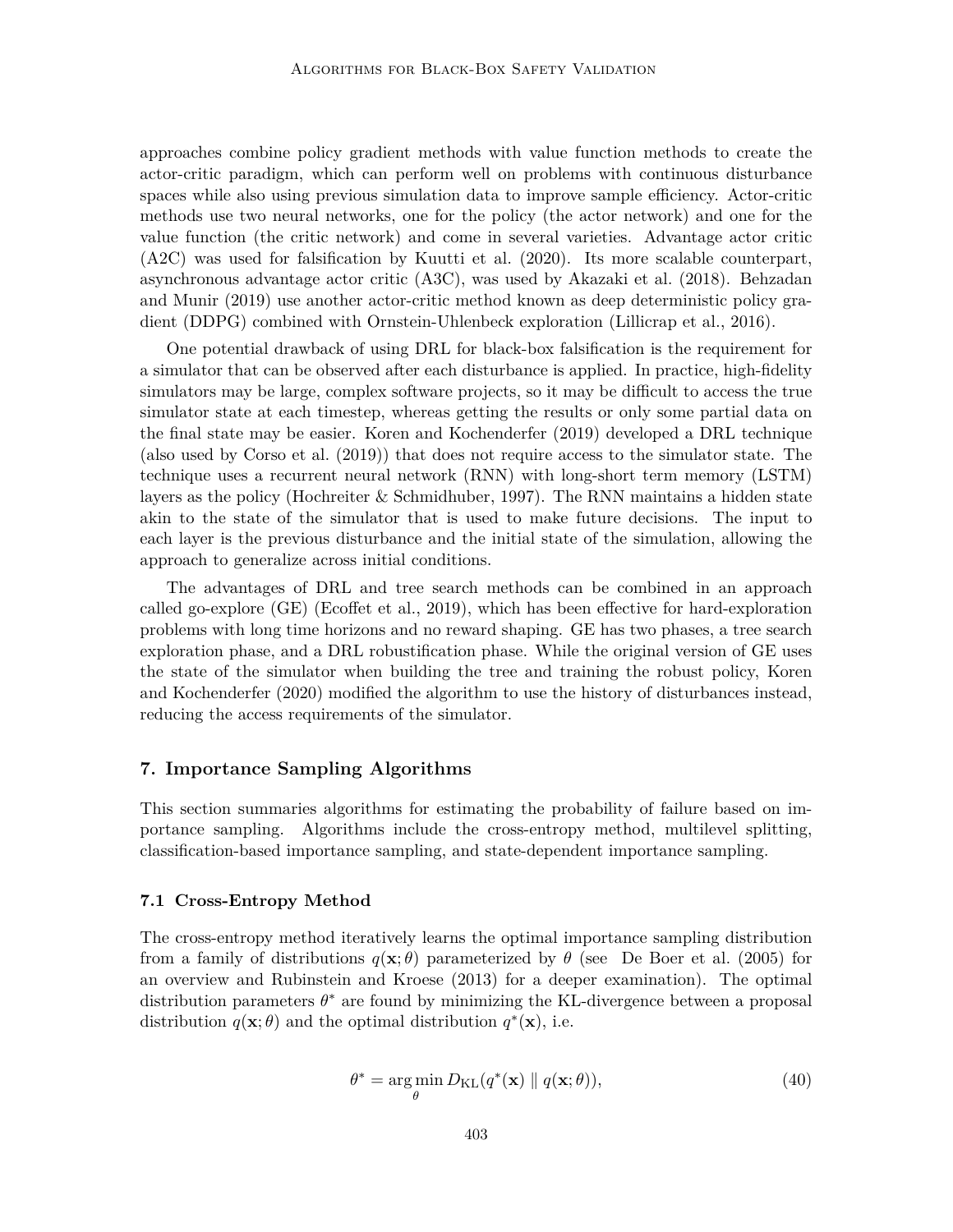where  $D_{\text{KL}}$  calculates the KL-divergence. Equation (40) can be cast as a stochastic optimization problem as

$$
\theta^* \approx \arg \max_{\theta} \frac{1}{N} \sum_{i=1}^N \left[ \mathbb{1} \{ c(\mathbf{x}_i) < \epsilon \} \frac{p(\mathbf{x}_i)}{q(\mathbf{x}_i; \varphi)} \log q(\mathbf{x}_i; \theta) \right],\tag{41}
$$

where  $\varphi$  is any set of parameters and  $\mathbf{x}_i$  are sampled from  $q(\mathbf{x}; \varphi)$ . Equation (41) can be solved analytically when the family of algorithms is in the natural exponential family (i.e. normal, exponential, Poisson, gamma, binomial, and others), and the solution corresponds to the maximum likelihood estimate of the parameters (De Boer et al., 2005).

For an iterative solution to finding  $\theta^*$ , the initial parameters  $\theta_0$  are chosen so that  $q(\mathbf{x}; \theta_0)$  is close to  $p(\mathbf{x})$ . Then, for  $k = 0, 1, \dots$ 

- 1. Set  $\varphi = \theta_k$ .
- 2. Draw samples  $\{x_1, \ldots, x_N\}$  from  $q(\mathbf{x}; \varphi)$ .
- 3. Solve eq. (41) for  $\theta_{k+1}$ .

One major challenge to this approach is the rarity of failure events. If all samples have  $c(\mathbf{x}) > \epsilon$ , then  $\hat{P}_{\text{fail}} = 0$  and the algorithm may not converge to the optimal proposal distribution. One solution is to adaptively update the safety threshold  $\epsilon$  at each iteration. At iteration k, a safety threshold  $\epsilon_k$  and a rarity parameter  $\rho$  is chosen so that the fraction of samples that have  $c(\mathbf{x}) < \epsilon_k$  is  $\rho$ . The parameter  $\rho$  is also known as the quantile level and is often set in the range  $\rho = [0.01, 0.2]$  (Y. Kim & Kochenderfer, 2016; O'Kelly et al., 2018).

The cross-entropy method has been used to estimate the probability of failure for aircraft collision avoidance systems (Y. Kim & Kochenderfer, 2016) and autonomous vehicles (Z. Huang et al., 2017; O'Kelly et al., 2018; D. Zhao et al., 2016). Typically, probability distributions in the natural exponential family are used (Y. Kim & Kochenderfer, 2016; O'Kelly et al., 2018; D. Zhao et al., 2016) so that cross-entropy updates can be performed analytically. Z. Huang et al. (2017) propose a method for using piecewise exponential distributions for more flexibility while retaining the ability to compute updates analytically. Sankaranarayanan and Fainekos (2012) discuss piecewise uniform distributions over the disturbance space, and techniques for factoring the space to reduce the number of parameters needed.

#### **7.2 Multilevel Splitting**

Multilevel splitting (Kahn & Harris, 1951) is a non-parametric approach to estimating the optimal importance sampling distribution. Rather than relying on an explicit probability distribution (as in the cross-entropy method), multilevel splitting relies on Markov chain Monte Carlo (MCMC) estimation and scales better to larger dimensions (Botev & Kroese, 2008). It has been applied to the estimation of probability of failure of autonomous driving policies with a large number of parameters (Norden et al., 2019).

The idea of multilevel splitting is to define a set of threshold levels  $\infty = \epsilon_0 > \epsilon_1 > \ldots >$  $\epsilon_K = \epsilon$  and assume that the probability of failure can be computed as a Markov chain of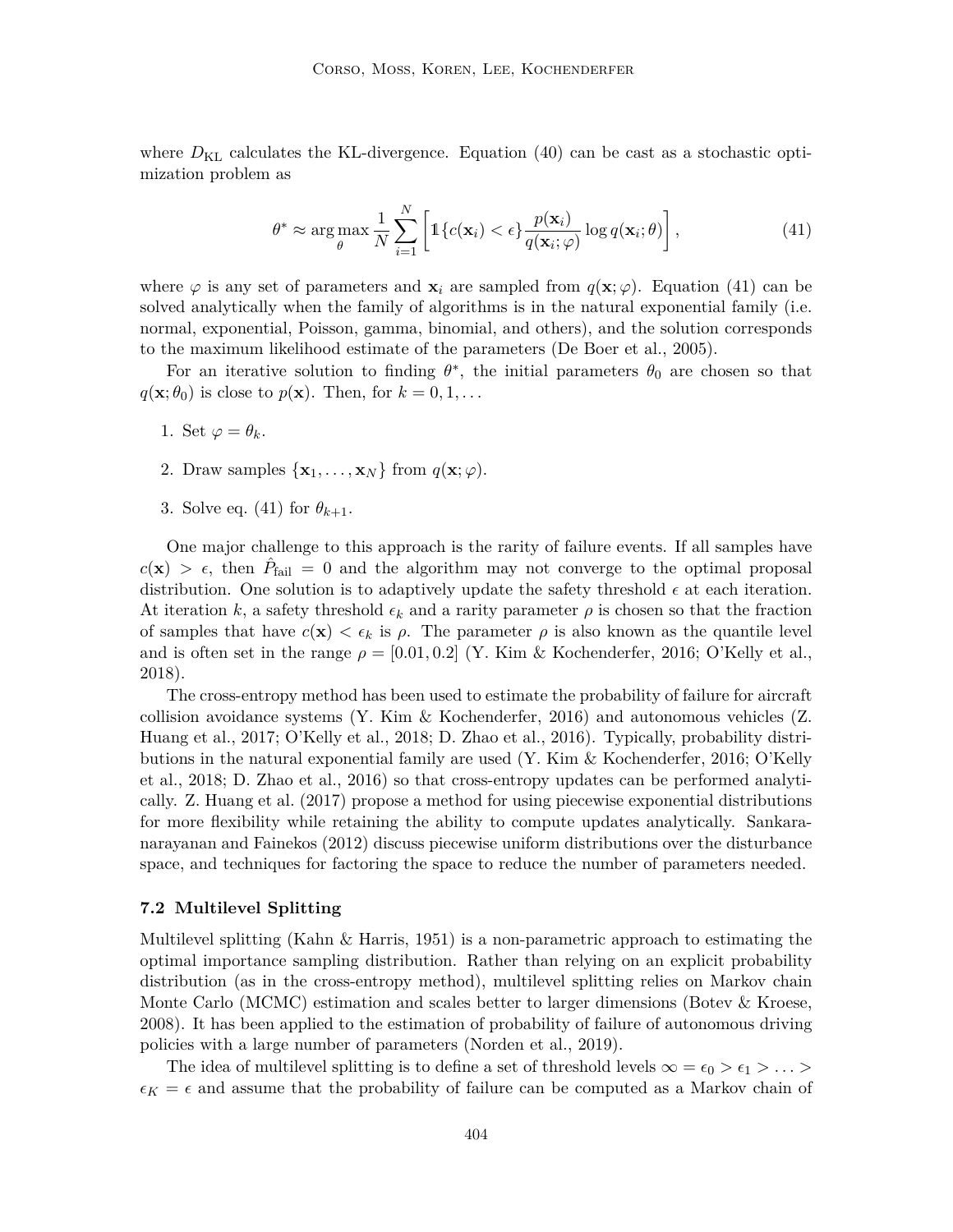the form

$$
P(c(\mathbf{x}) < \epsilon) = \prod_{k=1}^{K} P(c(\mathbf{x}) < \epsilon_k \mid c(\mathbf{x}) < \epsilon_{k-1}).\tag{42}
$$

Given enough levels (i.e. a large enough  $K$ ), each conditional probability

$$
P_k = P(c(\mathbf{x}) < \epsilon_k \mid c(\mathbf{x}) < \epsilon_{k-1})\tag{43}
$$

is much larger than  $P(c(\mathbf{x}) < \epsilon)$  and can therefore be computed efficiently with basic Monte Carlo methods. Algorithm 4 outlines the algorithm. At iteration  $k$ , N samples of  $x$  are sorted by their cost function (line 8) and used to estimate the conditional probability  $P_k$ (line 10). The total probability is updated based on the Markov assumption (line 11). All samples with  $c(\mathbf{x}) > \epsilon_k$  are discarded, and the remaining samples are resampled to get back up to N samples (line 12). Those samples perform a random walk of  $M$  steps using a kernel  $T(\mathbf{x}' | \mathbf{x})$  (line 13). The process repeats until the level reaches the true safety threshold. The choice of levels  $\epsilon_k$  can be done adaptively (Cérou & Guyader, 2007) by selecting a rarity parameter  $\rho$  such that  $\rho N$  samples are kept at each iteration (line 9).

## **Algorithm 4** Adaptive multilevel splitting.

1: **function** MULITLEVELSPLITTING $(p, N, M, T, c, \epsilon)$ 2:  $P_{\text{fail}} \leftarrow 1$ 3:  $k \leftarrow 1$ 4:  $\epsilon_0 = \infty$ 5: Sample  $\{x_1, \ldots, x_N\}$  from  $p(\mathbf{x})$ 6: **while**  $\epsilon_k > \epsilon$ 7:  $k \leftarrow k + 1$ 8: Sort  $\{x_1, \ldots, x_N\}$  by  $c(\mathbf{x}_i)$ 9:  $\epsilon_k \leftarrow \max(c(\mathbf{x}_{\rho N}), \epsilon)$ 10:  $P_k \leftarrow \frac{1}{N} \sum_{i=1}^N \mathbb{1}\{c(\mathbf{x}_i) < \epsilon_k\}$ 11:  $P_{\text{fail}} \leftarrow P_{\text{fail}} P_k$ 12: Resample  $\{x_1, \ldots, x_N\}$  from  $\{x_1, \ldots, x_{\rho N}\}\$ 13: Random walk M steps using  $T(\mathbf{x}' | \mathbf{x})$  for each  $\{\mathbf{x}_1, \dots, \mathbf{x}_N\}$ 14: **return**  $P_{\text{fail}}$ 

#### **7.3 Classification Methods**

Supervised learning can be used to classify disturbances as safe or unsafe. That classification can then be combined with importance sampling to estimate the probability of failure of the system. Supervised learning often requires observing more than one example of a failure, so these approaches are most applicable when failures can be found relatively easily. One approach is to use a space-filling sampling plan for the disturbance (Z. Huang et al., 2018) to ensure good coverage of the disturbance space, but this fails to scale to high dimensions. Another approach is to use previous versions of the system that are far less safe (Uesato et al., 2019). Known as a *continuation approach*, this technique is well suited to blackboxes that have learned behavior. During the learning process, the system will fail more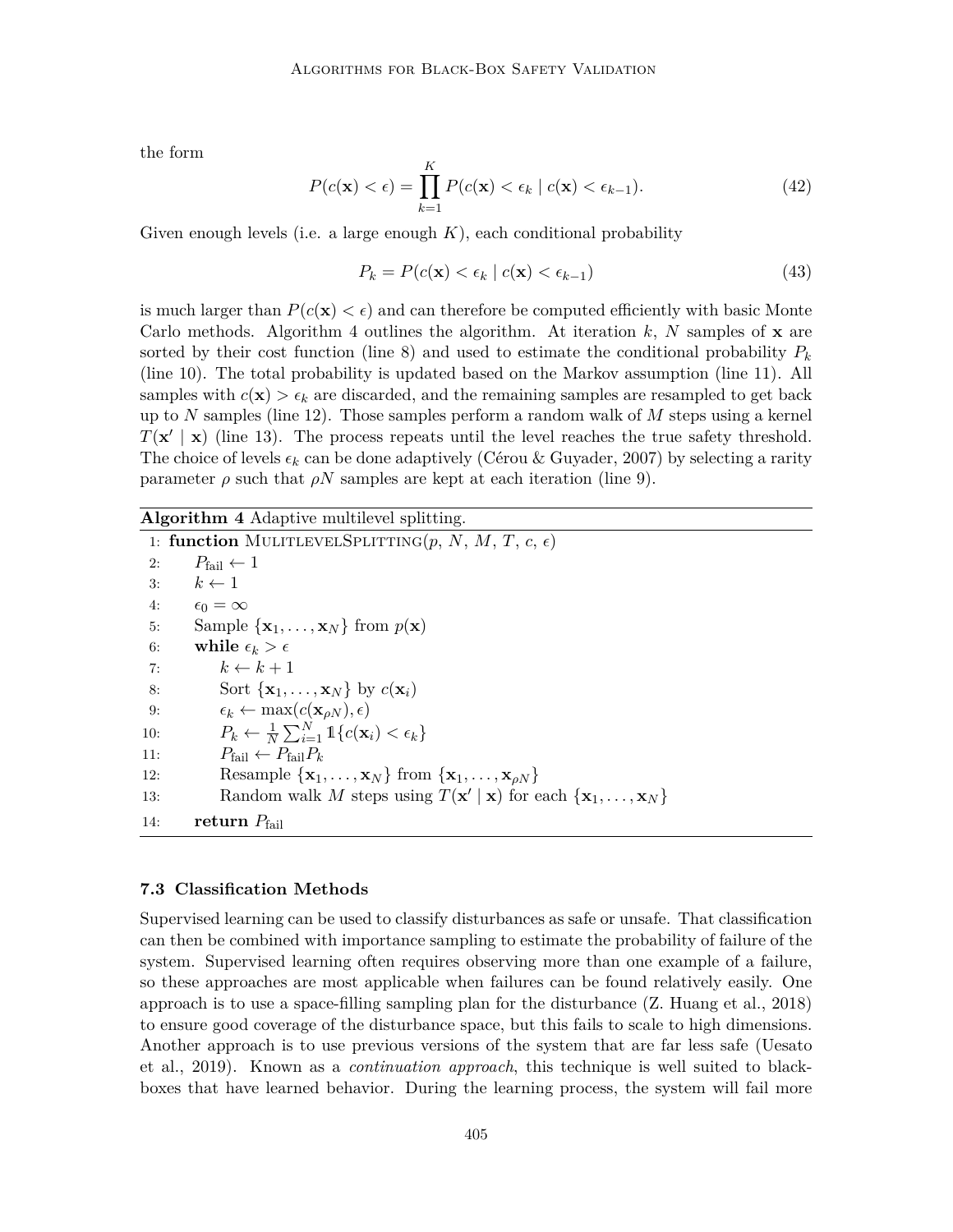easily (but in related ways) to the version that is ultimately being tested. Therefore, earlier versions of the system can be used for classification of disturbances.

One way to combine supervised learning with importance sampling was explored by Z. Huang et al. (2018). They built a proposal distribution centered on the boundary between safe and unsafe disturbances. If  $q(\mathbf{x}; \theta)$  is a proposal distribution with parameters  $\theta$ , then they search for the point x ∗ in the set of failures that maximizes the probability of the proposal distribution:

$$
\mathbf{x}^* = \arg\max_{\mathbf{x}} \mathbb{1}\{c(\mathbf{x}) < \epsilon\} q(\mathbf{x}; \theta) \tag{44}
$$

Then, they adjust the parameters of the proposal distribution such that the mean is located at  $x^*$ . This approach has shown to construct an efficient proposal distribution when the unsafe set is convex (Sadowsky & Bucklew, 1990). In practice, it is unlikely that the set is convex, but a linear boundary between safe and unsafe examples can be constructed using the support vector machine (SVM) algorithm (Suykens & Vandewalle, 1999) if the disturbance space is lifted to a higher dimension through a mapping  $\phi(\mathbf{x})$ .

Once a boundary is found, the choice of distribution  $q$  determines the feasibility of computing  $x^*$ . One approach is to represent q by a mixture of K Gaussians with weights α:

$$
q_{\text{GMM}}(\mathbf{x}; \mu_i, \sigma_i) = \sum_{i=1}^{K} \alpha_i \mathcal{N}(\mathbf{x}; \mu_i, \sigma_i)
$$
(45)

The optimal mean for each Gaussian model  $\mathbf{x}_i^*$  is determined separately and the proposal distribution is reconstructed by

$$
q_{\text{GMM}}^*(\mathbf{x}; \mathbf{x}_i^*, \sigma_i) = \sum_{i=1}^K \alpha_i \mathcal{N}(\mathbf{x}; \mathbf{x}_i^*, \sigma_i).
$$
 (46)

Note that a Gaussian mixture model (GMM) can be obtained in the lifted space  $\tilde{q}_{\text{GMM}}(\phi(\mathbf{x}))$ and then reduced to the true disturbance space by integrating over the extra dimensions. The approach is outlined in algorithm 5.

| Algorithm 5 Classification-based importance sampling. |                                                                                                                                                                  |  |  |  |
|-------------------------------------------------------|------------------------------------------------------------------------------------------------------------------------------------------------------------------|--|--|--|
|                                                       | 1: function CLASSIFICATIONIMPORTANCESAMPLING $(p, M, \phi, c, \epsilon)$                                                                                         |  |  |  |
| 2:                                                    | Sample $\{x_1, \ldots, x_M\}$ from $p(x)$ and fit a GMM $\tilde{q}_{\text{GMM}}(\phi(x); \mu_i, \sigma_i)$                                                       |  |  |  |
| 3:                                                    | Sample $\{\mathbf{x}_1,\ldots,\mathbf{x}_N\}$ and compute $\{\mathbb{1}\{c(\mathbf{x}_1) < \epsilon\},\ldots,\mathbb{1}\{c(\mathbf{x}_N) < \epsilon\}\}\$        |  |  |  |
| 4:                                                    | Lift the disturbances by computing $\{\phi(\mathbf{x}_1), \dots, \phi(\mathbf{x}_N)\}\$                                                                          |  |  |  |
| 5:                                                    | Apply SVM on pairs $\{(\phi(\mathbf{x}_1), \mathbb{1}\{c(\mathbf{x}_1) < \epsilon\}), \ldots, (\phi(\mathbf{x}_N), \mathbb{1}\{c(\mathbf{x}_N) < \epsilon\})\}\$ |  |  |  |
| 6:                                                    | Determine the optimal points $\phi_i^*$                                                                                                                          |  |  |  |
| 7:                                                    | Construct $\tilde{q}_{\text{GMM}}^*(\phi(\mathbf{x}); \phi_i^*, \sigma_i)$                                                                                       |  |  |  |
| 8:                                                    | Marginalize to $q^*(\mathbf{x})$                                                                                                                                 |  |  |  |
| 9:                                                    | <b>return</b> ESTIMATEPROBABILITY $(p, q^*)$                                                                                                                     |  |  |  |
|                                                       |                                                                                                                                                                  |  |  |  |

An alternative approach by Uesato et al. (2019) uses supervised learning to estimate the probability of failure  $\hat{P}_{\text{fail}}(\mathbf{x})$  for a disturbance  $\mathbf{x}$ , and therefore does not make the assumption that failures are deterministic given **x**. The function  $\hat{P}_{\text{fail}}(\mathbf{x})$  can be represented using a neural network or some other model and is trained on failure examples which may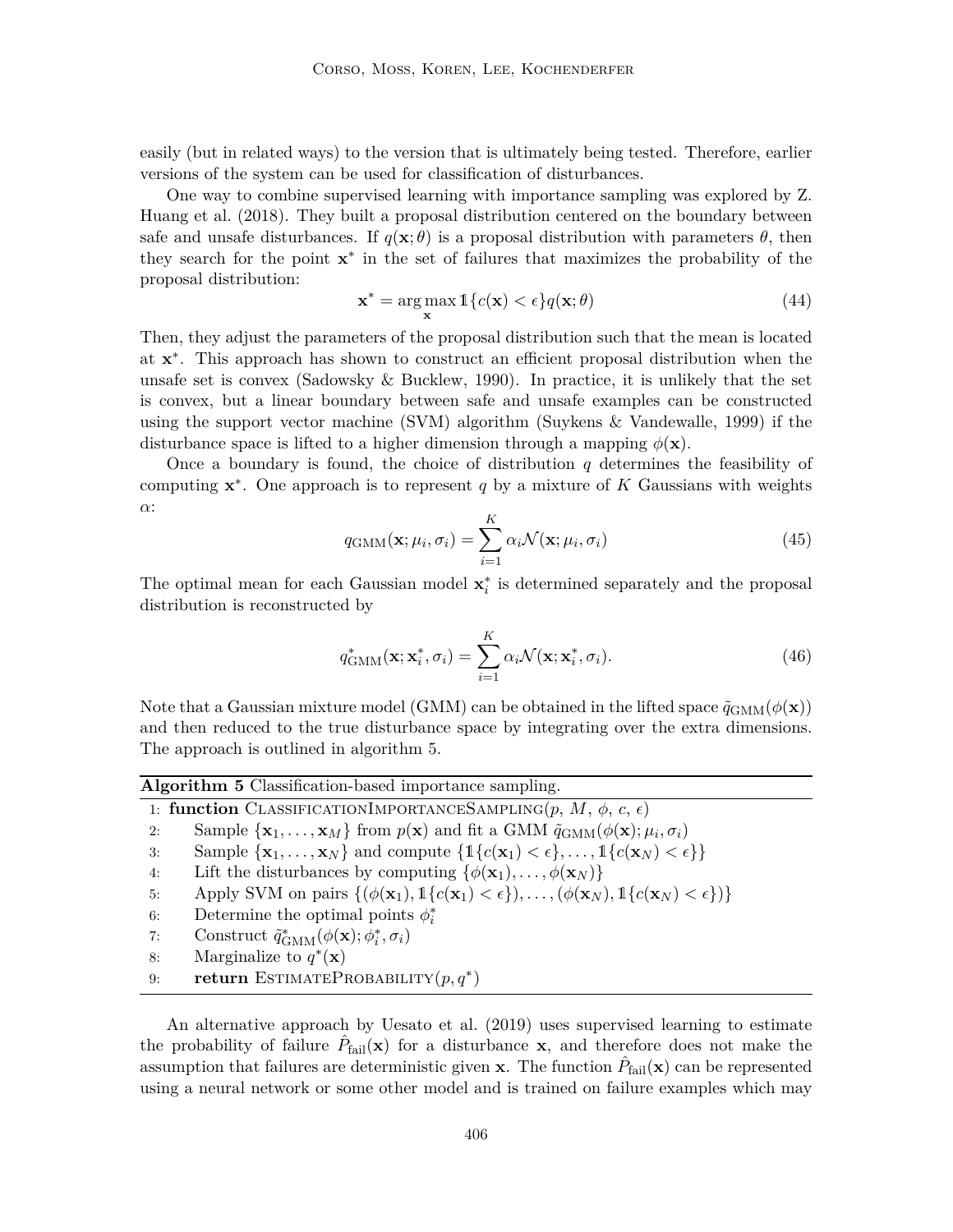come from weaker versions of the system. The optimal importance sampling distribution was proven to be

$$
q^*(\mathbf{x}) = \frac{\sqrt{\hat{P}_{\text{fail}}(\mathbf{x})} p(\mathbf{x})}{\mathbb{E}_p \left[ \sqrt{\hat{P}_{\text{fail}}(\mathbf{x})} \right]},
$$
\n(47)

which can be sampled from using rejection sampling.

#### **7.4 State-Dependent Importance Sampling**

While most importance sampling approaches focus on the entire space of disturbance trajectories, a sequential decision making framework can be used to find the optimal importance sampling policy  $q(x \mid s)$  for a simulation state s (Chryssanthacopoulos et al., 2010; Corso et al., 2020). For a Markovian system and simulator, the optimal importance sampling policy is given by

$$
q(x \mid s) = \frac{p(x \mid s)P_{\text{fail}}(s')}{P_{\text{fail}}(s)},\tag{48}
$$

where  $s'$  is deterministically reached after disturbance x is applied in state s. The probability of failure  $P_{fail}(s)$  can be estimated through the approximate solution of the Bellman equation

$$
P_{\text{fail}}(s) = \begin{cases} 1 & \text{if } s \in S_{\text{fail}} \\ 0 & \text{if } s \notin S_{\text{fail}}, \ s \in S_{\text{term}} \\ \sum_{a} p(x \mid s) P_{\text{fail}}(s') & \text{otherwise}, \end{cases} \tag{49}
$$

where  $S_{\text{term}}$  is the set of terminal states that are not failure states. Local approximation dynamic programming and Monte Carlo policy evaluations are two successful approaches for solving eq. (49) (Corso et al., 2020).

## **8. Problem Decomposition Techniques**

One of the most significant challenges to overcome for the safety validation of autonomous systems is that algorithms often scale poorly to large disturbance spaces and state spaces. A common approach to dealing with scalability is the use of decomposition approaches to simplify a larger problem into more tractable subproblems. For a survey of decomposition approaches in MDPs see the survey of Daoui et al. (2010). Decomposition approaches that rely on the factorization of the transition function (Guestrin et al., 2003) are not applicable due to the black-box assumption, but techniques that generalize over the state and action spaces could be applied to safety validation. This section will present two approaches that have been used for decomposing the falsification problem into more manageable subproblems to accelerate finding counterexamples.

#### **8.1 State Space Decomposition**

The approach presented by Corso et al. (2020) involves decomposing the simulator state and disturbance spaces into independent components, and finding failures for each component. Originally done in the context of multiple distinct actors in a simulated driving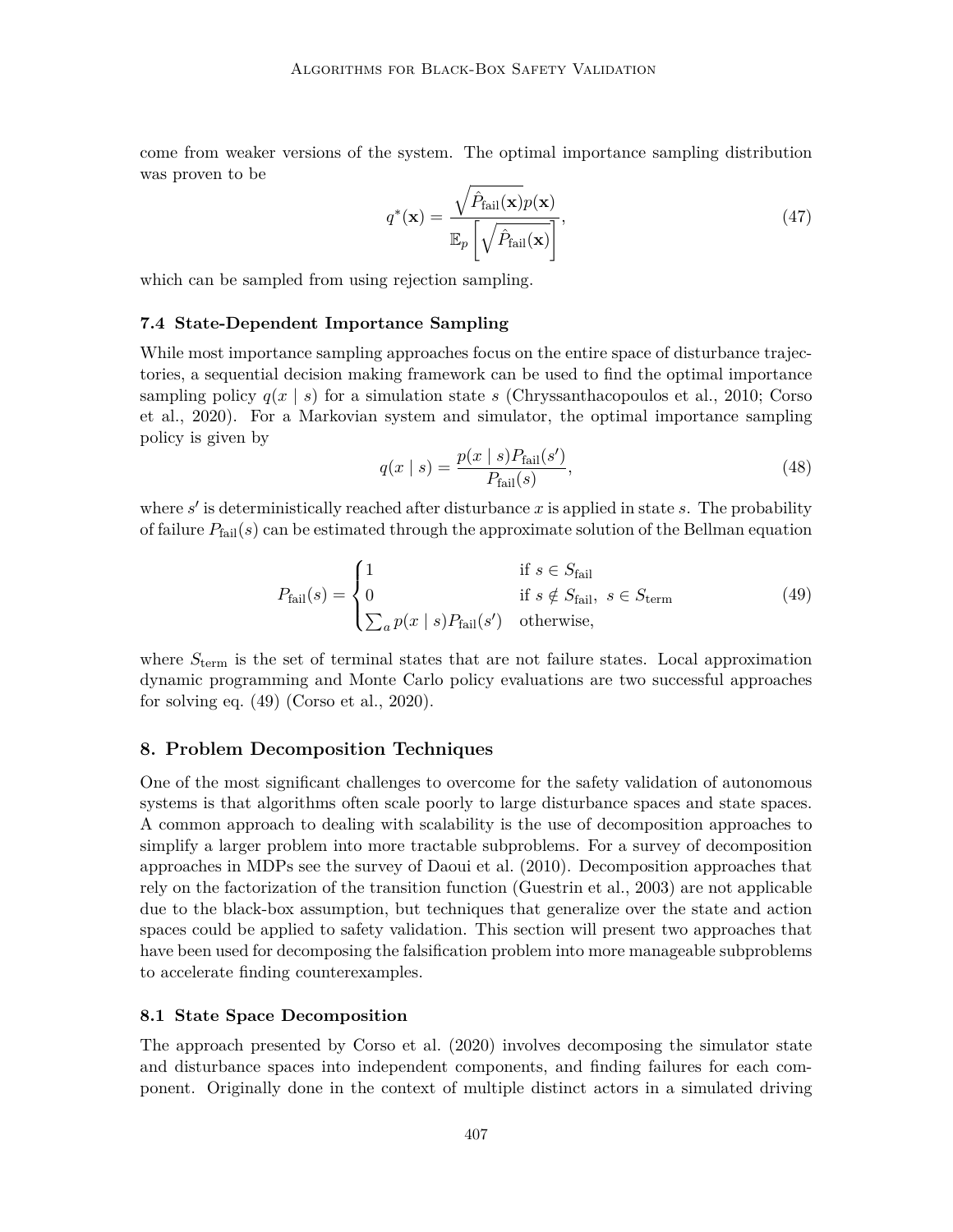environment, this approach can be used with any simulation that has components that can be simulated individually. To separate the state space into  $M$  different components, define a decomposition operator D such that

$$
\{s^{(1)}, \dots, s^{(M)}\} = D(s) \tag{50}
$$

and the disturbance space  $X^{(i)}$  associated with the state  $s^{(i)}$  is smaller than the full disturbance space (i.e.  $|X^{(i)}| < |X|$ ). For each subproblem, solve for a policy that finds counterexamples

$$
x^{(i)} = \pi^{(i)}(s^{(i)})\tag{51}
$$

and then combine the policies with a fusion function  $F$  such that

$$
x = F(\pi^{(1)}, \dots, \pi^{(M)})(s). \tag{52}
$$

An approach for solving the subproblems that is amenable to policy fusion is approximate dynamic programming (see section 7.4). In that case, the subproblem policy is defined by computing the probability of failure for each state component  $P_{\text{fail}}^{(i)}$ . The fusion function can then apply simple arithmetic operations (like mean, max, or min) to arrive at a joint policy

$$
\tilde{P}_{\text{fail}}(s) = F\left(P_{\text{fail}}^{(1)}(s^{(1)}), \dots, P_{\text{fail}}^{(1)}(s^{(m)})\right)
$$
\n(53)

$$
x = \frac{p(\mathbf{x} \mid s)P_{\text{fail}}(s')}{P_{\text{fail}}(s)},\tag{54}
$$

where  $s'$  is the deterministic state reached after applying disturbance  $x$  at state  $s$ .

If the fusion function is simple, then it may not capture the joint interactions between multiple disturbance components (Corso et al., 2020). To address this problem, a global correction factor can be learned from the full simulation. The estimate probability of failure is given by

$$
P_{\text{fail}}(s) \approx \tilde{P}_{\text{fail}}(s) + \delta P_{\theta}(s). \tag{55}
$$

The correction factor  $\delta P_{\theta}$  is trained using rollouts  $\{s_1, \ldots, s_N\}$  from the full simulation and minimizing the difference between the estimate  $\tilde{P}_{\theta}(s_i)$  and the actual discounted return  $G(s_i)$  where

$$
G(s_i) = \mathbb{1}\{s_N \in S_{\text{fail}}\} \frac{\prod_{t=i}^{N} p(x_t \mid s_{t-1})}{\pi(x_t \mid s_{t-1})}.
$$
\n(56)

This approach has been shown to increase the number of failures found in a complex driving environment with a large disturbance space (Corso et al., 2020).

#### **8.2 Compositional Approach with Machine Learning Components**

The approach of Dreossi et al. (2019) is applicable when the system contains a machinelearned component that performs classification (such as a neural network based perception system). Knowing something about the structure of the system makes this approach graybox, but due to the prevalence of ML components, it is still widely applicable.

The algorithm is performed with the following steps: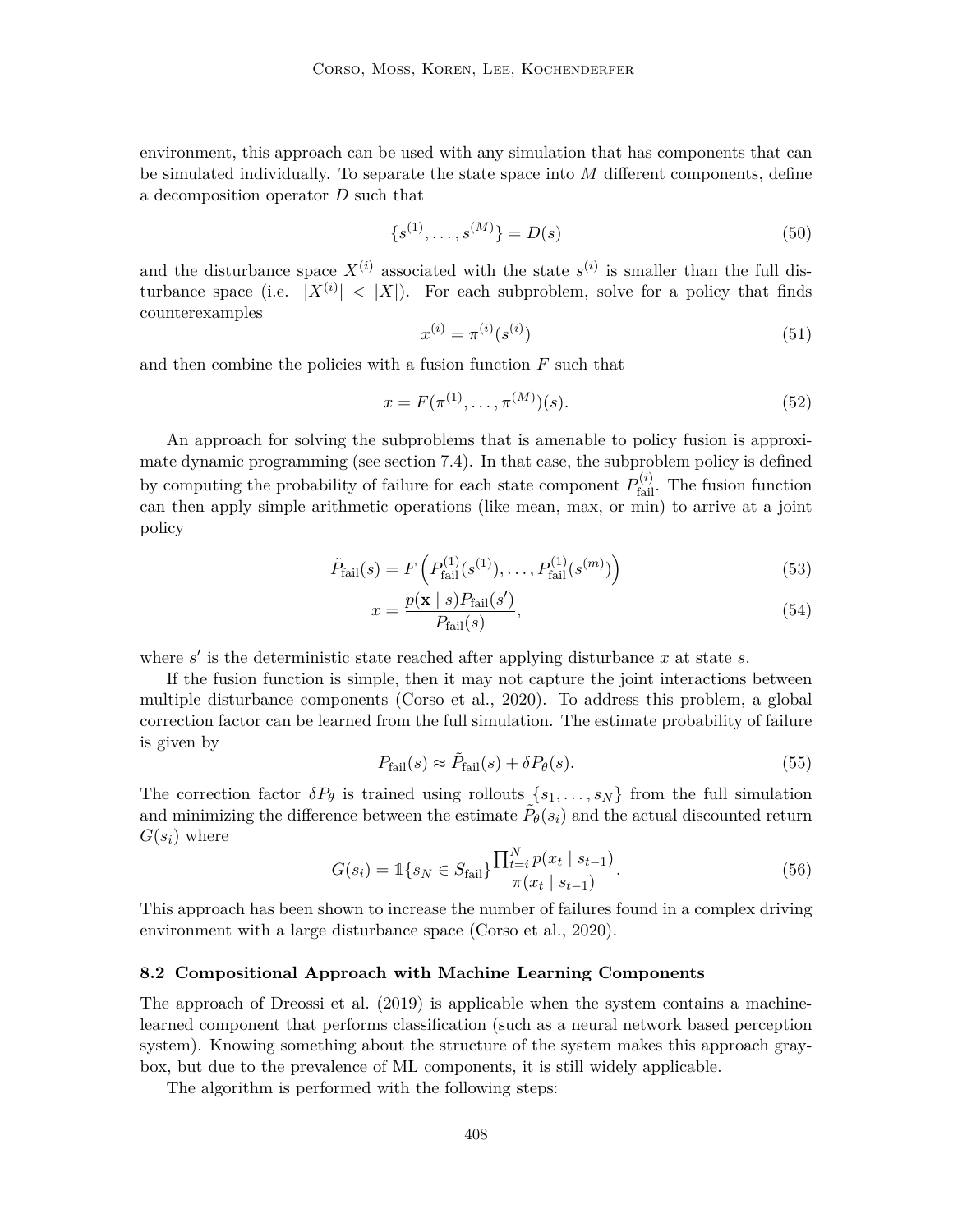- The ML component of interest  $f(\mathbf{x})$  is partitioned from the rest of the system and environment. The ML component, which has a large disturbance space, is replaced with an idealized abstraction with a much smaller input space.
- The simulator with the idealized ML component is separated into two versions: 1)  $f^+(\mathbf{x})$  where the ML component behaves as well as possible (i.e. classifying all inputs correctly), and 2)  $f^-(\mathbf{x})$  where the ML component behaves poorly.
- For each version of the simulator, a traditional falsification algorithm is used to partition the disturbance space into the regions that satisfy the specification safe $(\mathbf{x})$  and regions of failures fail(**x**). The notation safe(**x**)<sup> $\pm$ </sup> indicates the safe disturbance set for  $f^{\pm}(\mathbf{x})$ . Similar notation is used for the failure set.
- To find counterexamples that were caused by the ML component, find falsifying examples in the set safe( $\mathbf{x}$ )<sup>+</sup> \safe( $\mathbf{x}$ )<sup>-</sup>. The set safe( $\mathbf{x}$ )<sup>-</sup> is removed because no failure is possible in this region even with the ML component functioning as poorly as possible. This part of the disturbance space is referred to as the region of interest.
- Finally, use a separate analyzer (possibly white-box) to identify the high-dimensional inputs that lead to failures (i.e. misclassifications) in the region of interest.

This approach has been able to find counterexamples in a neural network perception system used by an autonomous vehicle (Dreossi et al., 2019). A similar approach by Julian et al. (2020) uses a white-box neural network analyzer combined with Monte Carlo tree search to find failure trajectories of an image-based control system.

# **9. Applications**

Autonomous cars and aircraft are two major application domains of black-box safety validation methods. While there are a variety of scenarios within these application domains, a common underlying principle is that of *miss distance* as a reward heuristic. For most scenarios, it is possible to use some sort of distance metric to measure how close the system came to a failure during the scenario. This distance is then used to allow optimization to find counterexamples. The autonomous vehicles and aircraft application domains are covered in more detail below.

# **9.1 Autonomous Driving**

Within the field of autonomous driving, there are multiple scenarios that are commonly used for testing:

**Lane-Following.** Lane-following is one of the most common examples in the autonomous vehicle field, and has been used to test systems ranging from full-stack systems (O'Kelly et al., 2018) to systems with ideal perception (Behzadan & Munir, 2019) to systems that are not fully autonomous like advanced driver-assistance systems (ADAS) (Koschi et al., 2019). The system under test tries to maintain a desired speed in the current lane and may (Tuncali & Fainekos, 2019) or may not (Kuutti et al., 2020) have the ability to change lanes. The goal is often to find collisions, most commonly rear-end collisions. Scenario variations include both highway driving (Norden et al., 2019) and local road driving (Tuncali et al., 2019).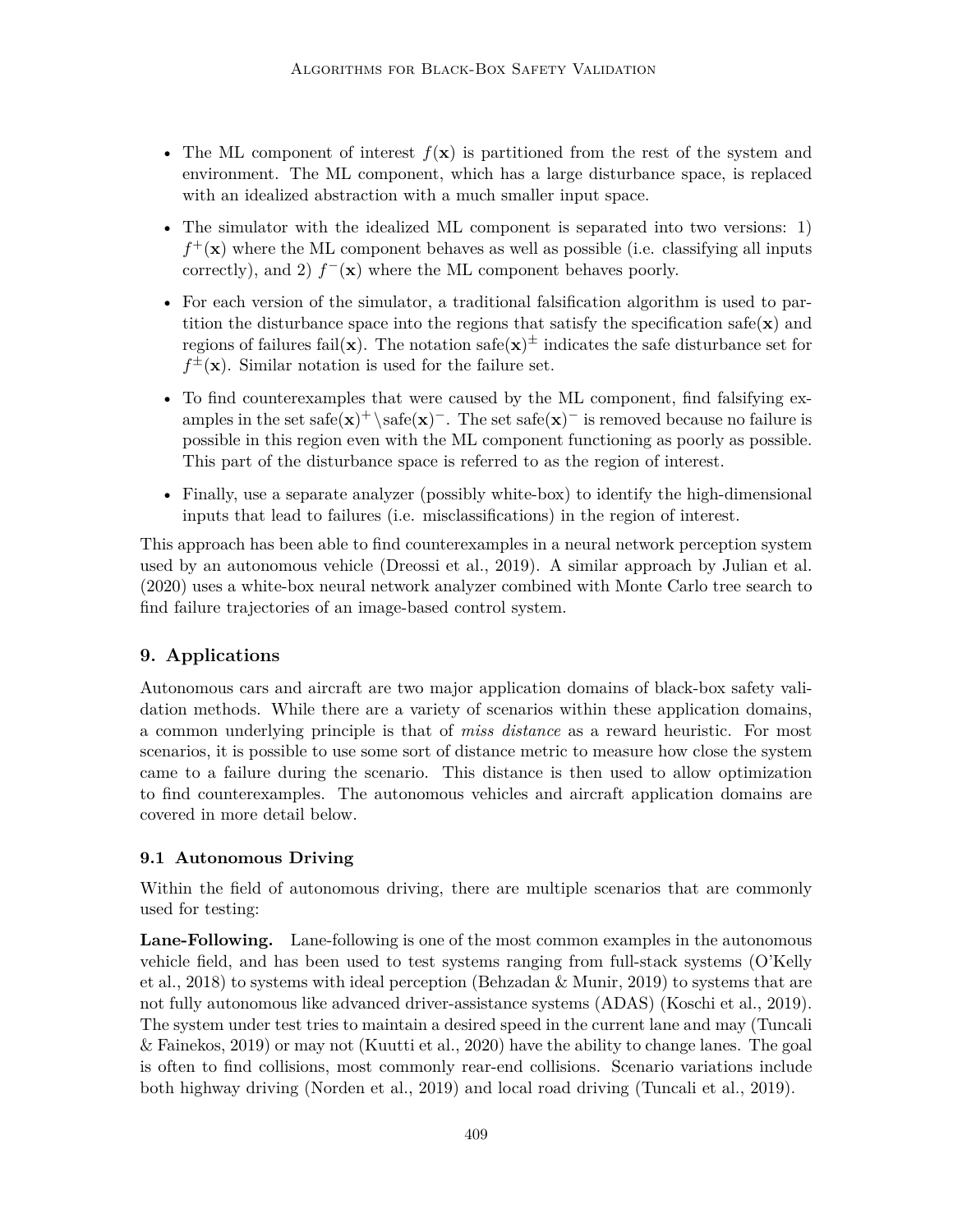**Intersection Scenarios.** In an intersection scenario, the system under test approaches a stoplight (Tuncali et al., 2019), stop sign (Abeysirigoonawardena et al., 2019), crosswalk (Koren et al., 2018), or other form of intersection and must proceed through without a failure. Failures can include collisions with pedestrians (Koren & Kochenderfer, 2020) or other vehicles (Tuncali et al., 2019). Failures may also include violations of traffic laws (Kress-Gazit & Pappas, 2008) or other rule-sets, such as those designed to prevent at-fault collisions (Hekmatnejad et al., 2020).

**Lane Change Scenarios.** Lane change scenarios can involve the test vehicle initiating a lane change or reacting to one (Qin et al., 2019; D. Zhao et al., 2016). Existing work has considered ADAS and other driver aid systems (Z. Huang et al., 2018). Failure modes include rear-end collisions as well as side collisions caused by turning into an occupied lane.

**Platooning Vehicles.** Hu et al. (2000) present a platooning scenario, where a number of cars are following a lead car while keeping a specific trailing distance. The vehicles are subjected to various stochastic disturbances arising from road conditions, wind conditions, or the presence of human operators. The goal of the system is to minimize the time that platoon vehicles spend in "chasing" mode, where they attempt to catch up to the vehicle ahead. The system fails when any of the vehicles gets too far from or too close to the leading vehicle.

Within these applications, researchers have developed domain specific techniques to improve performance. The most common approach is to use miss distance, the physical distance between the test vehicle and other vehicles in the simulation, as a reward heuristic to allow easier optimization (Koren & Kochenderfer, 2020). Miss distance is also the underlying principle for robust semantics of temporal formulas when applied to autonomous vehicles (Zhang et al., 2018). Some work has been done on identifying situations where a collision is imminent instead of the collision itself, sometimes called "unsafe states" (Koschi et al., 2019) or "boundary cases" (Tuncali & Fainekos, 2019) since these regions may be easier to find.

## **9.2 Autonomous Flying and Aircraft Collision Avoidance**

Black-box validation techniques have also been applied to aircraft in multiple ways:

**Flight Control Software.** Delmas et al. (2019) present an application where the controller must keep an aircraft in steady flight in response to disturbances such as wind or pilot inputs. Failures include reduced flight quality, autopilot disengagements, and overshoots of expert-defined thresholds. A second application is presented by Ernst, Arcaini, et al. (2019), where an F-16 controller performs automatic maneuvers to avoid ground collisions. Validation algorithms search for violations of a minimum altitude from various initial conditions. Julian et al. (2020) perform safety validation on a neural network controller with camera inputs for aircraft taxiing.

**Collision Avoidance.** There are several examples of applications to collision avoidance problems for aircraft. Lee et al. (2020) validate the next-generation aircraft collision avoidance system (ACAS X), which makes recommendations to pilots to avoid mid-air collisions.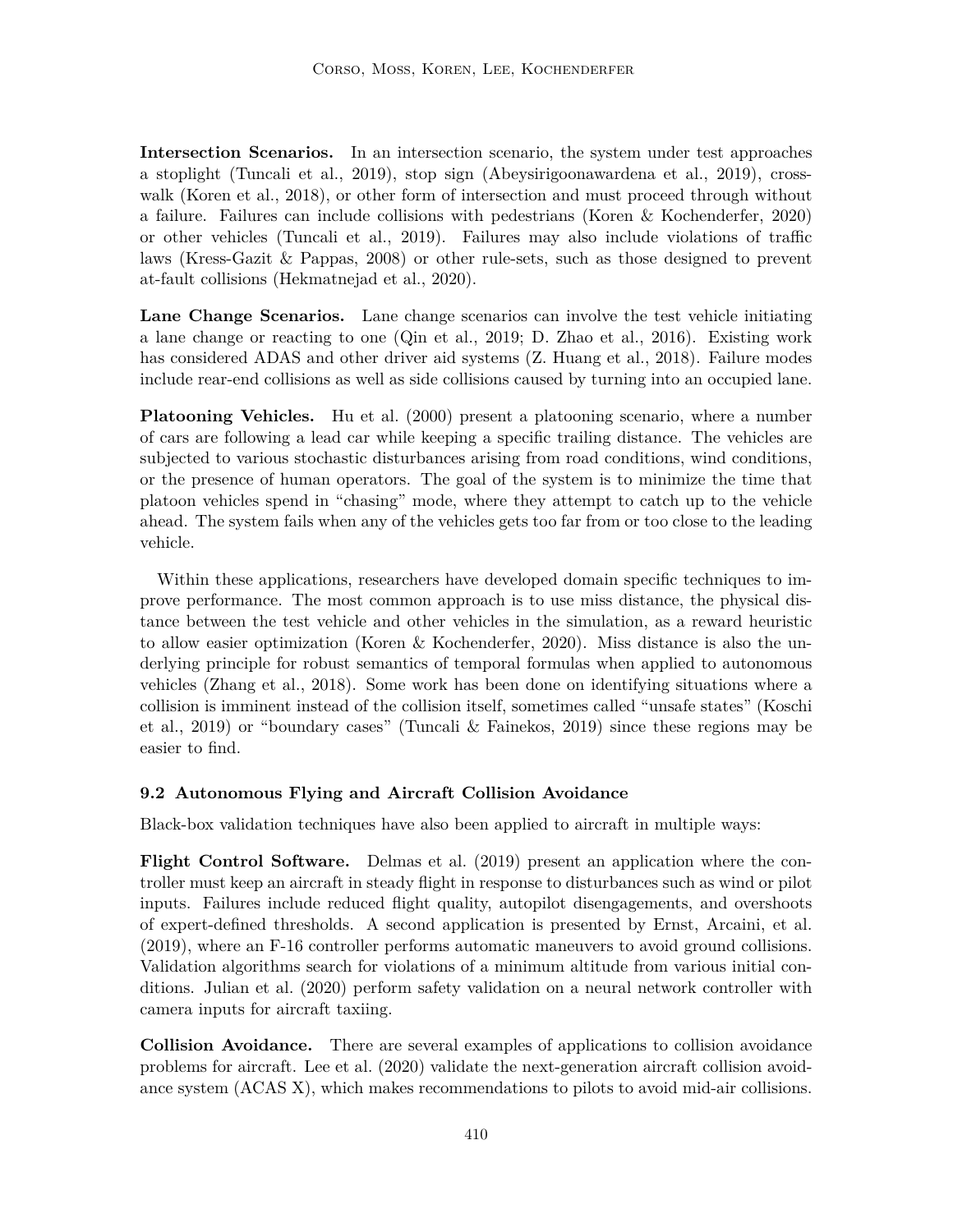The system may or may not coordinate its recommendations with the other aircraft. A failure occurs when the aircraft pass too close to one another, known as a near mid-air collision (NMAC). Esposito et al. (2004) validate a control system that guides a group of planes from an initial location to a final destination in the presence of stochastic wind disturbances. A failure in this case is a collision between any two aircraft.

**Flight Path-Planning.** Systems are given a mission, which is a series of waypoints that the system must navigate (Moss et al., 2020; Tuncali et al., 2018), or a target location and keep-out zones along the path (Lee et al., 2019). Falsifying trajectories may be different mission parameters or disturbances during mission execution, such as wind and sensor noise. Failures occur when the system enters areas defined as off-limits, collides with an obstacle, or produces a software error. X. Yang et al. (2020) validate scheduling and trajectory planning for urban air mobility and package delivery systems.

#### **9.3 General Systems**

Black-box safety validation has also been applied to systems that are not tied specific applications such as hybrid systems, neural network controllers and planning algorithms.

**Hybrid Systems.** Algorithms for black-box safety validation have also been applied to a number of hybrid systems outside of autonomous driving and autonomous aircraft. Hoxha et al. (2015) present an automatic transmission system model, which is widely used as a benchmark problem in the literature. The system under test selects a gear based on throttle and brake inputs as well as state information such as current engine load and car speed. Failure events include violations of speed thresholds and changing gears too often. Jin et al. (2014) present another widely used benchmark problem from the automotive field. The system is an abstract fuel controller for an automotive powertrain. The controller receives inputs such as fuel-flow measurements and throttle and must output a fuel command. Failures may be either steady-state, such as the violation of an air-to-fuel ratio, or transient, such as pulses that violate a settling-time constraint.

Non-automotive systems have also been considered as well. J. Kim et al. (2005) analyze a thermostat model under various environmental conditions and test whether the heater will be active for longer than a certain proportion of time. Schuler et al. (2017) present a simplified model of a wind turbine, which attempts to generate as much power as possible based on the current wind speed. Failures are violations of safety criteria, which include violations of thresholds on tower base moment and rotor speed.

**Controllers.** Systems with neural network controllers have also become common case studies for validation techniques. Yaghoubi and Fainekos (2019) test a steam condenser controlled by a recurrent neural network (RNN). The system modulates steam flow rate based on energy balance and cooling water mass balance. A failure occurs when the pressure falls outside the acceptable range. Yaghoubi and Fainekos (2019) also present a generalized non-linear system controlled by a feed-forward neural network. A failure is defined as a constraint on the reference signal value. Ernst, Arcaini, et al. (2019) study a neural network controlled magnet levitation system. The controller takes a reference position as input and attempts to move the magnet to track the given reference position. A failure occurs if the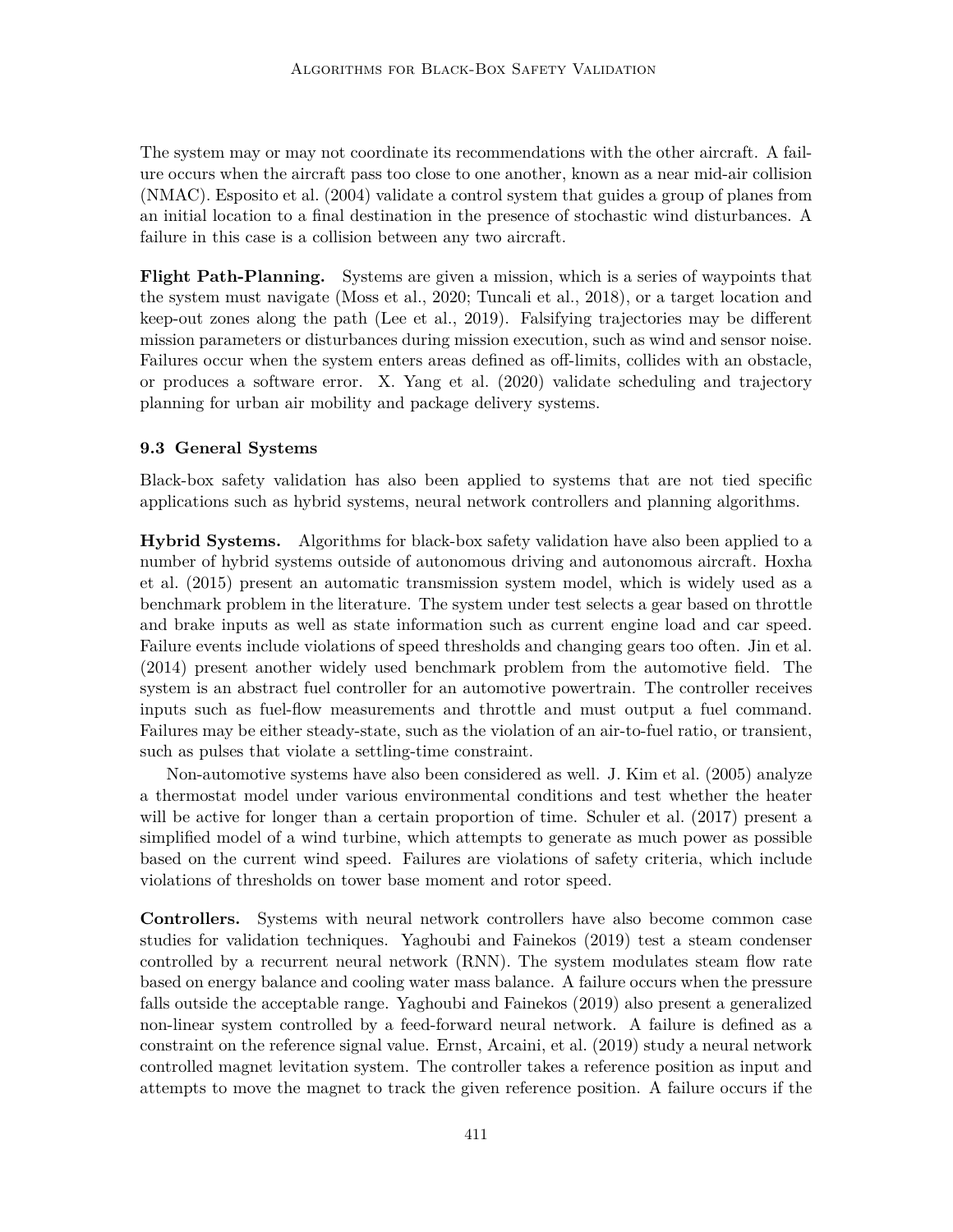magnet does not stabilize to a position close enough to the reference position within some time limit.

**Planning Modules.** Falsification of planning modules is common among the autonomous vehicle and aircraft applications, but there are examples in other domains as well. J. Kim et al. (2005) present a hovercraft navigation application. The validation task tests whether the hovercraft can successfully navigate to some goal region while subjected to stochastic wind disturbances. Similarly, Zhang et al. (2018) validate a free-floating robot system that must navigate to a desired target location. Fehnker and Ivani (2004) present a generalization of this task, where an agent is moving in a discrete 2D environment, sometimes called a *gridworld* task. In their formulation, there are states that must be reached and states that must be avoided. A violation of either constraint is considered a failure.

## **10. Existing Tools**

Implementations of various safety validation algorithms have been made available as tools for others to use. The existing tools range from open-source academic-based toolboxes to closed-source commercial software. A detailed survey that includes falsification tools is provided in (Kapinski et al., 2016). Each of the tools described in this section create falsifying disturbance trajectories to a system given a set of system requirements that should be satisfied. Certain tools also perform most-likely failure analysis and failure probability estimation. Many of the existing tools interface with the MATLAB programming language/environment to stress industry standard Simulink models. The tools surveyed in this section focus on black or gray-box testing of cyber-physical systems and although some of these tools include additional functionality, this section focuses on features of the safety validation components. A brief overview of the existing safety validation tools will be discussed and their benefits and restrictions will be highlighted.

## **10.1 Academic Tools**

Many of the existing safety validation tools are products of academic research and released as experimental prototypes. Although these tools are prototypes, several have matured enough to gain wide-spread usage and acceptance (Diwakaran et al., 2017; Dreossi et al., 2015; Tuncali et al., 2018; Zhang et al., 2019; Zutshi et al., 2014). Two particular falsification tools have become benchmark standards in the field: S-TaLiRo (G. Fainekos et al., 2019) and Breach (Donzé, 2010). Both are open-sourced MATLAB toolboxes for optimizationbased falsification. While most of the tools are open-sourced, two other tools referenced in the falsification literature are not publicly available but still discussed. Although their respective papers indicate how to recreate their work, none of those tools have code or executables available online. The following collection is organized into optimization-based and reinforcement learning-based tools.

#### **10.2 Optimization-based Tools**

The tools in this section employ a standard optimization-based technique to search for counterexamples. Section 4 outline the approaches implemented by the following tools.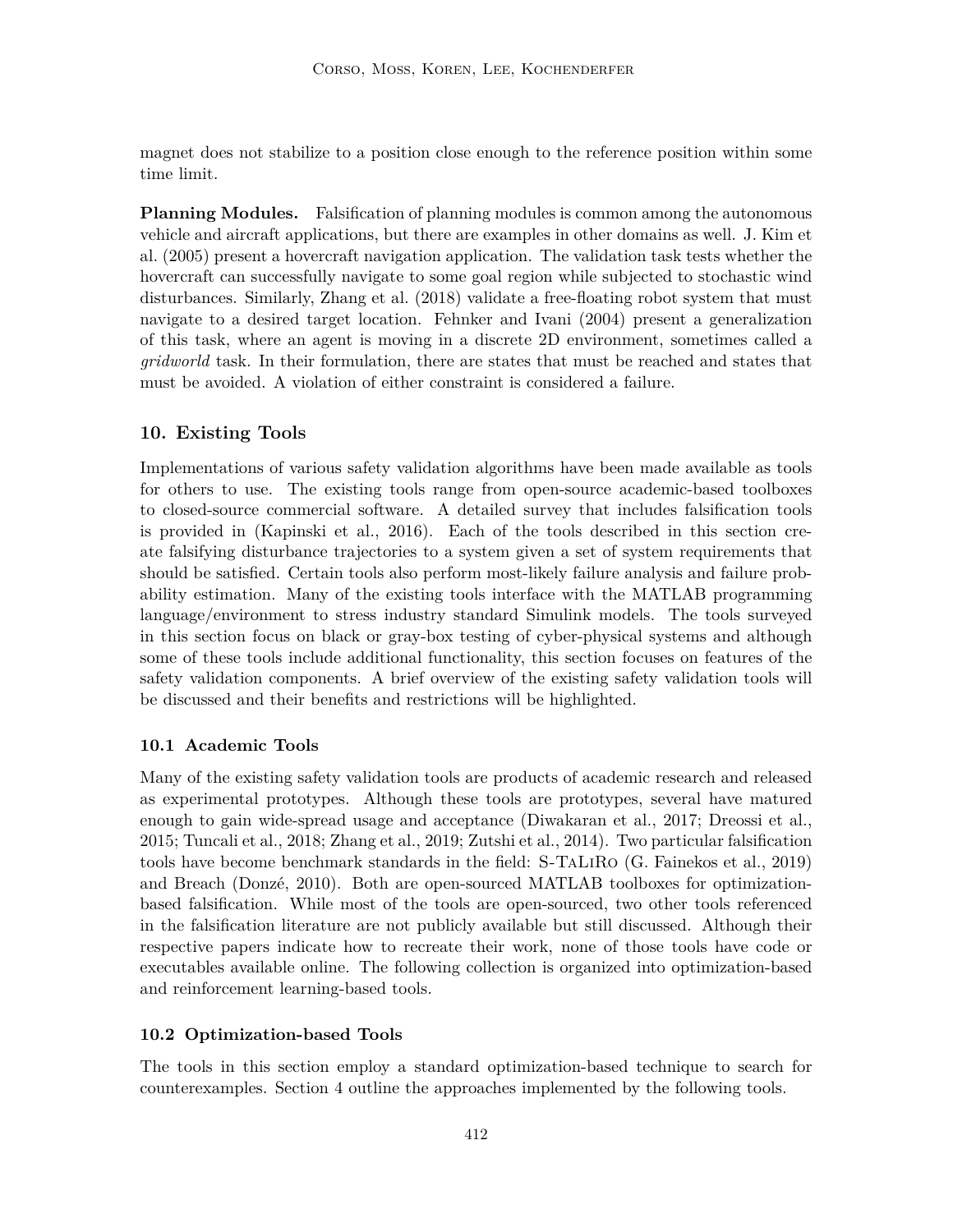**S-TaLiRo.** S-TaLiRo (Systems Temporal Logic Robustness) (Y. Annapureddy et al., 2011; G. Fainekos et al., 2019) is a simulation-based MATLAB toolbox for temporal logic falsification of non-linear hybrid systems. S-TaLiRo parameterizes the disturbance space to reformulate the falsification problem as an optimization problem. S-TaLiRo instructs the user to specify system requirements in temporal logic formulas and then constructs the optimization cost function to minimize a global robustness metric. Various optimization techniques are included in the S-TaLiRo toolbox, such as simulated annealing (described in section 4.1), genetic algorithms (described in section 4.2), stochastic optimization with adaptive restarts (described in section 4.3), the cross-entropy method (described in section 7.1), and uniform random sampling. S-TaLiRo is designed to analyze arbitrary MATLAB functions or Simulink/Stateflow models. S-TaLiRo is open-source and available under the GNU General Public License (GPL).<sup>1</sup>

Specific add-ons to S-TaLiRo have been implemented that extend the core falsification functionalities. These add-ons generally provide other solution methods or provide additional simulation environments that interface with S-TaLiRo.

**Breach.** Breach (Donzé, 2010; Dreossi et al., 2019) is a simulation-based MATLAB toolbox for falsification of temporal logic specifications for hybrid dynamical systems, similar to S-TaLiRo. Breach uses optimization-based techniques including simulated annealing (described in section 4.1), genetic algorithms (described in section 4.2), globalized Nelder-Mead (Luersen & Le Riche, 2004), and CMA-ES (Hansen & Ostermeier, 1996). The userdefined system requirements are input using temporal logic formulas. These requirements, i.e. specifications, are used to construct a cost function to be minimized based on a robustness metric. Breach is designed to test arbitrary MATLAB functions and Simulink models and includes a MATLAB graphical user interface (GUI) that gives the user access to the input parameter sets, temporal logic formulas, and trajectory visualizations. Breach is open-source and available under the BSD license.<sup>2</sup>

**RRT-Rex.** RRT-Rex (Rapidly-exploring Random Tree Robustness-guided Explorer) (Dreossi et al., 2015) is a MATLAB falsification tool that focuses on coverage given a computational budget. A Simulink model and user-defined requirements written in temporal logic are taken as input. RRT path planning algorithms are used to search the disturbance space for falsifying cases, guided by a combined state space coverage metric and a robustness satisfaction metric. Section 5 discusses the RRT approach in detail. RRT-Rex is not currently publicly available.

#### **10.3 Reinforcement Learning-Based Tools**

As a direct replacement to optimization algorithms, reinforcement learning can be used as the central idea behind searching for falsifying trajectories. The following tools implement reinforcement learning algorithms as solvers for the falsification problem. Sections 6.1 and 6.2 describe the reinforcement learning algorithms implemented in the tools.

**FalStar.** FALSTAR (Zhang et al., 2018) is a prototype Scala tool for falsification of cyberphysical systems that interfaces with MATLAB through a Java API. FalStar uses re-

<sup>1.</sup> https://sites.google.com/a/asu.edu/s-taliro

<sup>2.</sup> https://github.com/decyphir/breach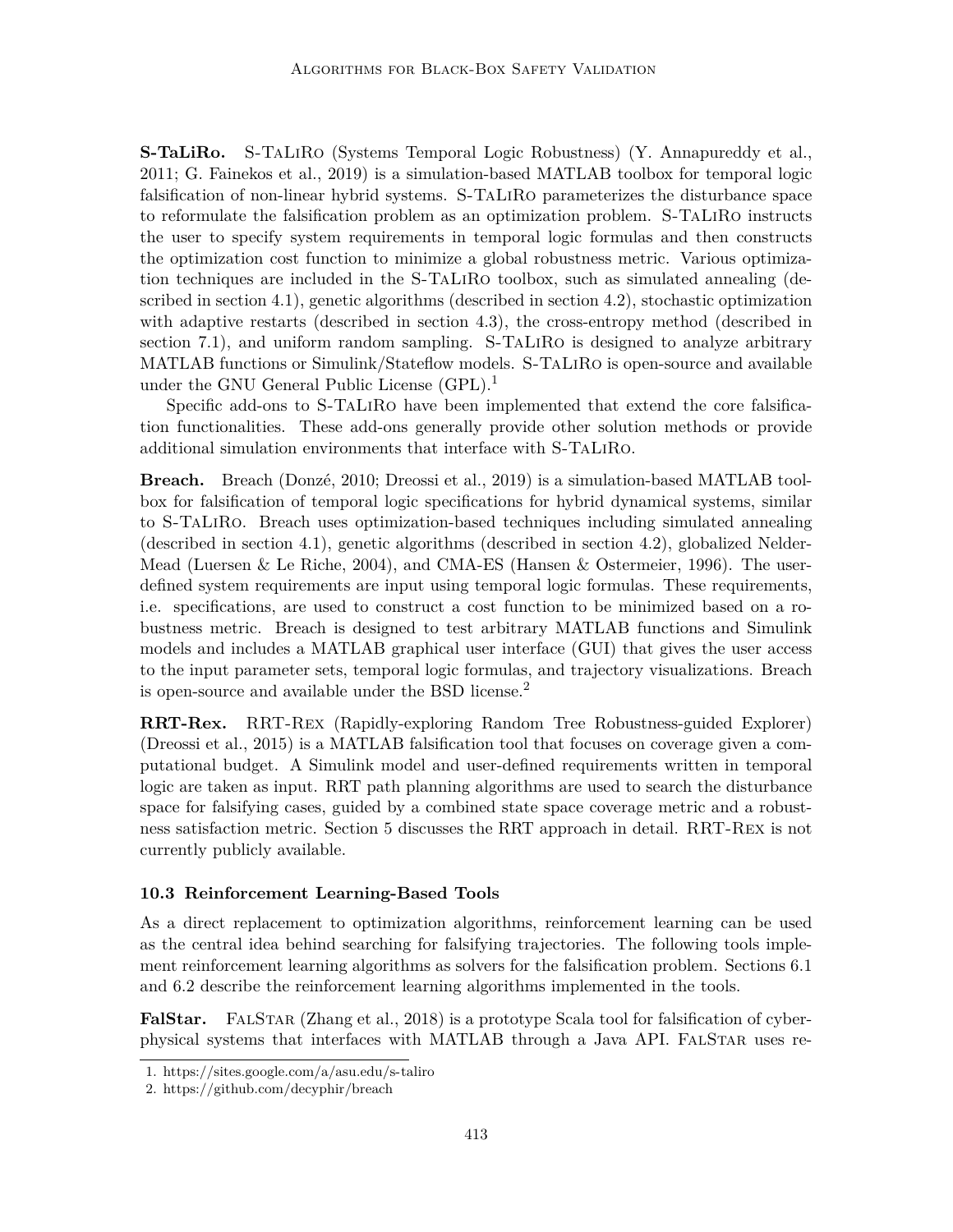inforcement learning combined with optimization techniques to generate counterexamples. Techniques include Monte Carlo tree search with stochastic optimization as described in section 6.1 and adaptive Las Vegas tree search (aLVTS) as described in section 5.3. FALSTAR requires a Simulink model as input and uses the above techniques to generate counterexamples to the temporal logic specifications. FALSTAR can also interface directly with the Breach toolbox to use the available solvers implemented in Breach. FALSTAR is open-source and available under the BSD license.<sup>3</sup>

**falsify.** falsify (Akazaki et al., 2018) is a prototype simulation-based falsification tool that uses deep reinforcement learning. Common among the academic tools, falsify can interface directly with MATLAB functions and Simulink models. Implementing a robustness-guided approach, falsify defines the reward as a convex function of the robustness, as described in section 6. This robustness-guided reward function is used by two deep reinforcement learning algorithms implemented in falsify: asynchronous advantage actor critic (A3C) and double deep-Q network (double DQN), both described in section 6.2. The falsify tool is not currently publicly available.

**AST Toolbox.** The AST Toolbox (Adaptive Stress Testing Toolbox) (Koren et al., 2018) is a Python toolbox for safety validation, which includes falsification and most-likely failure analysis. The AST Toolbox uses reinforcement learning to find the most likely failures of black-box systems. Two reinforcement learning techniques used as solvers are included: Monte Carlo tree search (described in section 6.1) and deep reinforcement learning (described in section 6.2). The AST Toolbox is built on top of two popular reinforcement learning packages, namely, OpenAI Gym (Brockman et al., 2016) and Garage.<sup>4</sup> Building off of these packages gives the user access to widely used reinforcement learning benchmarking problems.

To test a system, users must provide the definitions for three basic interfacing functions. These interfacing functions allow the tool to interact with the black-box system or simulator. The interface defines how to *initialize* the system, how to *step* the system forward (returning indications of found failures or a real-valued measure of distance to a failure), and finally a means to determine if the system is in a *terminal* state. While the implementation of the interface is restricted to Python, the user can call out to existing executables or other languages from within Python. As an example, Python can interface with MATLAB through the MATLAB Engine API for Python.<sup>5</sup> The AST Toolbox is open-source and available under the MIT license. $6$ 

Two related toolboxes, called AdaptiveStressTesting.jl (Lee et al., 2020) and POMDP-StressTesting.jl (Moss et al., 2020), follow a similar paradigm as the AST Toolbox but are implemented in the Julia programming language (Bezanson et al., 2017). Julia can interface directly with many other programming languages,<sup>7</sup> and notably, Julia can interface with MATLAB through the MATLAB.jl package.<sup>8</sup> AdaptiveStressTesting.j<sup>19</sup> and POMDP-

<sup>3.</sup> https://github.com/ERATOMMSD/falstar

<sup>4.</sup> https://github.com/rlworkgroup/garage

<sup>5.</sup> https://www.mathworks.com/help/matlab/matlab-engine-for-python.html

<sup>6.</sup> https://github.com/sisl/AdaptiveStressTestingToolbox

<sup>7.</sup> https://github.com/JuliaInterop

<sup>8.</sup> https://github.com/JuliaInterop/MATLAB.jl

<sup>9.</sup> https://github.com/sisl/AdaptiveStressTesting.jl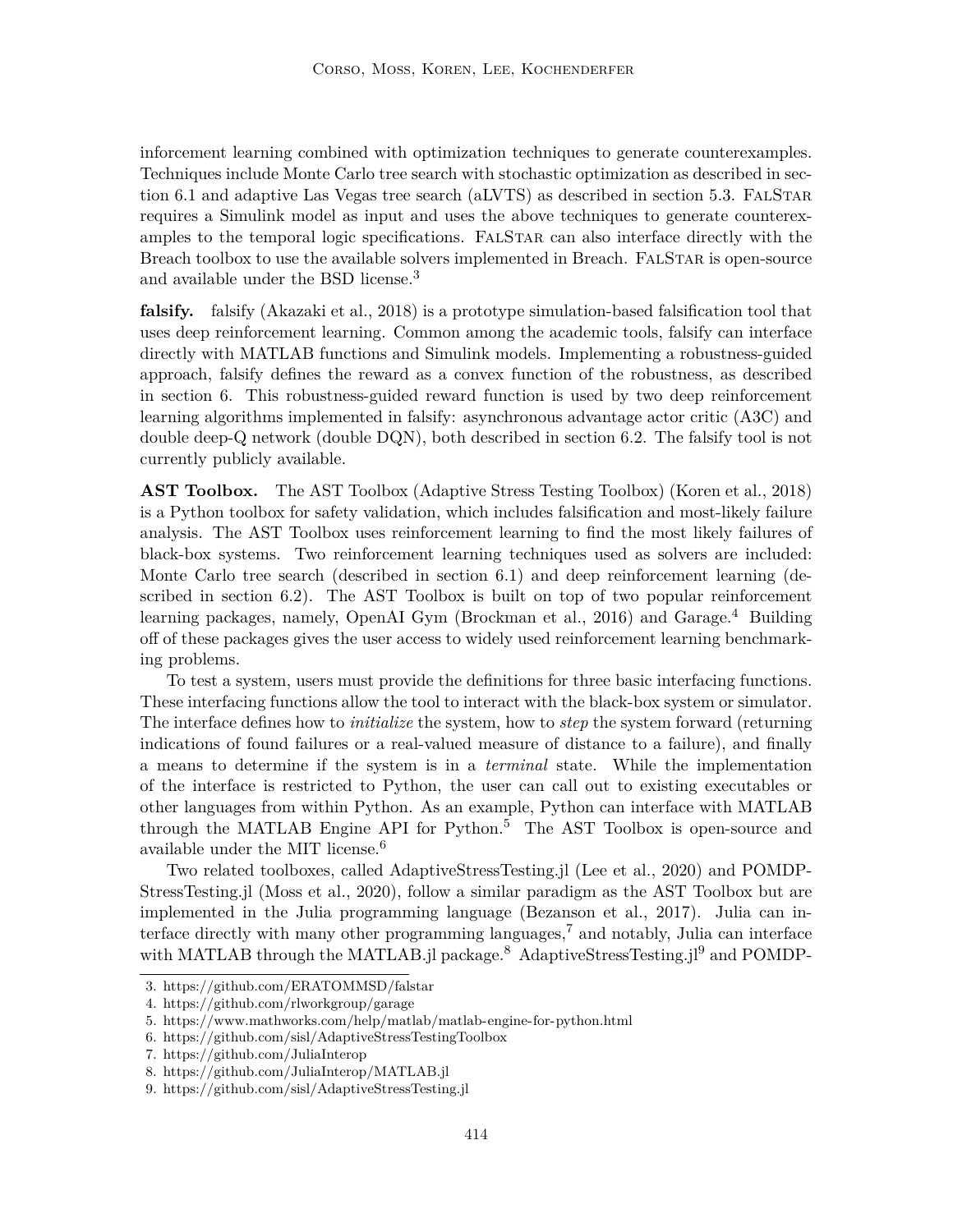StressTesting.j<sup>10</sup> are open-source and available under the Apache License Version 2.0 and the MIT license, respectively.

## **10.4 Commercial Tools**

Certain techniques for safety validation of cyber-physical systems have become available as commercial toolboxes. This section briefly describes these commercially available tools relating to black-box safety validation.<sup>11</sup>

**Reactis.** Reactis (Reactive Systems Inc., 2013) is a simulation-based MATLAB tool from Reactive Systems for falsification of Simulink models. Reactis has three components: Reactis Tester, Reactis Simulator, and Reactis Validator. The Reactis Tester controls the generation of falsifying trajectories. It uses a patented technique called *guided simulation* which uses proprietary algorithms and heuristics to generate trajectories to maximize coverage for falsification. Then, the Reactis Simulator runs the system under test given the purposed falsifying trajectory. The last component, the Reactis Validator, uses proprietary techniques to search for violations of user-defined model specifications. Reactive Systems also has a version of Reactis for C (Reactive Systems Inc., 2011) that has analogous Reactis components for systems developed in the C programming language. Reactis is commercially available through Reactive Systems, Inc.<sup>12</sup>

**TestWeaver.** TestWeaver (Junghanns et al., 2008) is a simulation-based falsification tool from Synopsys. TestWeaver uses proprietary search algorithms to generate falsifying trajectories while maximizing coverage. User-defined system requirements and worst-case quality indicators are used to guide the search. Extensive knowledge of the underlying system may be required to provide useful worst-case quality indicators, which may limit the application. TestWeaver can interface with other simulation frameworks to control the disturbance trajectories via libraries in Simulink, Modelica, Python, and C. TestWeaver is commercially available through Synopsys, Inc.<sup>13</sup>

**TrustworthySearch API.** TrustworthySearch API (Norden et al., 2019) is a risk-based falsification and probability estimation framework from Trustworthy AI. TrustworthySearch API is general for black-box validation of systems and has applications in autonomous vehicle safety validation. The tool uses a proprietary sequential importance sampling and sequential Monte Carlo approach. A version of the probabilistic-based approach was shown using adaptive importance sampling techniques described in section 7. Importance sampling is a stand-in for traditional optimization algorithms used to search the disturbance space for falsification. The use of a proposal distribution biased towards rare failure events ensures that these low probability events are sampled more frequently. Adaptive multilevel splitting (AMS), described in section 7.2, is implemented to estimate this biased distribution from data. Along with falsification, the tool can also perform failure event probability estimation, unlike other commercially available products and most academic tools. To estimate the failure probability, the probability from the biased distribution is reweighted

<sup>10.</sup> https://github.com/sisl/POMDPStressTesting.jl

<sup>11.</sup> The authors are not affiliated with any of the companies.

<sup>12.</sup> https://www.reactive-systems.com/

<sup>13.</sup> https://www.synopsys.com/verification/virtual-prototyping/virtual-ecu/testweaver.html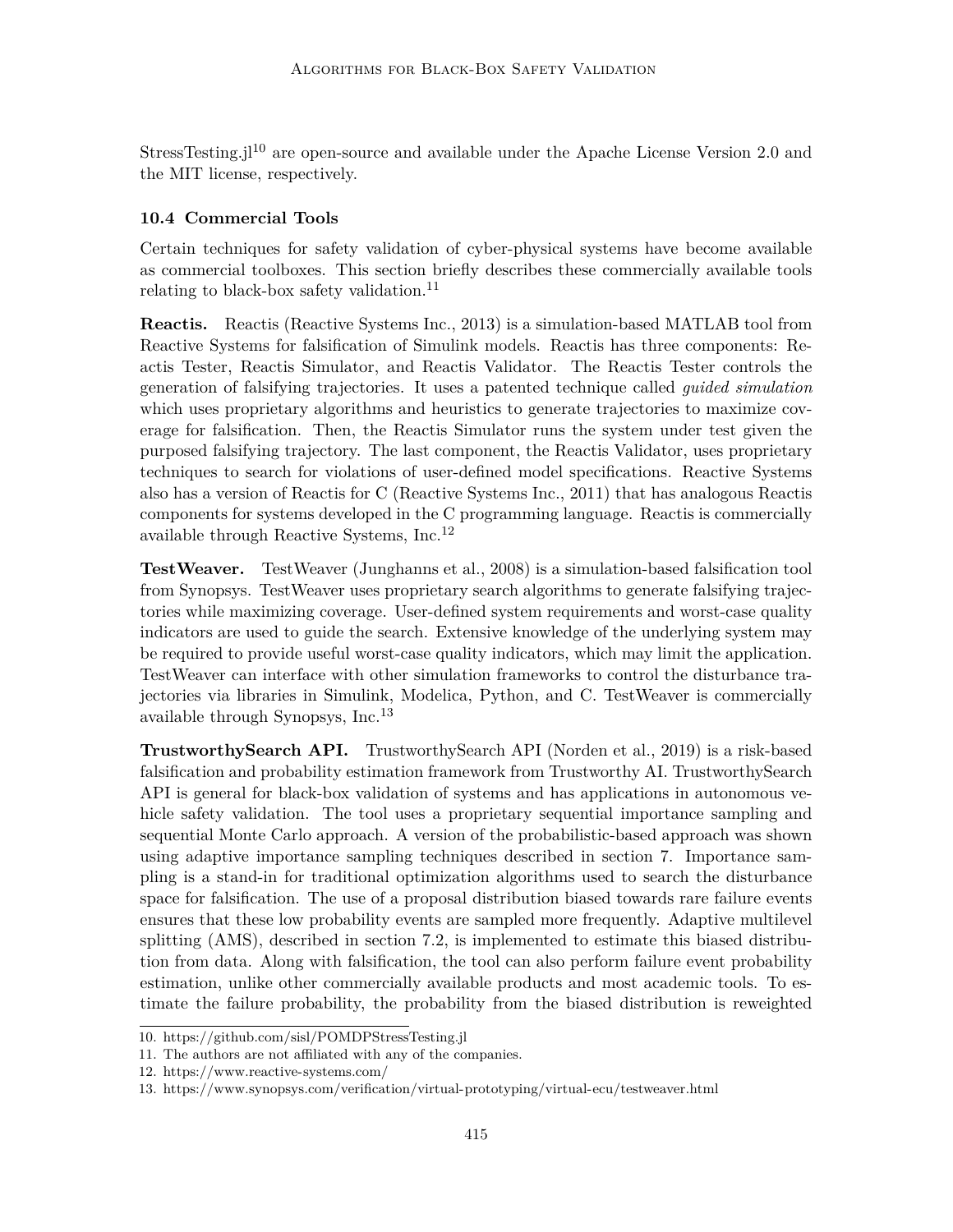according to the likelihood from the original unbiased distribution. Although specific to autonomous vehicle safety validation, we include TrustworthySearch API to highlight recent advancements of black-box safety validation tools. TrustworthySearch API is commercially available through Trustworthy AI, Inc.<sup>14</sup>

#### **10.5 Toolbox Competition**

An academically-driven friendly competition for systems verification, called ARCH-COMP, has been held annually since 2017 (Ernst, Arcaini, et al., 2019). One category within the competition is the falsification of temporal logic specifications for cyber-physical systems. Falsification researchers compare their tools against common benchmark problems and use the competition to track state-of-the-art falsification tools.

As detailed in their 2019 report (Ernst, Arcaini, et al., 2019), S-TaLiRo, Breach, Fal-Star, and falsify participated in the most recent competition. Six benchmark problems from the literature were used to evaluate each tool. The tools were evaluated based on their falsification rate and statistics on number of simulations required to find a falsifying trajectory. The outcome of the 2019 competition showed that falsify had the most success, only requiring a single simulation (after training) in certain benchmark problems. A notable emphasis on repeatability of results was made during this recent competition. For future competitions, we suggest a comparison metric for tool runtime to help assess relative computational timing complexities. Continuing to mature the competition as more falsification methods arise will help drive discussion around falsification tool design decisions. The competition's benchmarks and results are available online.<sup>15</sup>

### **10.6 Tools Discussion**

The available tools can be categorized based on which aspects of the safety validation process they implement, as described in section 2.3: falsification, most-likely failure analysis, and failure probability estimation. Note that all of the available tools perform falsification as their core task. In the context of the safety validation problem, the academic tools S-TaLiRo, Breach, FalStar, RRT-Rex, and falsify are falsification-only tools. As for commercial tools, Reactis and TestWeaver also fall into the falsification-only category. TrustworthySearch API is the only commercial tool that also preforms failure probability estimation and the AST Toolbox is the only academic tool that preforms most-likely failure analysis. A full comparison is outlined in table 1.

As for solution techniques, the tools S-TaLiRo and Breach take a standard optimizationbased approach, while RRT-Rex reformulates the falsification problem to solve it using path planning algorithms. The AST Toolbox and falsify are based on reinforcement learning and FalStar combines reinforcement learning and global optimization techniques for further refinement of the disturbance trajectory search. Common among all of the tools is an interface to MATLAB, with a particular emphasis on testing Simulink models. This is evident in the survey and can be attributed to an industrial emphasis on the use of MATLAB/Simulink models for prototyping. A common component specific to academic falsification-only tools is the use of temporal logic to specify system requirements—encoded

<sup>14.</sup> http://trustworthy.ai/

<sup>15.</sup> https://gitlab.com/goranf/ARCH-COMP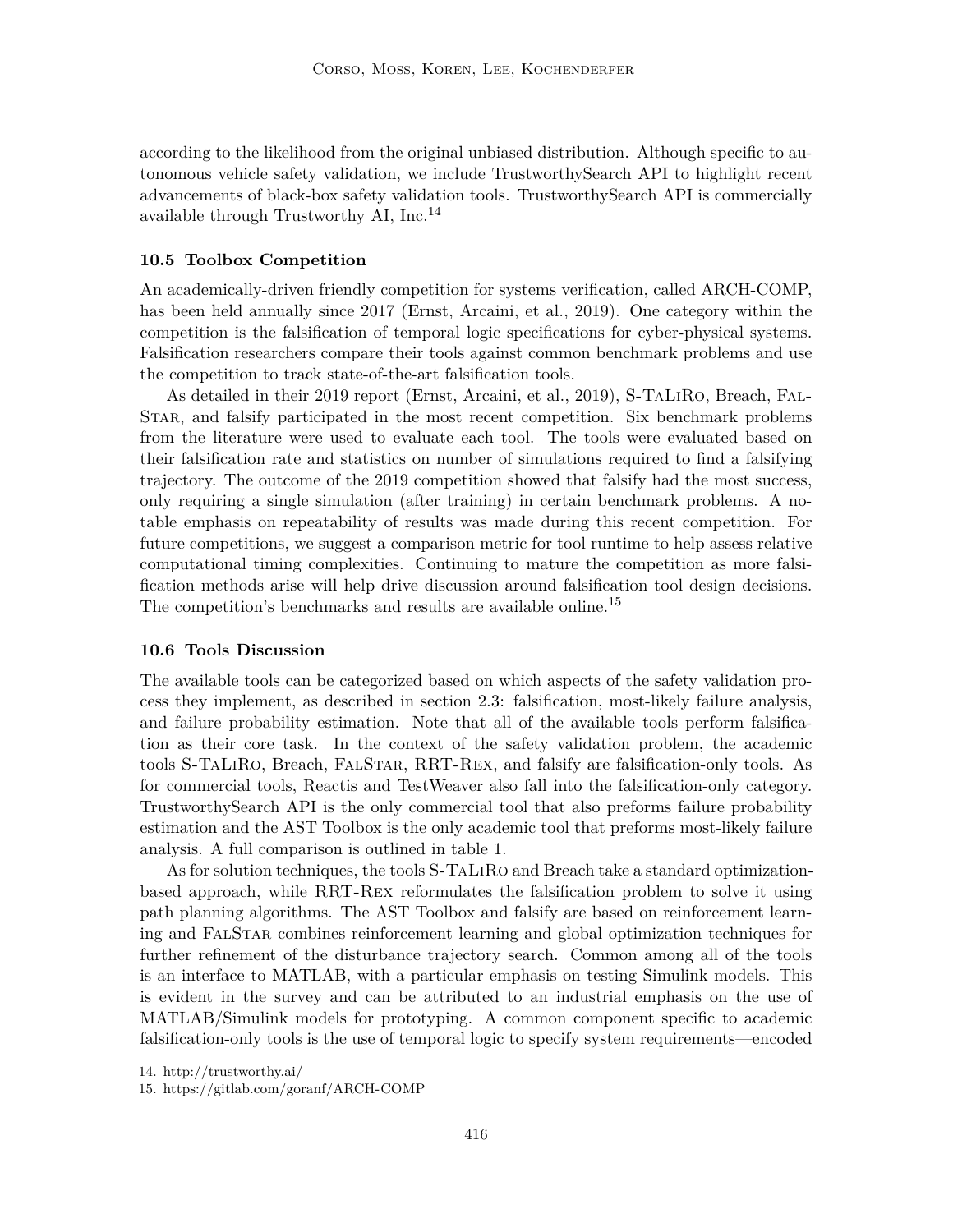|                                                     | Safety Validation Problem |                        |                           |                            |            |
|-----------------------------------------------------|---------------------------|------------------------|---------------------------|----------------------------|------------|
| Tool                                                | Falsification             | Most-Likely<br>Failure | Probability<br>Estimation | Technique                  | Source     |
| S-TALIRO (Y. Annapureddy et al., 2011) <sup>†</sup> |                           |                        |                           | Optimization               | Open       |
| Breach (Donzé, 2010) <sup>*</sup>                   |                           | $\cdot$                | $\cdot$                   | Optimization               | Open       |
| RRT-REX (Dreossi et al., 2015) <sup>†</sup>         |                           | $\cdot$                | $\bullet$                 | Path Planning              | Closed     |
| FALSTAR (Zhang et al., 2018) <sup>†</sup>           |                           | $\cdot$                | $\bullet$                 | Optimization, RL           | Open       |
| falsify (Akazaki et al., 2018) <sup>†</sup>         |                           | $\cdot$                | $\cdot$                   | Reinforcement Learning     | Closed     |
| AST Toolbox (Koren et al., 2018)                    |                           |                        | $\bullet$                 | Reinforcement Learning     | Open       |
| Reactis (Reactive Systems Inc., 2013)               |                           |                        | ٠                         | Proprietary                | Commercial |
| TestWeaver (Junghanns et al., 2008)                 |                           | $\cdot$                | ٠                         | Proprietary                | Commercial |
| TrustworthySearch API (Norden et al., 2019)         |                           |                        |                           | <b>Importance Sampling</b> | Commercial |

Table 1: Black-box Safety Validation Tools

\* Competed in ARCH-COMP 2019 (Ernst, Arcaini, et al., 2019).

† Accepts system specification in temporal logic (STL or MTL).

in signal temporal logic (STL) or metric temporal logic (MTL). Although expressive, requiring the strict usage of a temporal logic to encode system requirements could also limit the applicability of these tools. With a common goal of ensuring that safety-critical systems are in fact safe, the availability of these tools allows users to provide feedback given their specific use-cases and experience. Continued tool and technique development is further encouraged by academically-driven competitions such as ARCH-COMP (Ernst, Arcaini, et al., 2019).

## **11. Conclusion**

With the rapid increase of safety-critical autonomous systems operating with humans, it is important that we develop robust testing procedures that can ensure the safety of these systems. Due to the high level of system complexity, we generally need black-box validation strategies to find failures of the autonomous system. This work described the problems of falsification (where a single failure example is searched for), most-likely failure analysis (where the most likely failure is searched for), and failure probability estimation (where we seek a good estimate of the likelihood of failure).

With these goals defined, we outlined a wide array of algorithms that have been used to accomplish these tasks. Global optimization, path planning, and reinforcement learning algorithms have been used to find falsifying examples, while importance sampling methods have been used to estimate the probability of failure even when it is close to zero. To address the problem of scalability, we described approaches for decomposing the safety validation problem into more manageable components. We gave a brief overview of the main applications for black-box safety validation including autonomous driving and flight. Finally, we provided an overview of the existing tools that can be used to tackle these validation tasks.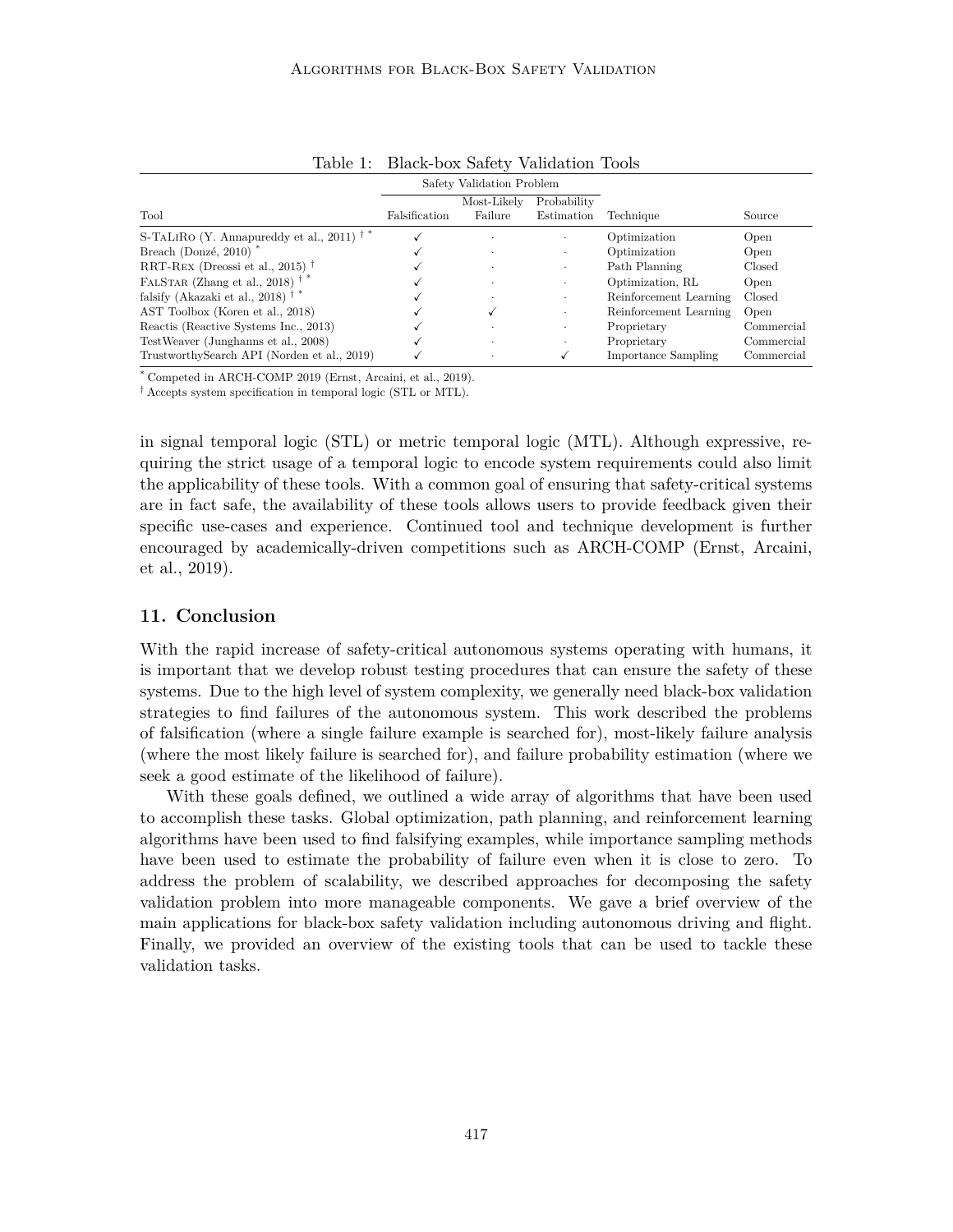## **References**

- Abbas, H., Fainekos, G., Sankaranarayanan, S., Ivani, F., & Gupta, A. (2013). Probabilistic temporal logic falsification of cyber-physical systems. *ACM Transactions on Embedded Computing Systems (TECS)*, *12* (2s), 1–30.
- Abbas, H., O'Kelly, M., & Mangharam, R. (2017). Relaxed decidability and the robust semantics of metric temporal logic. *ACM International Conference on Hybrid Systems: Computation and Control (HSCC)*, 217–225.
- Abeysirigoonawardena, Y., Shkurti, F., & Dudek, G. (2019). Generating adversarial driving scenarios in high-fidelity simulators. *IEEE International Conference on Robotics and Automation (ICRA)*, 8271–8277.
- Adimoolam, A., Dang, T., Donzé, A., Kapinski, J., & Jin, X. (2017). Classification and coverage-based falsification for embedded control systems. *International Conference on Computer Aided Verification (CAV)*, 483–503.
- Aerts, A., Minh, B. T., Mousavi, M. R., & Reniers, M. A. (2018). Temporal logic falsification of cyber-physical systems: An input-signal-space optimization approach. *IEEE International Conference on Software Testing, Verification and Validation Workshops (ICSTW)*, 214–223.
- Agha, G., & Palmskog, K. (2018). A survey of statistical model checking. *ACM Transactions on Modeling and Computer Simulation (TOMACS)*, *28* (1), 1–39.
- Akazaki, T., Kumazawa, Y., & Hasuo, I. (2017). Causality-aided falsification. *Electronic Proceedings in Theoretical Computer Science*, *257*.
- Akazaki, T., Liu, S., Yamagata, Y., Duan, Y., & Hao, J. (2018). Falsification of cyberphysical systems using deep reinforcement learning. *International Symposium on Formal Methods (FM)*, 456–465.
- Alpern, B., & Schneider, F. B. (1987). Recognizing safety and liveness. *Distributed Computing*, *2* (3), 117–126.
- Alur, R. (2015). *Principles of cyber-physical systems*. MIT Press.
- Annapureddy, Y., Liu, C., Fainekos, G., & Sankaranarayanan, S. (2011). S-TaLiRo: A Tool for Temporal Logic Falsification for Hybrid Systems. *International Conference on Tools and Algorithms for the Construction and Analysis of Systems (TACAS)*, 254–257.
- Annapureddy, Y. S. R., & Fainekos, G. E. (2010). Ant colonies for temporal logic falsification of hybrid systems. *Annual Conference on IEEE Industrial Electronics Society (IECON)*, 91–96.
- Balkan, A., Tabuada, P., Deshmukh, J. V., Jin, X., & Kapinski, J. (2017). Underminer: A framework for automatically identifying nonconverging behaviors in black-box system models. *ACM Transactions on Embedded Computing Systems (TECS)*, *17* (1), 1–28.
- Behzadan, V., & Munir, A. (2019). Adversarial reinforcement learning framework for benchmarking collision avoidance mechanisms in autonomous vehicles. *IEEE Intelligent Transportation Systems Magazine*.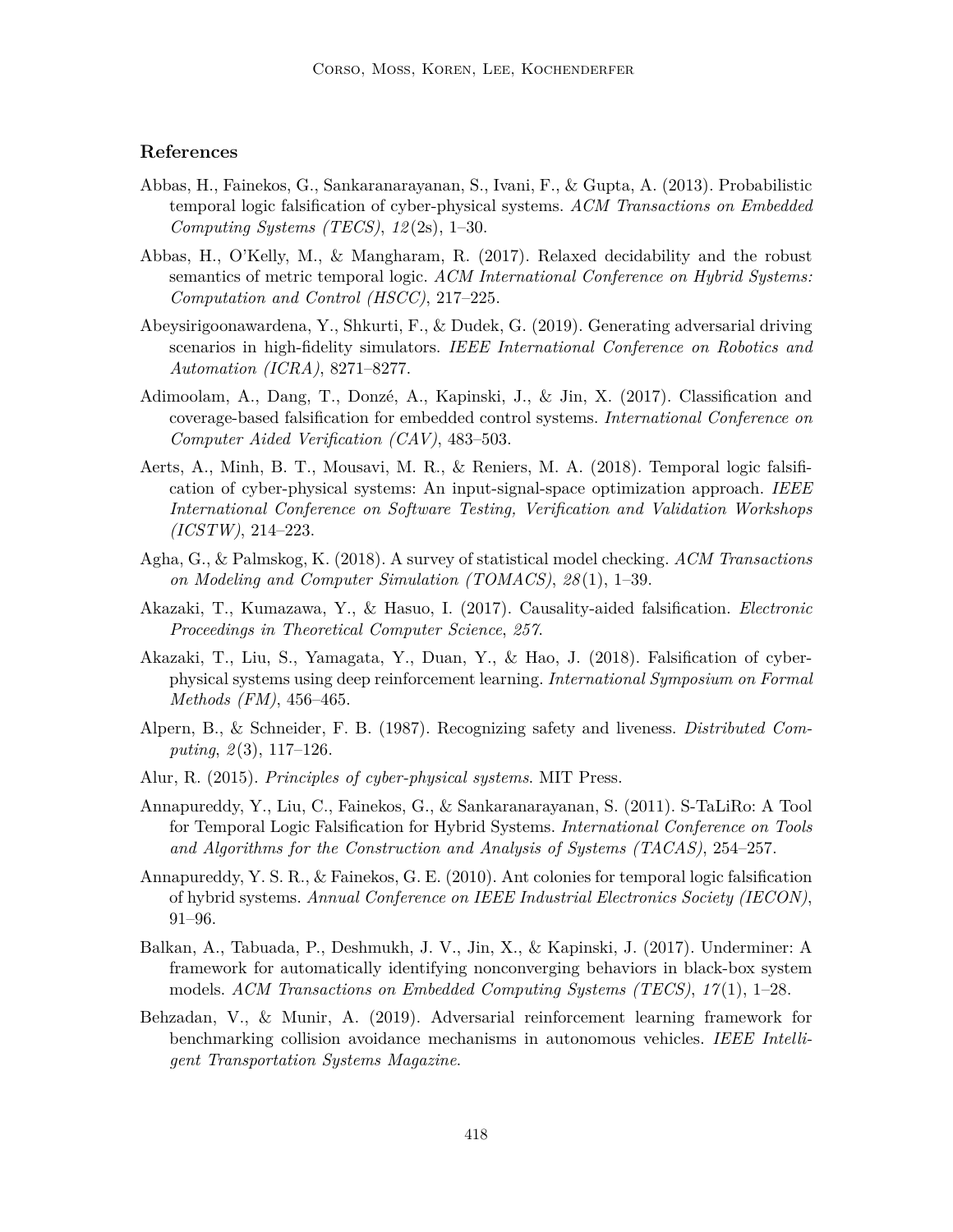- Bezanson, J., Edelman, A., Karpinski, S., & Shah, V. B. (2017). Julia: A fresh approach to numerical computing. *SIAM Review*, 59(1), 65–98.
- Bock, H. G., & Plitt, K.-J. (1984). A multiple shooting algorithm for direct solution of optimal control problems. *IFAC Proceedings Volumes*, *17* (2), 1603–1608.
- Botev, Z. I., & Kroese, D. P. (2008). An efficient algorithm for rare-event probability estimation, combinatorial optimization, and counting. *Methodology and Computing in Applied Probability*, *10* (4), 471–505.
- Branicky, M. S., Curtiss, M. M., Levine, J., & Morgan, S. (2006). Sampling-based planning, control and verification of hybrid systems. *IEE Proceedings D–Control Theory and Applications*, *153* (5), 575–590.
- Brockman, G., Cheung, V., Pettersson, L., Schneider, J., Schulman, J., Tang, J., & Zaremba, W. (2016). OpenAI Gym. *arXiv e-prints*, Article arXiv:1606.01540, arXiv:1606.01540.
- Cérou, F., & Guyader, A. (2007). Adaptive multilevel splitting for rare event analysis. *Stochastic Analysis and Applications*, *25* (2), 417–443.
- Chaslot, G. M. J.-B., Winands, M. H. M., Herik, H. J. V. D., Uiterwijk, J. W. H. M., & Bouzy, B. (2008). Progressive strategies for Monte Carlo tree search. *New Mathematics and Natural Computation*, *4* (03), 343–357.
- Chryssanthacopoulos, J. P., Kochenderfer, M. J., & Williams, R. E. (2010). Improved Monte Carlo sampling for conflict probability estimation. *AIAA Non-Deterministic Approaches Conference*.
- Clarke, E. M., & Emerson, E. A. (1981). Design and synthesis of synchronization skeletons using branching time temporal logic. *Workshop on Logic of Programs*, 52–71.
- Clarke, E. M., Henzinger, T. A., Veith, H., & Bloem, R. (2018). *Handbook of model checking*. Springer.
- Corso, A., Du, P., Driggs-Campbell, K., & Kochenderfer, M. J. (2019). Adaptive stress testing with reward augmentation for autonomous vehicle validation. *IEEE International Conference on Intelligent Transportation Systems (ITSC)*, 163–168.
- Corso, A., & Kochenderfer, M. J. (2020). Interpretable safety validation for autonomous vehicles. *IEEE International Conference on Intelligent Transportation Systems (ITSC)*.
- Corso, A., Lee, R., & Kochenderfer, M. J. (2020). Scalable autonomous vehicle safety validation through dynamic programming and scene decomposition. *IEEE International Conference on Intelligent Transportation Systems (ITSC)*.
- Coulom, R. (2007). Computing 'ELO ratings' of move patterns in the game of go. *ICGA Journal*, *30* (4), 198–208.
- Dang, T., Donzé, A., Maler, O., & Shalev, N. (2008). Sensitive state-space exploration. *IEEE Conference on Decision and Control (CDC)*, 4049–4054.
- Daoui, C., Abbad, M., & Tkiouat, M. (2010). Exact decomposition approaches for Markov decision processes: A survey. *Advances in Operations Research*, *2010*, 1–19.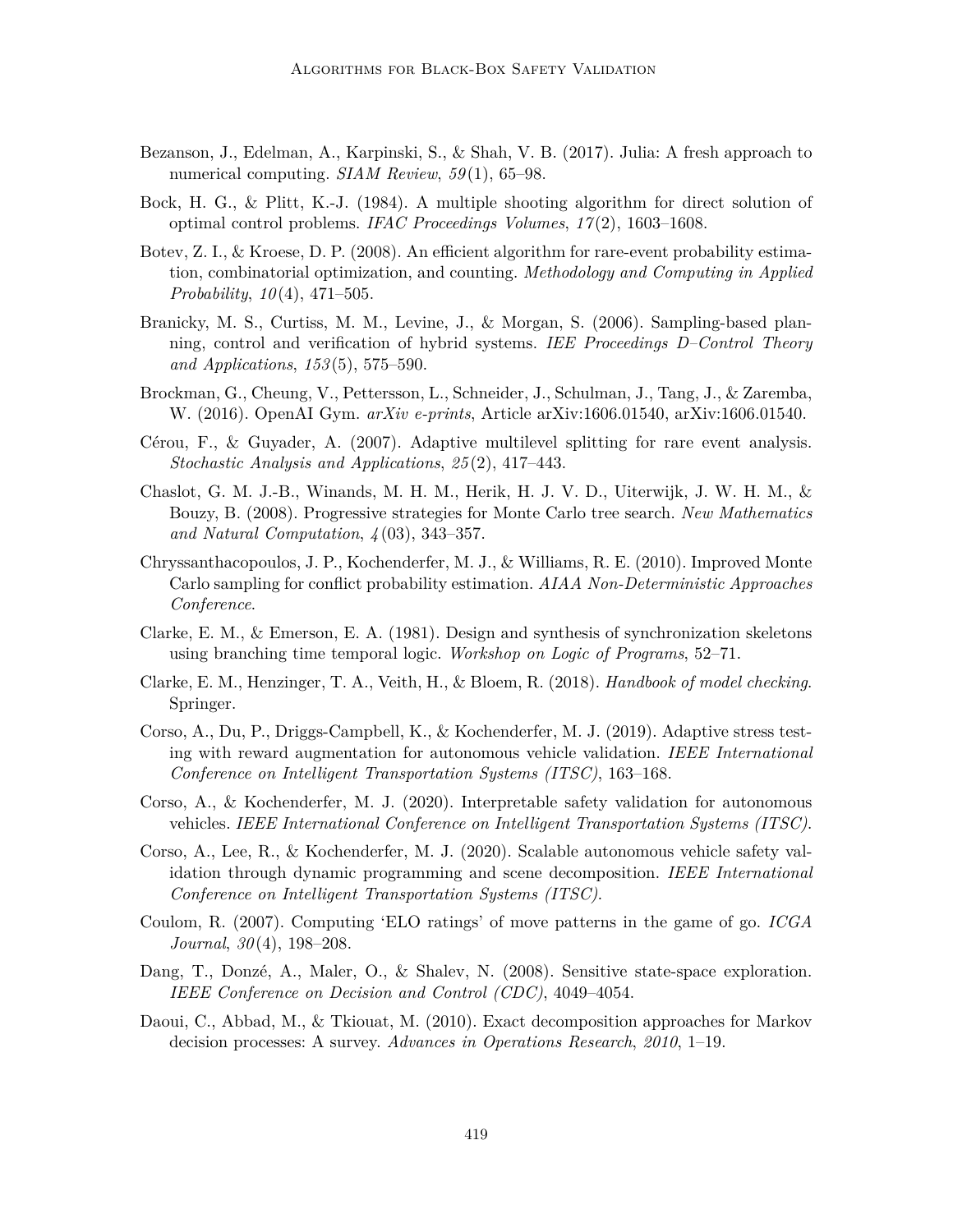- De Boer, P.-T., Kroese, D. P., Mannor, S., & Rubinstein, R. Y. (2005). A tutorial on the cross-entropy method. *Annals of Operations Research*, *134* (1), 19–67.
- Delmas, R., Loquen, T., Boada-Bauxell, J., & Carton, M. (2019). An evaluation of Monte Carlo tree search for property falsification on hybrid flight control laws. *International Workshop on Numerical Software Verification*, 45–59.
- Deshmukh, J., Horvat, M., Jin, X., Majumdar, R., & Prabhu, V. S. (2017). Testing cyberphysical systems through bayesian optimization. *ACM Trans. Embed. Comput. Syst.*, *16* (5s).
- Deshmukh, J., Jin, X., Kapinski, J., & Maler, O. (2015). Stochastic local search for falsification of hybrid systems. *International Symposium on Automated Technology for Verification and Analysis (ATVA)*, 500–517.
- Diehl, M., Bock, H. G., Diedam, H., & Wieber, P.-B. (2006). Fast direct multiple shooting algorithms for optimal robot control. *Fast motions in biomechanics and robotics* (pp. 65– 93). Springer.
- Dijkstra, E. W. (1959). A note on two problems in connexion with graphs. *Numerische mathematik*, *1* (1), 269–271.
- Diwakaran, R. D., Sankaranarayanan, S., & Trivedi, A. (2017). Analyzing neighborhoods of falsifying traces in cyber-physical systems. *International Conference on Cyber-Physical Systems (ICCPS)*, 109–119.
- Donzé, A. (2010). Breach, a toolbox for verification and parameter synthesis of hybrid systems. *International Conference on Computer Aided Verification (CAV)*, 167–170.
- Donzé, A., & Maler, O. (2010). Robust satisfaction of temporal logic over real-valued signals. *International Conference on Formal Modeling and Analysis of Timed Systems (FORMATS)*, 92–106.
- Dorigo, M., Maniezzo, V., & Colorni, A. (1996). Ant system: Optimization by a colony of cooperating agents. *IEEE Transactions on Systems, Man, and Cybernetics, Part B (Cybernetics)*, *26* (1), 29–41.
- Dreossi, T., Dang, T., Donzé, A., Kapinski, J., Jin, X., & Deshmukh, J. V. (2015). Efficient guiding strategies for testing of temporal properties of hybrid systems. *NASA Formal Methods Symposium (NFM)*, 127–142.
- Dreossi, T., Donzé, A., & Seshia, S. A. (2019). Compositional falsification of cyber-physical systems with machine learning components. *Journal of Automated Reasoning*, *63* (4), 1031–1053.
- Ecoffet, A., Huizinga, J., Lehman, J., Stanley, K. O., & Clune, J. (2019). Go-Explore: A new approach for hard-exploration problems. *arXiv e-prints*, Article arXiv:1901.10995, arXiv:1901.10995.
- Ernst, G., Arcaini, P., Donze, A., Fainekos, G., Mathesen, L., Pedrielli, G., Yaghoubi, S., Yamagata, Y., & Zhang, Z. (2019). Arch-comp 2019 category report: Falsification. *EPiC Series in Computing*, *61*, 129–140.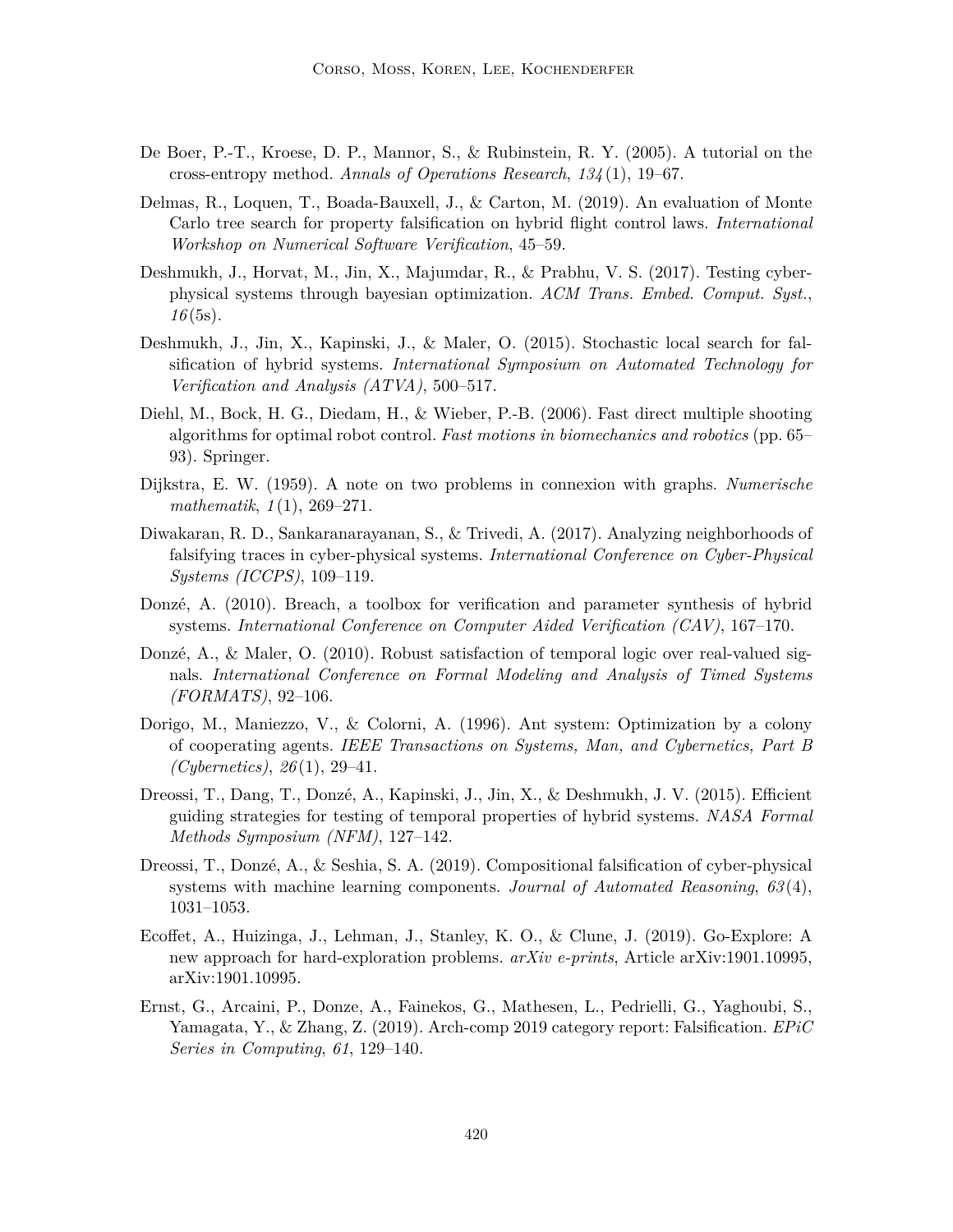- Ernst, G., Sedwards, S., Zhang, Z., & Hasuo, I. (2019). Fast falsification of hybrid systems using probabilistically adaptive input. *International Conference on Quantitative Evaluation of Systems (QEST)*, 165–181.
- Esposito, J. M., Kim, J., & Kumar, V. (2004). Adaptive RRTs for validating hybrid robotic control systems. *Algorithmic foundations of robotics vi* (pp. 107–121). Springer.
- Fainekos, G., Hoxha, B., & Sankaranarayanan, S. (2019). Robustness of specifications and its applications to falsification, parameter mining, and runtime monitoring with S-TaLiRo. *International Conference on Runtime Verification (RV)*, 27–47.
- Fainekos, G. E., & Giannakoglou, K. C. (2003). Inverse design of airfoils based on a novel formulation of the ant colony optimization method. *Inverse Problems in Engineering*, *11* (1), 21–38.
- Fainekos, G. E., & Pappas, G. J. (2009). Robustness of temporal logic specifications for continuous-time signals. *Theoretical Computer Science*, *410* (42), 4262–4291.
- Federal Aviation Administration. (2019). *FAA aerospace forecast fiscal years 2020–2040* (tech. rep.). Federal Aviation Administration.
- Fehnker, A., & Ivani, F. (2004). Benchmarks for hybrid systems verification. *ACM International Conference on Hybrid Systems: Computation and Control (HSCC)*, 326–341.
- Fikes, R. E., & Nilsson, N. J. (1971). Strips: A new approach to the application of theorem proving to problem solving. *Artificial intelligence*, *2* (3-4), 189–208.
- Fitting, M. (2012). *First-order logic and automated theorem proving*. Springer Science & Business Media.
- Francès, G., Ramrez, M., Lipovetzky, N., & Geffner, H. (2017). Purely declarative action representations are overrated: Classical planning with simulators. *International Joint Conference on Artificial Intelligence (IJCAI)*, 4294–4301.
- Ghallab, M., Nau, D., & Traverso, P. (2004). *Automated planning: Theory and practice*. Elsevier.
- Gu, S., Holly, E., Lillicrap, T., & Levine, S. (2017). Deep reinforcement learning for robotic manipulation with asynchronous off-policy updates. *IEEE International Conference on Robotics and Automation (ICRA)*, 3389–3396.
- Guestrin, C., Koller, D., Parr, R., & Venkataraman, S. (2003). Efficient solution algorithms for factored mdps. *Journal of Artificial Intelligence Research*, *19*, 399–468.
- Hahn, G. (1972). Sample sizes for Monte Carlo simulation. *IEEE Transactions on Systems, Man, and Cybernetics*.
- Hansen, N., & Ostermeier, A. (1996). Adapting arbitrary normal mutation distributions in evolution strategies: The covariance matrix adaptation. *IEEE International Conference on Evolutionary Computation*, 312–317.
- Harrison, M. T. (2012). Conservative hypothesis tests and confidence intervals using importance sampling. *Biometrika*, *99* (1), 57–69.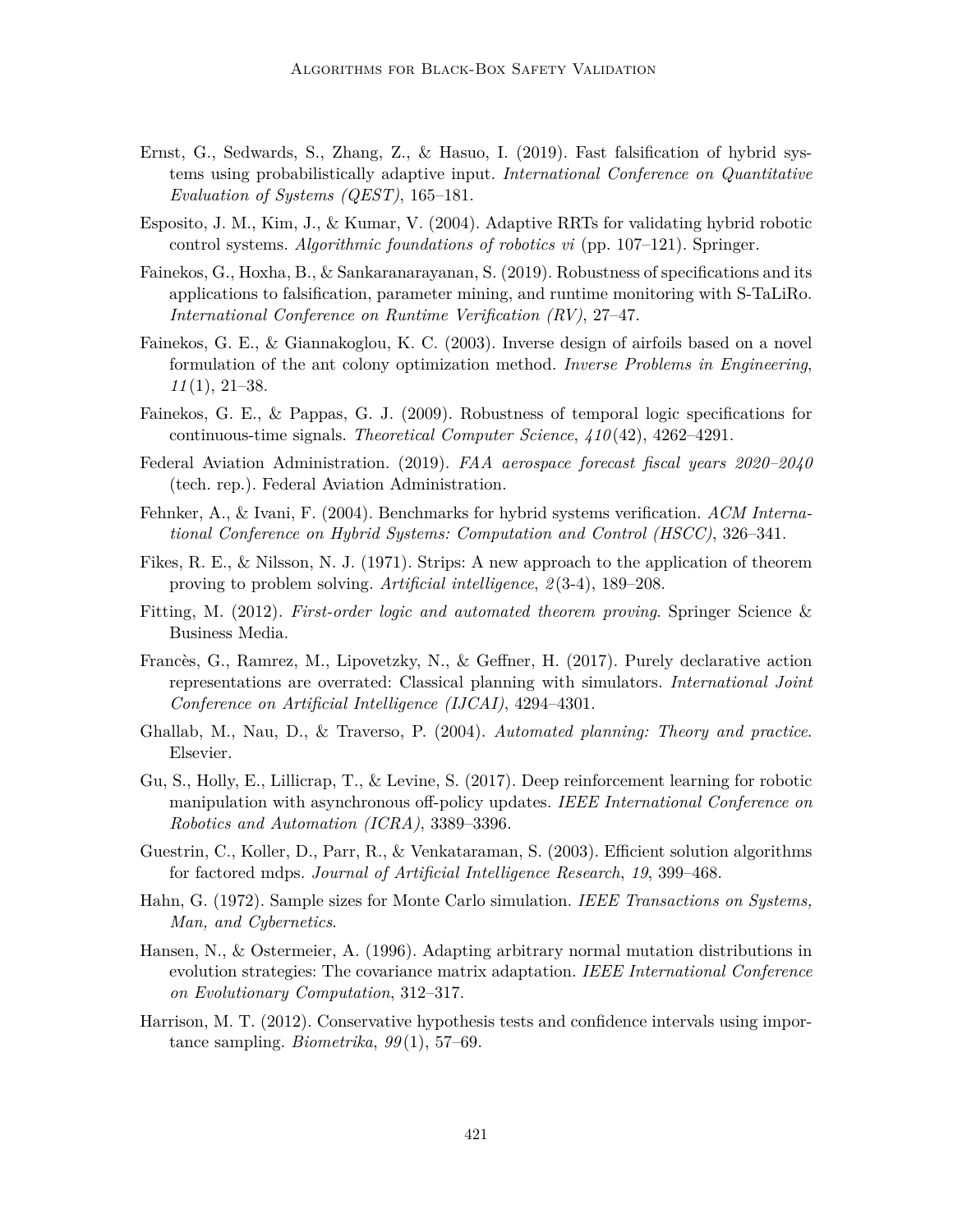- He, K., Gkioxari, G., Dollár, P., & Girshick, R. (2017). Mask R-CNN. *International Conference on Computer Vision (ICCV)*, 2961–2969.
- Hekmatnejad, M., Hoxha, B., & Fainekos, G. (2020). Search-based test-case generation by monitoring responsibility safety rules. *IEEE International Conference on Intelligent Transportation Systems (ITSC)*, 1–8.
- Hirshorn, S. R., Voss, L. D., & Bromley, L. K. (2017). *Nasa systems engineering handbook*. NASA Special Publication.
- Hochreiter, S., & Schmidhuber, J. (1997). Long short-term memory. *Neural Computation*, *9* (8), 1735–1780.
- Hoxha, B., Abbas, H., & Fainekos, G. (2015). Benchmarks for temporal logic requirements for automotive systems. *International Workshop on Applied Verification for Continuous and Hybrid Systems (ARCH)*, 25–30.
- Hu, J., Lygeros, J., & Sastry, S. (2000). Towards a theory of stochastic hybrid systems. *ACM International Conference on Hybrid Systems: Computation and Control (HSCC)*, 160–173.
- Huang, Z., Guo, Y., Arief, M., Lam, H., & Zhao, D. (2018). A versatile approach to evaluating and testing automated vehicles based on kernel methods. *American Control Conference (ACC)*, 4796–4802.
- Huang, Z., Lam, H., LeBlanc, D. J., & Zhao, D. (2017). Accelerated evaluation of automated vehicles using piecewise mixture models. *IEEE Transactions on Intelligent Transportation Systems*, *19* (9), 2845–2855.
- Jin, X., Deshmukh, J. V., Kapinski, J., Ueda, K., & Butts, K. (2014). Powertrain control verification benchmark. *ACM International Conference on Hybrid Systems: Computation and Control (HSCC)*, 253–262.
- Julian, K. D., Lee, R., & Kochenderfer, M. J. (2020). Validation of image-based neural network controllers through adaptive stress testing. *IEEE International Conference on Intelligent Transportation Systems (ITSC)*, 1–7.
- Junghanns, A., Mauss, J., & Tatar, M. (2008). TestWeaver: A tool for simulation-based test of mechatronic designs. *International Modelica Conference*.
- Kahn, H., & Harris, T. E. (1951). Estimation of particle transmission by random sampling. *National Bureau of Standards Applied Mathematics Series*, *12*, 27–30.
- Kapinski, J., Deshmukh, J. V., Jin, X., Ito, H., & Butts, K. (2016). Simulation-based approaches for verification of embedded control systems: An overview of traditional and advanced modeling, testing, and verification techniques. *IEEE Control Systems Magazine*, *36* (6), 45–64.
- Karaman, S., & Frazzoli, E. (2011). Sampling-based algorithms for optimal motion planning. *The International Journal of Robotics Research*, *30* (7), 846–894.
- Katoen, J.-P. (2016). The probabilistic model checking landscape. *ACM/IEEE Symposium on Logic in Computer Science (LICS)*, 31–45.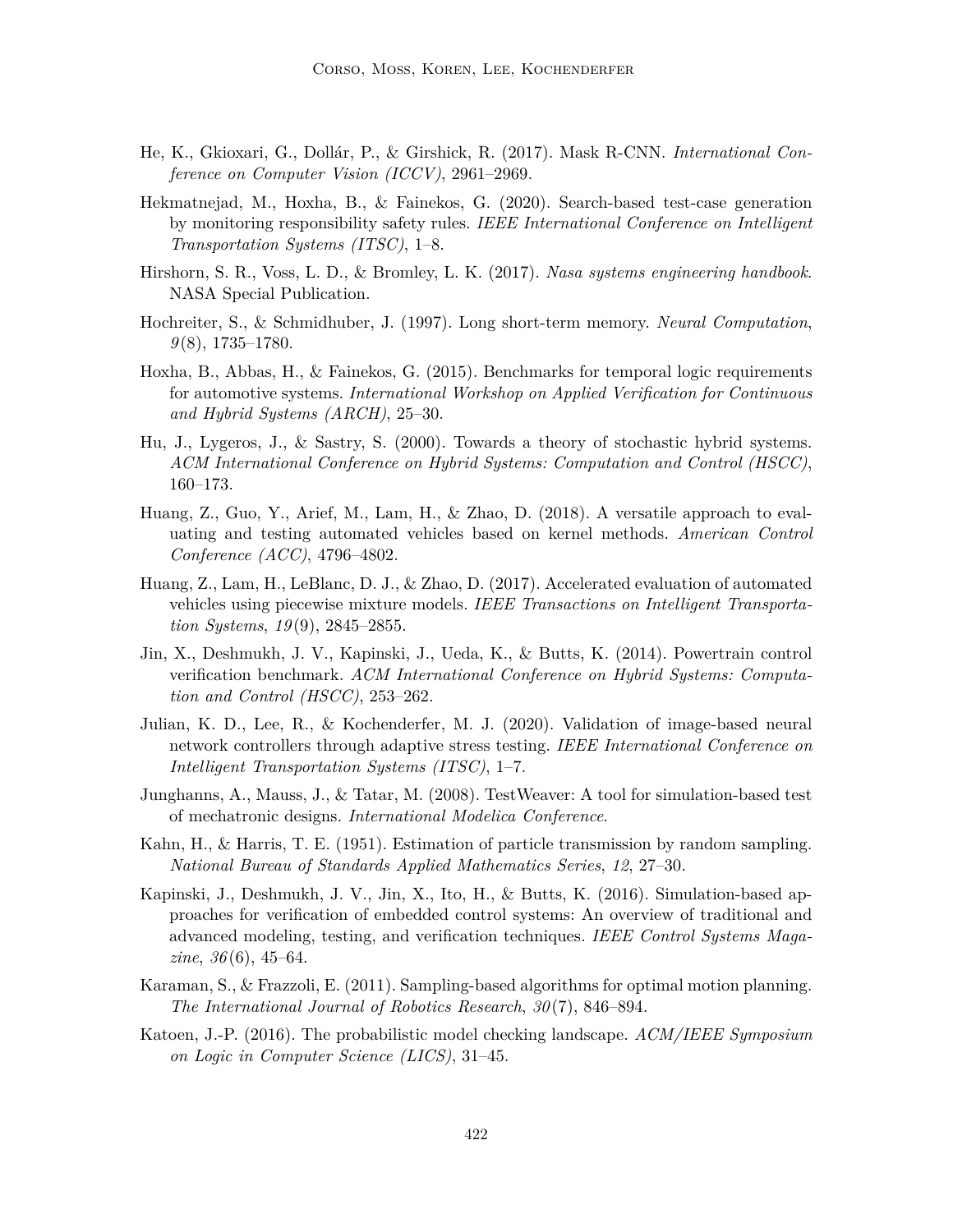- Katz, G., Barrett, C., Dill, D. L., Julian, K., & Kochenderfer, M. J. (2017). Reluplex: An efficient SMT solver for verifying deep neural networks. *International Conference on Computer Aided Verification (CAV)*, 97–117.
- Kavraki, L. E., Svestka, P., Latombe, J.-C., & Overmars, M. H. (1996). Probabilistic roadmaps for path planning in high-dimensional configuration spaces. *IEEE Transactions on Robotics and Automation*, *12* (4), 566–580.
- Kim, J., Esposito, J. M., & Kumar, V. (2005). *An RRT-based algorithm for testing and validating multi-robot controllers* (tech. rep.). Moore School of Electrical Engineering GRASP Lab.
- Kim, Y., & Kochenderfer, M. J. (2016). Improving aircraft collision risk estimation using the cross-entropy method. *Journal of Air Transportation*, *24* (2), 55–62.
- Kochenderfer, M. J. (2015). *Decision making under uncertainty: Theory and application*. MIT Press.
- Kochenderfer, M. J., Holland, J. E., & Chryssanthacopoulos, J. P. (2012). Next-generation airborne collision avoidance system. *Lincoln Laboratory Journal*, *19* (1), 17–33.
- Kochenderfer, M. J., & Wheeler, T. A. (2019). *Algorithms for optimization*. MIT Press.
- Koren, M., Alsaif, S., Lee, R., & Kochenderfer, M. J. (2018). Adaptive stress testing for autonomous vehicles. *IEEE Intelligent Vehicles Symposium (IV)*, 1–7.
- Koren, M., Corso, A., & Kochenderfer, M. J. (2019). The adaptive stress testing formulation. *Workshop on Safe Autonomy, Robotics: Science and Systems*.
- Koren, M., & Kochenderfer, M. J. (2019). Efficient autonomy validation in simulation with adaptive stress testing. *IEEE International Conference on Intelligent Transportation Systems (ITSC)*, 4178–4183.
- Koren, M., & Kochenderfer, M. J. (2020). Adaptive stress testing without domain heuristics using Go-Explore. *IEEE International Conference on Intelligent Transportation Systems (ITSC)*.
- Koschi, M., Pek, C., Maierhofer, S., & Althoff, M. (2019). Computationally efficient safety falsification of adaptive cruise control systems. *IEEE International Conference on Intelligent Transportation Systems (ITSC)*, 2879–2886.
- Koymans, R. (1990). Specifying real-time properties with metric temporal logic. *Real-Time Systems*, *2*, 255–299.
- Kress-Gazit, H., & Pappas, G. J. (2008). Automatically synthesizing a planning and control subsystem for the DARPA urban challenge. *International Conference on Automation Science and Engineering (CASE)*, 766–771.
- Kuutti, S., Fallah, S., & Bowden, R. (2020). Training adversarial agents to exploit weaknesses in deep control policies. *IEEE International Conference on Robotics and Automation (ICRA)*, 108–114.
- LaValle, S. M. (2006). *Planning algorithms*. Cambridge University Press.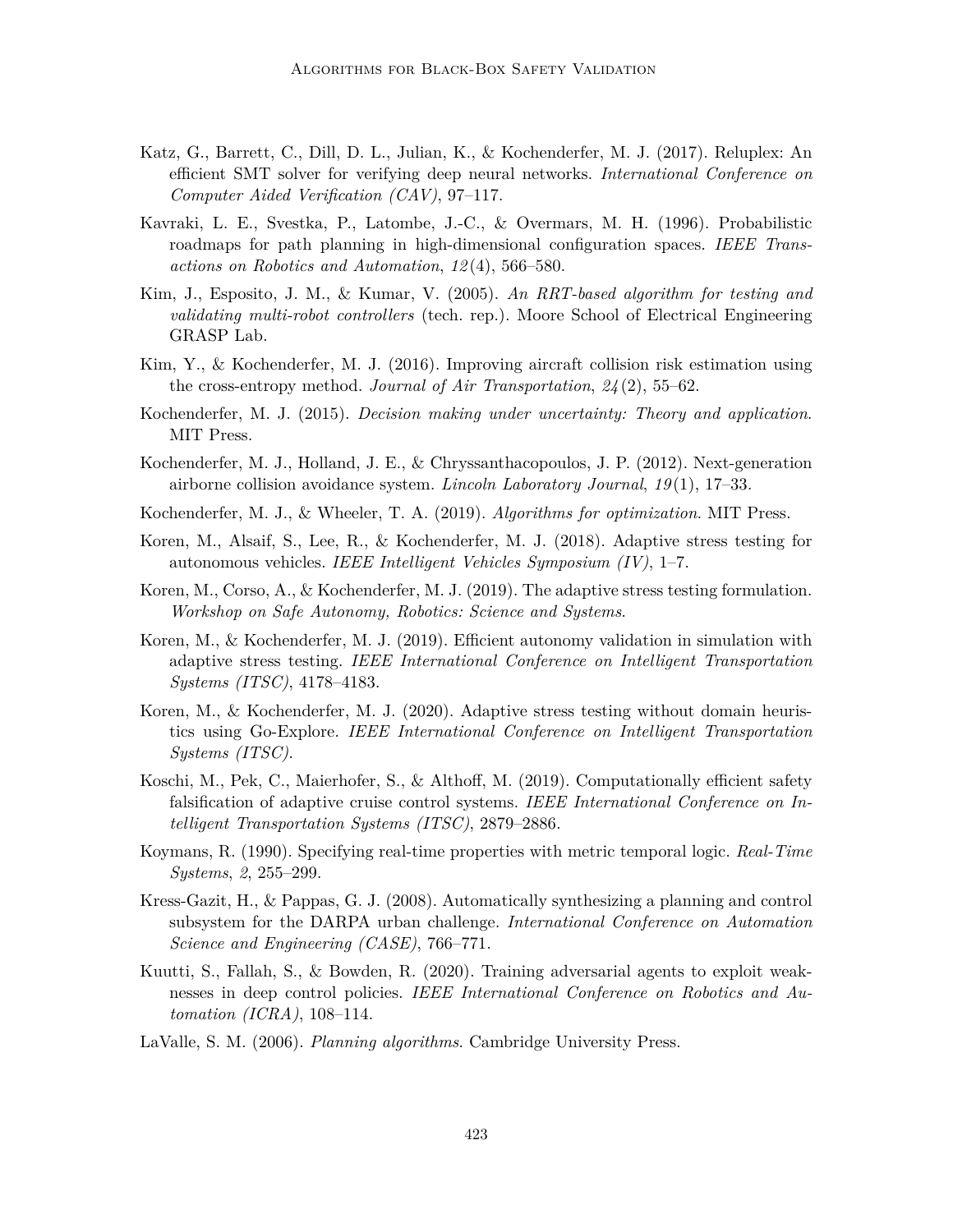- Lavalle, S. M. (1998). *Rapidly-exploring random trees: A new tool for path planning* (tech. rep.). Iowa State University.
- LeCun, Y., Bengio, Y., & Hinton, G. (2015). Deep learning. *Nature*, *521* (7553), 436–444.
- Lee, R., Mengshoel, O. J., Agogino, A. K., Giannakopoulou, D., & Kochenderfer, M. J. (2019). Adaptive stress testing of trajectory planning systems. *AIAA Scitech Intelligent Systems Conference (IS)*.
- Lee, R., Mengshoel, O. J., Saksena, A., Gardner, R., Genin, D., Silbermann, J., Owen, M., & Kochenderfer, M. J. (2020). Adaptive stress testing: Finding likely failure events with reinforcement learning. *Journal of Artificial Intelligence Research*, *69*, 1165–1201.
- Leung, K., Aréchiga, N., & Pavone, M. (2020). Back-propagation through signal temporal logic specifications: Infusing logical structure into gradient-based methods. *Workshop on Algorithmic Foundations of Robotics*.
- Lewis, F. L., Vrabie, D., & Syrmos, V. L. (2012). *Optimal control*. John Wiley & Sons.
- Lillicrap, T. P., Hunt, J. J., Pritzel, A., Heess, N., Erez, T., Tassa, Y., Silver, D., & Wierstra, D. (2016). Continuous control with deep reinforcement learning. *International Conference on Learning Representations*.
- Lipovetzky, N., & Geffner, H. (2012). Width and serialization of classical planning problems. *European Conference on Artificial Intelligence (ECAI)*, 540–545.
- Lipovetzky, N., Ramirez, M., & Geffner, H. (2015). Classical planning with simulators: Results on the Atari video games. *International Joint Conference on Artificial Intelligence (IJCAI)*, 1610–1616.
- Luersen, M. A., & Le Riche, R. (2004). Globalized Nelder–Mead method for engineering optimization. *Computers & Structures*, *82* (23-26), 2251–2260.
- Mathesen, L., Yaghoubi, S., Pedrielli, G., & Fainekos, G. (2019). Falsification of cyberphysical systems with robustness uncertainty quantification through stochastic optimization with adaptive restart. *International Conference on Automation Science and Engineering (CASE)*, 991–997.
- McDermott, D., Ghallab, M., Howe, A., Knoblock, C., Ram, A., Veloso, M., Weld, D., & Wilkins, D. (1998). *PDDL—the planning domain definition language* (tech. rep.). Yale Center for Computational Vision and Control.
- Mnih, V., Kavukcuoglu, K., Silver, D., Rusu, A. A., Veness, J., Bellemare, M. G., Graves, A., Riedmiller, M., Fidjeland, A. K., Ostrovski, G., et al. (2015). Human-level control through deep reinforcement learning. *Nature*, *518* (7540), 529–533.
- Mockus, J. (2012). *Bayesian approach to global optimization: Theory and applications* (Vol. 37). Springer Science & Business Media.
- Moss, R. J., Lee, R., Visser, N., Hochwarth, J., Lopez, J. G., & Kochenderfer, M. J. (2020). Adaptive stress testing of trajectory predictions in flight management systems. *Digital Avionics Systems Conference (DASC)*, 1–10.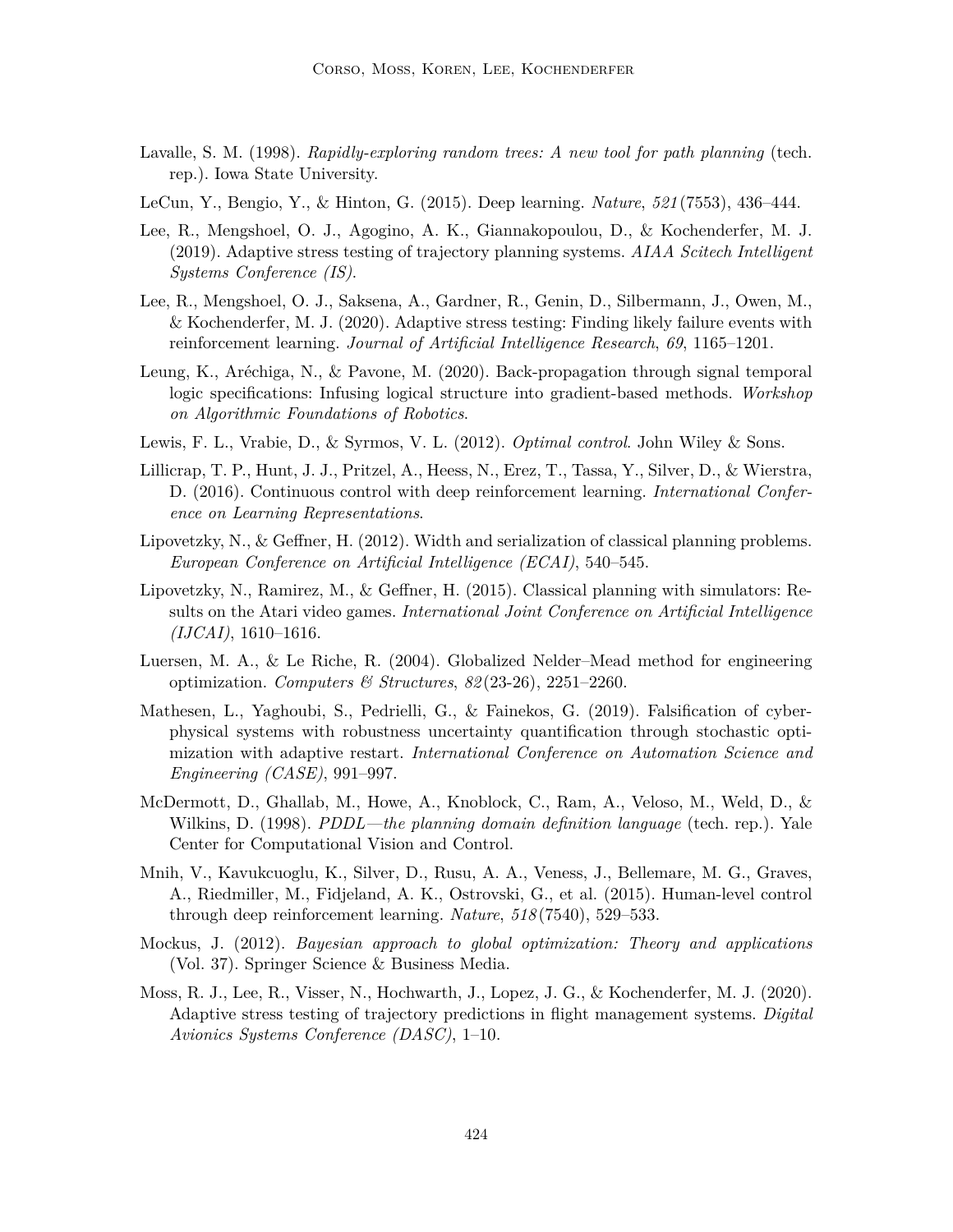- Mullins, G. E., Stankiewicz, P. G., Hawthorne, R. C., & Gupta, S. K. (2018). Adaptive generation of challenging scenarios for testing and evaluation of autonomous vehicles. *Journal of Systems and Software*, *137*, 197–215.
- Nahhal, T., & Dang, T. (2007). Test coverage for continuous and hybrid systems. *International Conference on Computer Aided Verification (CAV)*, 449–462.
- Neufeld, J., Gyorgy, A., Szepesvari, C., & Schuurmans, D. (2014). Adaptive Monte Carlo via bandit allocation. *International Conference on Machine Learning (ICML)*, 1944–1952.
- Norden, J., O'Kelly, M., & Sinha, A. (2019). Efficient black-box assessment of autonomous vehicle safety. *arXiv e-prints*, Article arXiv:1912.03618, arXiv:1912.03618.
- O'Kelly, M., Sinha, A., Namkoong, H., Tedrake, R., & Duchi, J. C. (2018). Scalable endto-end autonomous vehicle testing via rare-event simulation. *Advances in Neural Information Processing Systems (NIPS)*, 9827–9838.
- Pant, Y. V., Abbas, H., & Mangharam, R. (2017). Smooth operator: Control using the smooth robustness of temporal logic. *IEEE Conference on Control Technology and Applications (CCTA)*, 1235–1240.
- Peled, D., Vardi, M. Y., & Yannakakis, M. (1999). Black box checking. *Formal methods for protocol engineering and distributed systems* (pp. 225–240). Springer.
- Pillai, S., Ambru, R., & Gaidon, A. (2019). Superdepth: Self-supervised, super-resolved monocular depth estimation. *IEEE International Conference on Robotics and Automation (ICRA)*, 9250–9256.
- Plaku, E., Kavraki, L. E., & Vardi, M. Y. (2009). Hybrid systems: From verification to falsification by combining motion planning and discrete search. *Formal Methods in System Design*, *34* (2), 157–182.
- Platzer, A., & Quesel, J.-D. (2008). KeYmaera: A hybrid theorem prover for hybrid systems (system description). *International Joint Conference on Automated Reasoning (IJ-CAR)*, 171–178.
- Pnueli, A. (1977). The temporal logic of programs. *Foundations of Computer Science, 1977*, 46–57.
- Qin, X., Aréchiga, N., Best, A., & Deshmukh, J. (2019). Automatic testing and falsification with dynamically constrained reinforcement learning. *arXiv e-prints*, Article arXiv:1910.13645, arXiv:1910.13645.
- Reactive Systems Inc. (2011). *Finding bugs in C programs with Reactis for C* (tech. rep. RSITR 2.5). Reactive Systems Inc.
- Reactive Systems Inc. (2013). *Testing and validation of Simulink models with Reactis* (tech. rep. RSITR 1.11). Reactive Systems Inc.
- Rubinstein, R. Y., & Kroese, D. P. (2013). *The cross-entropy method: A unified approach to combinatorial optimization, Monte Carlo simulation and machine learning*. Springer Science & Business Media.
- Russell, S., & Norvig, P. (2020). *Artificial intelligence: A modern approach* (4th ed.). Prentice Hall.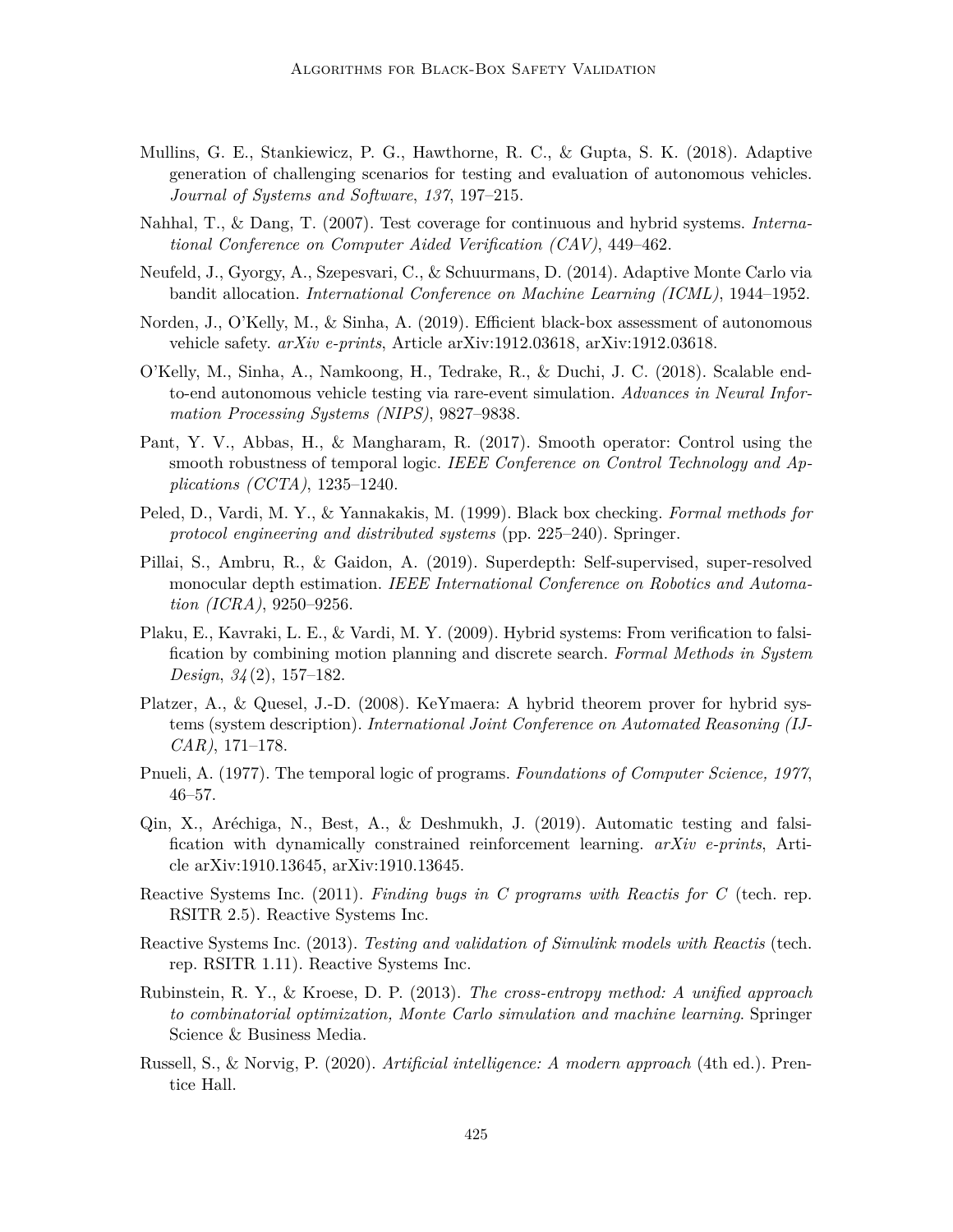- Sadowsky, J. S., & Bucklew, J. A. (1990). On large deviations theory and asymptotically efficient Monte Carlo estimation. *IEEE Transactions on Information Theory*, *36* (3), 579–588.
- Sankaranarayanan, S., & Fainekos, G. (2012). Falsification of temporal properties of hybrid systems using the cross-entropy method. *ACM International Conference on Hybrid Systems: Computation and Control (HSCC)*, 125–134.
- Schuler, S., Adegas, F. D., & Anta, A. (2017). Hybrid modelling of a wind turbine (benchmark proposal). In G. Frehse & M. Althoff (Eds.), *International workshop on applied verification for continuous and hybrid systems (arch)* (pp. 18–26).
- Schulman, J., Levine, S., Abbeel, P., Jordan, M., & Moritz, P. (2015). Trust region policy optimization. *International Conference on Machine Learning (ICML)*, 1889–1897.
- Schumann, J. M. (2001). *Automated theorem proving in software engineering*. Springer Science & Business Media.
- Silver, D., Huang, A., Maddison, C. J., Guez, A., Sifre, L., Van Den Driessche, G., Schrittwieser, J., Antonoglou, I., Panneershelvam, V., Lanctot, M., et al. (2016). Mastering the game of Go with deep neural networks and tree search. *Nature*, *529* (7587), 484–489.
- Silver, D., Schrittwieser, J., Simonyan, K., Antonoglou, I., Huang, A., Guez, A., Hubert, T., Baker, L., Lai, M., Bolton, A., et al. (2017). Mastering the game of go without human knowledge. *Nature*, *550* (7676), 354–359.
- Silvetti, S., Policriti, A., & Bortolussi, L. (2017). An active learning approach to the falsification of black box cyber-physical systems. *International Conference on Integrated Formal Methods (iFM)*, 3–17.
- Sutton, R. S., & Barto, A. G. (2018). *Reinforcement learning: An introduction*. MIT Press.
- Sutton, R. S., McAllester, D. A., Singh, S. P., & Mansour, Y. (2000). Policy gradient methods for reinforcement learning with function approximation. *Advances in Neural Information Processing Systems (NIPS)*, 1057–1063.
- Suykens, J. A. K., & Vandewalle, J. (1999). Least squares support vector machine classifiers. *Neural Processing Letters*, *9* (3), 293–300.
- Thiémard, E. (2001). An algorithm to compute bounds for the star discrepancy. *Journal of Complexity*, *17* (4), 850–880.
- Tuncali, C. E., & Fainekos, G. (2019). Rapidly-exploring random trees for testing automated vehicles. *IEEE Intelligent Transportation Systems Conference (ITSC)*, 661–666.
- Tuncali, C. E., Fainekos, G., Prokhorov, D., Ito, H., & Kapinski, J. (2019). Requirementsdriven test generation for autonomous vehicles with machine learning components. *IEEE Transactions on Intelligent Vehicles*.
- Tuncali, C. E., Hoxha, B., Ding, G., Fainekos, G., & Sankaranarayanan, S. (2018). Experience report: Application of falsification methods on the uxas system. *NASA Formal Methods Symposium (NFM)*, 452–459.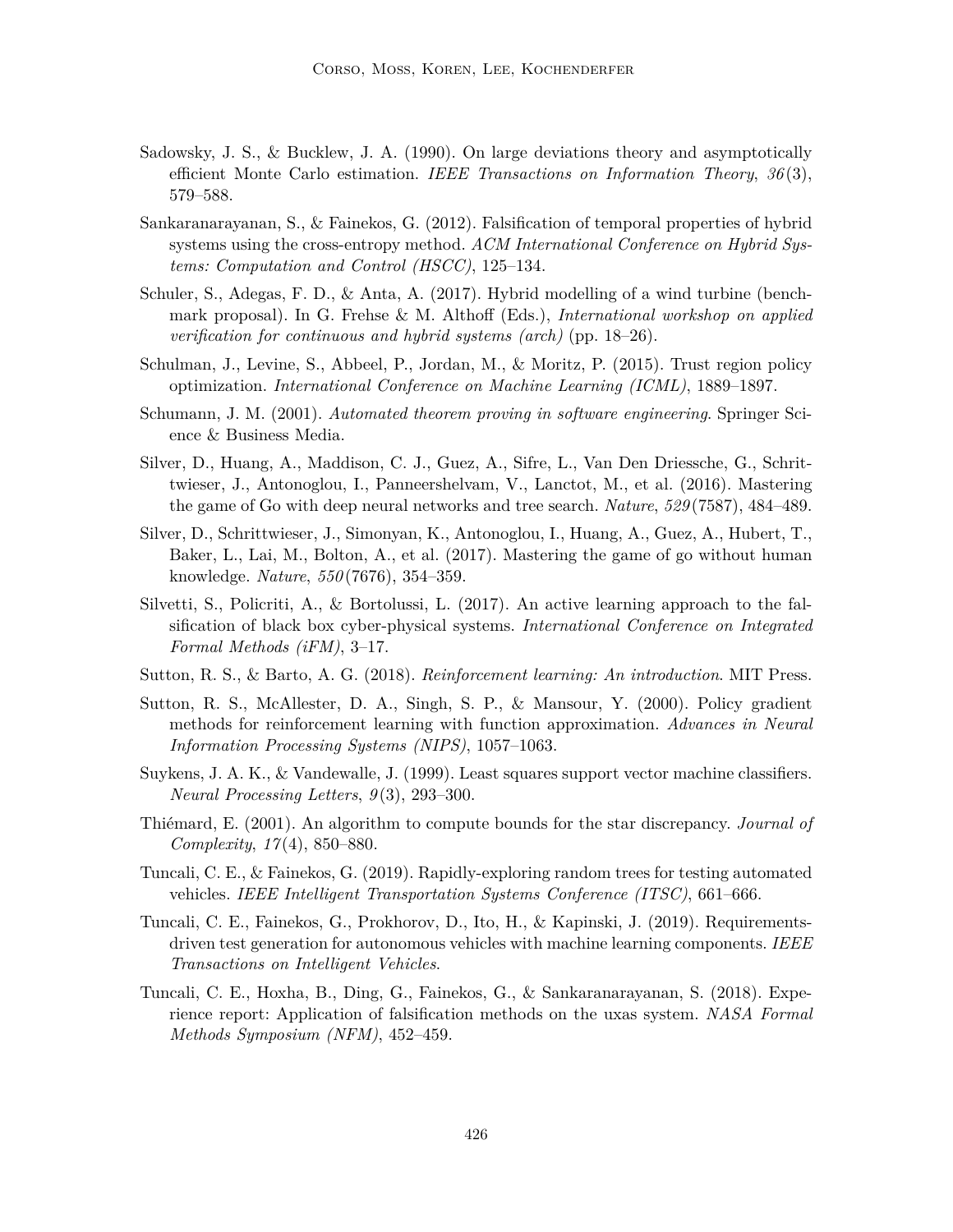- Uesato, J., Kumar, A., Szepesvári, C., Erez, T., Ruderman, A., Anderson, K., Dvijotham, K., Heess, N., & Kohli, P. (2019). Rigorous agent evaluation: An adversarial approach to uncover catastrophic failures. *International Conference on Learning Representations*.
- U.S. Department of Transportation. (2018). *Automated vehicles 3.0: Preparing for the future of transportation* (tech. rep.). U.S. Department of Transportation.
- Vinyals, O., Babuschkin, I., Czarnecki, W. M., Mathieu, M., Dudzik, A., Chung, J., Choi, D. H., Powell, R., Ewalds, T., Georgiev, P., et al. (2019). Grandmaster level in starcraft II using multi-agent reinforcement learning. *Nature*, *575* (7782), 350–354.
- Wang, Z., Hutter, F., Zoghi, M., Matheson, D., & de Feitas, N. (2016). Bayesian optimization in a billion dimensions via random embeddings. *Journal of Artificial Intelligence Research*, *55*, 361–387.
- Wicker, M., Huang, X., & Kwiatkowska, M. (2018). Feature-guided black-box safety testing of deep neural networks. *International Conference on Tools and Algorithms for the Construction and Analysis of Systems (TACAS)*, 408–426.
- Yaghoubi, S., & Fainekos, G. (2019). Gray-box adversarial testing for control systems with machine learning components. *ACM International Conference on Hybrid Systems: Computation and Control (HSCC)*, 179–184.
- Yang, H. (2013). *Dynamic programming algorithm for computing temporal logic robustness* (Master's thesis). Arizona State University.
- Yang, X., Egorov, M., Evans, A., Munn, S., & Wei, P. (2020). Stress testing of UAS traffic management decision making systems. *AIAA AVIATION Forum*, 2868.
- Yeh, D. (2018). Autonomous systems and the challenges in verification, validation, and test. *IEEE Design & Test*, *35* (3), 89–97.
- Zhang, Z., Ernst, G., Sedwards, S., Arcaini, P., & Hasuo, I. (2018). Two-layered falsification of hybrid systems guided by Monte Carlo tree search. *IEEE Transactions on Computer-Aided Design of Integrated Circuits and Systems*, *37* (11), 2894–2905.
- Zhang, Z., Hasuo, I., & Arcaini, P. (2019). Multi-armed bandits for Boolean connectives in hybrid system falsification. In I. Dillig & S. Tasiran (Eds.), *Computer aided verification (cav)* (pp. 401–420). Springer International Publishing.
- Zhao, D., Lam, H., Peng, H., Bao, S., LeBlanc, D. J., Nobukawa, K., & Pan, C. S. (2016). Accelerated evaluation of automated vehicles safety in lane-change scenarios based on importance sampling techniques. *IEEE Transactions on Intelligent Transportation Systems*, *18* (3), 595–607.
- Zhao, Q., Krogh, B. H., & Hubbard, P. (2003). Generating test inputs for embedded control systems. *IEEE Control Systems Magazine*, *23* (4), 49–57.
- Zou, X., Alexander, R., & McDermid, J. (2014). Safety validation of sense and avoid algorithms using simulation and evolutionary search. *International Conference on Computer Safety, Reliability, and Security (SafeComp)*, 33–48.